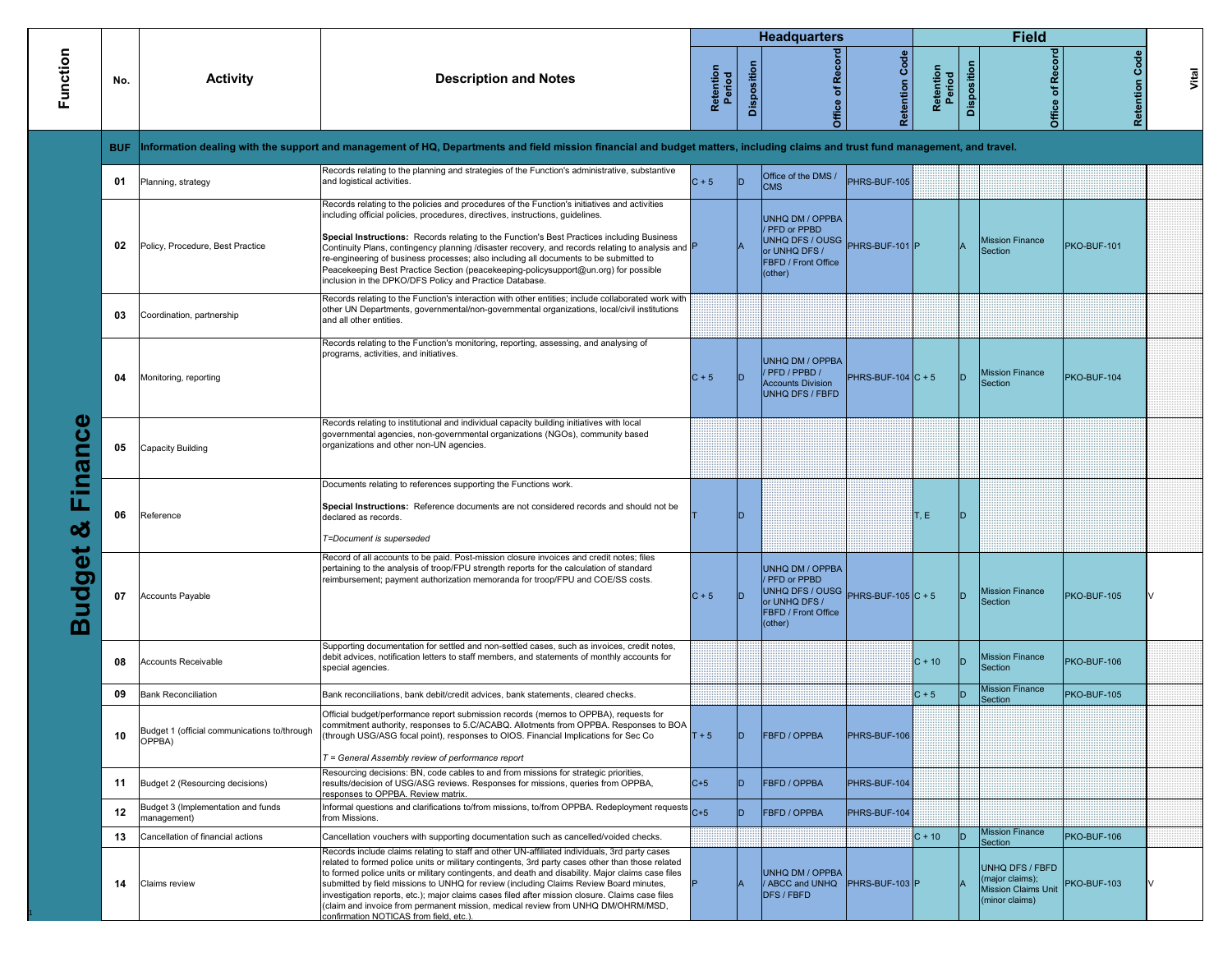|                  |     |                                                    |                                                                                                                                                                                                                                                                                                                                                                                                                                                                                                        |                     |             | <b>Headquarters</b>                                                      |                       |                     |             | <b>Field</b>                                                |                   |       |
|------------------|-----|----------------------------------------------------|--------------------------------------------------------------------------------------------------------------------------------------------------------------------------------------------------------------------------------------------------------------------------------------------------------------------------------------------------------------------------------------------------------------------------------------------------------------------------------------------------------|---------------------|-------------|--------------------------------------------------------------------------|-----------------------|---------------------|-------------|-------------------------------------------------------------|-------------------|-------|
| Function         | No. | <b>Activity</b>                                    | <b>Description and Notes</b>                                                                                                                                                                                                                                                                                                                                                                                                                                                                           | Retention<br>Period | Disposition |                                                                          | <b>Retention Code</b> | Retention<br>Period | Disposition | of Record<br>Office                                         | Code<br>Retention | Vital |
|                  | 15  | Claims review: contingent-owned equipment<br>(COE) | Records include claims relating to contingent-owned equipment (COE) and letters of assist<br>(LOA). Claims case files (including verification report, review by appropriate DPKO expert<br>service, etc.). Claims case files (claim and invoice from permanent mission, medical review<br>from UNHQ DM/OHRM/MSD, confirmation NOTICAS from field, etc.).<br>$T =$ settlement of case.                                                                                                                  | $T + 10$            | lD.         | UNHQ DFS / FBFD / PHRS-BUF-107<br><b>MCMS</b>                            |                       |                     |             |                                                             |                   |       |
| ω<br>ത<br>u.     | 16  | Disbursement                                       | Disbursement: check registers                                                                                                                                                                                                                                                                                                                                                                                                                                                                          |                     |             |                                                                          |                       | $C + 5$             |             | <b>Mission Finance</b><br>Section                           | PKO-BUF-105       |       |
|                  | 17  | General Ledger                                     | General ledger transferred from field accounting system, including daily postings and trial<br>balance.                                                                                                                                                                                                                                                                                                                                                                                                |                     |             | UNHQ DFS / FBFD PHRS-BUF-102 P                                           |                       |                     |             | <b>Mission Finance</b><br>Section                           | PKO-BUF-102       |       |
|                  | 18  | Inter-Office Billing                               | Post-mission closure records relating to inter-office billing and inter-office billing reconciliation,<br>such as rejection letters and requests for additional information.                                                                                                                                                                                                                                                                                                                           | $C + 5$             | D           | UNHQ DFS / FBFD / $\vert$ PHRS-BUF-105 $\vert$ C + 5<br>Liquidation Unit |                       |                     |             | <b>Mission Finance</b><br><b>Section</b>                    | PKO-BUF-105       |       |
| න්               | 19  | Liquidation                                        | Records relating to the liquidation of mission.                                                                                                                                                                                                                                                                                                                                                                                                                                                        | $C + 5$             | In.         | UNHQ DFS / FBFD / $ $ PHRS-BUF-105 $ C + 5 $<br>Liquidation Unit         |                       |                     |             | <b>Mission Finance</b><br>Section                           | PKO-BUF-105       |       |
| ው                | 20  | <b>Treasury Management</b>                         |                                                                                                                                                                                                                                                                                                                                                                                                                                                                                                        |                     |             |                                                                          |                       | $C + 5$             |             | <b>Mission Finance</b><br>Section                           | PKO-BUF-105       |       |
| О<br>ਹ<br>5<br>ന | 21  | <b>Trust Fund Establishment</b>                    | Information pertaining to the establishment and administration of trust funds & the<br>programmatic uses of the fund's assets including establishment of a field mission trust fund;<br>authority and purpose for establishing the fund; establishment of bank accounts; designation of<br>certifying officers; allotment advices, cash receipts, interoffice & journal files, expenditure<br>reports, financial statements & current transactions and correspondence.<br>$T = closure$ of trust fund. |                     |             |                                                                          |                       | $T + 10$            |             | Mission Finance<br>Section / Trust Fund PKO-BUF-107<br>Unit |                   |       |
|                  | 22  | Vouchers                                           | Records recording a liability or allowing for the payment of a liability, or debt.                                                                                                                                                                                                                                                                                                                                                                                                                     |                     |             |                                                                          |                       | $C + 5$             |             | <b>Mission Finance</b><br><b>Section</b>                    | PKO-BUF-105       |       |
|                  | 23  | Write-off submission                               | Records substantiating published financial statements.                                                                                                                                                                                                                                                                                                                                                                                                                                                 |                     |             | Office of the<br>Controller                                              |                       | $C + 5$             |             | <b>Mission Finance</b><br><b>Section</b>                    | PKO-BUF-105       |       |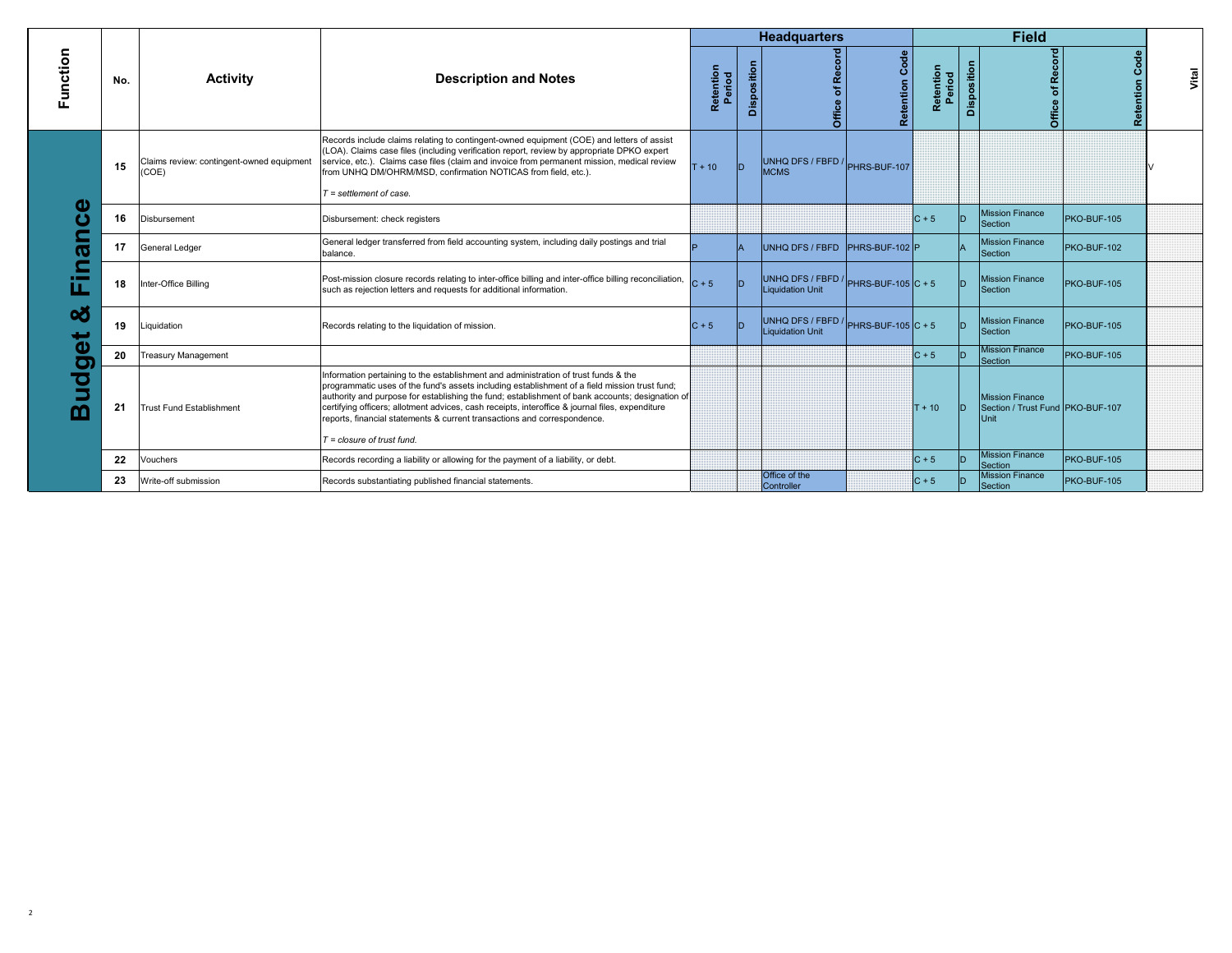|                   |            |                                                             |                                                                                                                                                                                                                                                                                                                                                                                                                                                                                                                                                                                                                                                        |                     |             | <b>Headquarters</b>                                            |                       |                     |                    | <b>Field</b>                                                                  |                       |       |
|-------------------|------------|-------------------------------------------------------------|--------------------------------------------------------------------------------------------------------------------------------------------------------------------------------------------------------------------------------------------------------------------------------------------------------------------------------------------------------------------------------------------------------------------------------------------------------------------------------------------------------------------------------------------------------------------------------------------------------------------------------------------------------|---------------------|-------------|----------------------------------------------------------------|-----------------------|---------------------|--------------------|-------------------------------------------------------------------------------|-----------------------|-------|
| Function          | No.        | <b>Activity</b>                                             | <b>Description and Notes</b>                                                                                                                                                                                                                                                                                                                                                                                                                                                                                                                                                                                                                           | Retention<br>Period | Disposition | Office of Record                                               | <b>Retention Code</b> | Retention<br>Period | <b>Disposition</b> | Office of Record                                                              | <b>Retention Code</b> | Vital |
|                   | <b>CIV</b> |                                                             | Records relating to the work at the social, administrative and sub-national political levels to facilitate a countrywide implementation of peacekeeping mandates and to support the population and government in<br>strengthening conditions and structures conducive to sustainable peace.                                                                                                                                                                                                                                                                                                                                                            |                     |             |                                                                |                       |                     |                    |                                                                               |                       |       |
|                   | 01         | Planning, strategy                                          | Records relating to the planning and strategies of the Function's administrative, substantive<br>and logistical activities. Records relating to civil affairs-related operational support and strategy<br>provided to specific peacekeeping missions.                                                                                                                                                                                                                                                                                                                                                                                                  |                     |             | UNHQ DPKO / OO                                                 | PHRS-CIV-101          |                     |                    | <b>Mission Civil Affairs</b><br>Component                                     | PKO-CIV-101           |       |
|                   | 02         | Policy, Procedure, Best Practice                            | Records relating to the policies and procedures of the Function's initiatives and activities<br>including official policies, procedures, directives, instructions, guidelines.<br>Special Instructions: Records relating to the Function's Best Practices including Business<br>Continuity Plans, contingency planning /disaster recovery, and records relating to analysis and $\Box$<br>re-engineering of business processes; also including all documents to be submitted to<br>Peacekeeping Best Practice Section (peacekeeping-policysupport@un.org) for possible<br>inclusion in the DPKO/DFS Policy and Practice Database.                      |                     |             | <b>UNHQ DPKO/</b><br><b>OUSG</b>                               | PHRS-CIV-101 P        |                     |                    | <b>Mission Civil Affairs</b><br>Component                                     | PKO-CIV-101           |       |
|                   | 03         | Coordination, partnership                                   | Records relating to the Function's interaction with other entities; include collaborated work with<br>other UN Departments, governmental/non-governmental organizations, local/civil institutions<br>and all other entities.                                                                                                                                                                                                                                                                                                                                                                                                                           |                     |             | <b>UNHQ DPKO/</b><br>PBPS / Civil Affairs PHRS-CIV-101<br>Unit |                       |                     |                    | <b>Mission Civil Affairs</b><br>Component                                     | PKO-CIV-101           |       |
| U)<br>ivil Affair | 04         | Monitoring, reporting                                       | Records relating to the Function's monitoring, reporting, assessing, and analysing of<br>programs, activities, and initiatives.<br>Records relating to civil affairs activities, liaison and representation, information gathering and<br>monitoring, conflict analysis, early-warning indicators, analysis of overall mission impact,<br>supporting coordination and cohesion amongst mission actors, coordination with/of local and<br>regional level external partners. Ad-hoc reports from the field relating to civil affairs activities.<br>Special Instructions: It is recommended that monitoring and reporting is organized by core<br>roles. |                     |             |                                                                |                       |                     |                    | <b>Mission Civil Affairs</b><br>Component or Office PKO-CIV-101<br>of the HoM |                       |       |
|                   | 05         | Capacity Building                                           | Records relating to institutional and individual capacity building initiatives with local<br>governmental agencies, non-governmental organizations (NGOs), community based<br>organizations and other non-UN agencies. Records relating to the Functions training<br>initiatives.                                                                                                                                                                                                                                                                                                                                                                      |                     |             | UNHQ DPKO /<br>PBPS / Civil Affairs PHRS-CIV-101<br>Unit       |                       |                     |                    | <b>Mission Civil Affairs</b><br>Component                                     | PKO-CIV-101           |       |
|                   | 06         | Reference                                                   | Documents relating to references supporting the Functions work.<br>Special Instructions: Reference documents are not considered records and should not be<br>declared as records.<br>T=Document is superseded                                                                                                                                                                                                                                                                                                                                                                                                                                          |                     | D           |                                                                |                       | T.E                 | חו                 |                                                                               |                       |       |
|                   | 07         | Confidence Building: Conflict Resolution,<br>Reconciliation | Substantive records relating to the promotion of good relations between the mission and the<br>population; substantive records relating to the organization of town hall meetings and public<br>briefings; narrative information regarding QIPs; records relating to the support to civil society<br>efforts to promote a culture of peace, support to dialogue between groups in conflict,<br>promotion of the interests of members of excluded groups, addressing specific conflict drivers.                                                                                                                                                         |                     |             |                                                                |                       |                     |                    | <b>Mission Civil Affairs</b><br>Component                                     | PKO-CIV-101           |       |
|                   | 08         | Restoration and Extension of State Authority                | Records relating to civic education activities, pre-election political fora, support to structured<br>dialogue between authorities and relevant interest groups, support to the development of<br>structures for accountability and transparency; records relating to logistics and administrative<br>support, support to resource mobilisation efforts, support to policy, planning and decision-<br>making processes, implementation of capacity-building programmes, preliminary assessment<br>of capacity-building and support needs, support to state institutions at the central level.                                                          |                     |             |                                                                |                       |                     |                    | <b>Mission Civil Affairs</b><br>Component                                     | PKO-CIV-101           |       |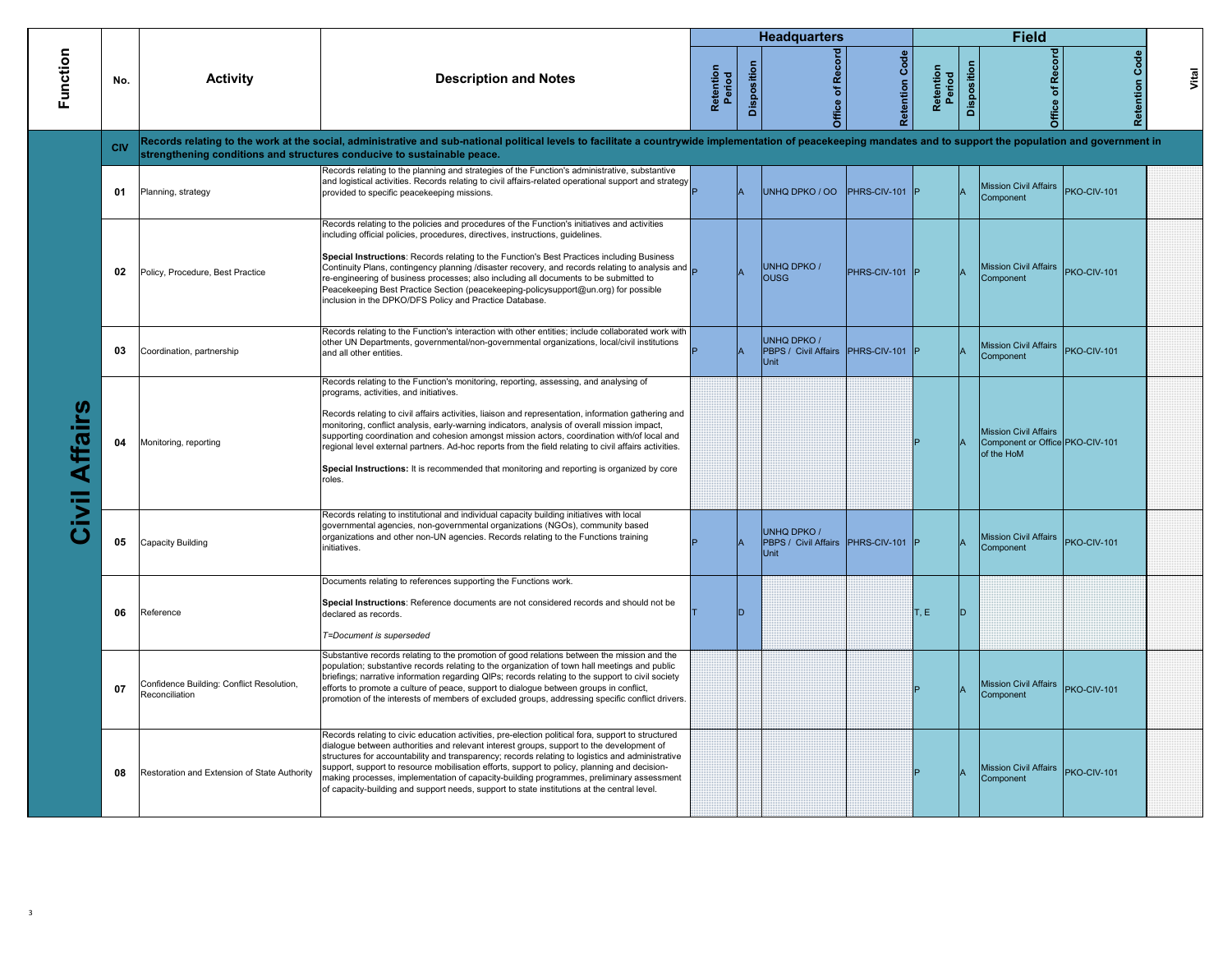|                 |     |                                  |                                                                                                                                                                                                                                                                                                                                                                                                                                       |                     |             | <b>Headquarters</b>                 |                   |                     |             | <b>Field</b>                                                        |                       |       |
|-----------------|-----|----------------------------------|---------------------------------------------------------------------------------------------------------------------------------------------------------------------------------------------------------------------------------------------------------------------------------------------------------------------------------------------------------------------------------------------------------------------------------------|---------------------|-------------|-------------------------------------|-------------------|---------------------|-------------|---------------------------------------------------------------------|-----------------------|-------|
| Function        | No. | <b>Activity</b>                  | <b>Description and Notes</b>                                                                                                                                                                                                                                                                                                                                                                                                          | Retention<br>Period | Disposition | <b>Office of Record</b>             | Code<br>Retention | Retention<br>Period | Disposition | Office of Record                                                    | <b>Retention Code</b> | Vital |
|                 |     |                                  | DDR Documents relating to the disarmament, demobilization, and reintegration of people.                                                                                                                                                                                                                                                                                                                                               |                     |             |                                     |                   |                     |             |                                                                     |                       |       |
|                 | 01  | Planning, strategy               | Records relating to the planning and strategies of the Function's administrative, substantive<br>and logistical activities. DDR programme documents, operational plans, resource mobilization<br>strategies (assessed and voluntary).                                                                                                                                                                                                 | $C + 10$            | ID.         | <b>UNHQ DPKO /</b><br>ORoLSI / DDRS | PHRS-DDR-<br>101  |                     |             | <b>Mission DDR</b><br>Component                                     | PKO-DDR-101           |       |
| Reintegration   | 02  | Policy, Procedure, Best Practice | Records relating to the policies and procedures of the Function's initiatives and activities<br>including official policies, procedures, directives, instructions, guidelines. Records including<br>eligibility criteria; weapons acceptance policy; policy towards combatants, groups associated<br>with armed groups, and dependents.<br>Special Instructions: Records relating to the Function's Best Practices including Business |                     |             | <b>UNHQ DPKO /</b>                  | PHRS-DDR-         |                     |             | <b>Mission DDR</b>                                                  | PKO-DDR-101           |       |
| Demobilization, |     |                                  | Continuity Plans, contingency planning /disaster recovery, and records relating to analysis and<br>re-engineering of business processes; also including all documents to be submitted to<br>Peacekeeping Best Practice Section (peacekeeping-policysupport@un.org) for possible<br>inclusion in the DPKO/DFS Policy and Practice Database.                                                                                            |                     |             | <b>ORoLSI/DDRS</b>                  | 101               |                     |             | Component                                                           |                       |       |
|                 | 03  | Coordination, partnership        | Records relating to the Function's interaction with other entities; include collaborated work with<br>other UN Departments, governmental/non-governmental organizations, local/civil institutions<br>and all other entities. Records relating to the roles and responsibilities of implementing<br>partners (UN and non-UN).                                                                                                          |                     |             | <b>UNHQ DPKO /</b><br>ORoLSI / DDRS | PHRS-DDR-<br>101  |                     |             | <b>Mission DDR</b><br>Component                                     | PKO-DDR-101           |       |
|                 | 04  | Monitoring, reporting            | Records relating to the Function's monitoring, reporting, assessing, and analysing of<br>programs, activities, and initiatives. Reports relating to monitoring and evaluation of DDR<br>activities and programmes.                                                                                                                                                                                                                    |                     |             | <b>UNHQ DPKO /</b><br>ORoLSI / DDRS | PHRS-DDR-<br>101  |                     |             | <b>Mission DDR</b><br>Component or Office PKO-DDR-101<br>of the HoM |                       |       |
|                 | 05  | Capacity Building                | Records relating to institutional and individual capacity building initiatives with local<br>governmental agencies, non-governmental organizations (NGOs), community based<br>organizations and other non-UN agencies.                                                                                                                                                                                                                |                     |             | <b>UNHQ DPKO /</b><br>ORoLSI / DDRS | PHRS-DDR-<br>101  |                     |             | <b>Mission DDR</b><br>Component                                     | PKO-DDR-101           |       |
| isarmament,     | 06  | Reference                        | Documents relating to references supporting the Functions work.<br>Special Instructions: Reference documents are not considered records and should not be<br>declared as records.<br>T=Document is superseded                                                                                                                                                                                                                         |                     | ID.         |                                     |                   | T, E                | D           |                                                                     |                       |       |
|                 | 07  | Assessment, survey and analysis  | Records relating to detailed field assessments including, inter alia, small arms baseline<br>surveys, verifications of the armed groups and weapons, and socio-economic surveys.                                                                                                                                                                                                                                                      |                     |             | UNHQ DPKO /<br>ORoLSI / DDRS        | PHRS-DDR-<br>101  |                     |             | <b>Mission DDR</b><br>Component                                     | PKO-DDR-101           |       |
| ∩               | 08  | Implementation: Disarmament      | Records relating to day-to-day records relating to weapons control and destruction.                                                                                                                                                                                                                                                                                                                                                   |                     |             | UNHQ DPKO /<br><b>OROLSI</b> / DDRS | PHRS-DDR-<br>101  | $ C + 5 $           | D           | <b>Mission DDR</b><br>Component                                     | PKO-DDR-102           |       |
|                 | 09  | mplementation: Demobilization    | Records relating to day-to-day records relating to demobilization, reinsertion.                                                                                                                                                                                                                                                                                                                                                       |                     |             | <b>UNHQ DPKO /</b><br>ORoLSI / DDRS | PHRS-DDR-<br>101  | $C + 5$             |             | <b>Mission DDR</b><br>Component                                     | PKO-DDR-102           |       |
|                 | 10  | Implementation: Reintegration    | Records relating to day-to-day records relating to repatriation, rehabilitation and resettlement.                                                                                                                                                                                                                                                                                                                                     |                     |             | <b>UNHQ DPKO/</b><br>ORoLSI / DDRS  | PHRS-DDR-<br>101  | $ C + 5 $           | D           | <b>Mission DDR</b><br>Component                                     | PKO-DDR-102           |       |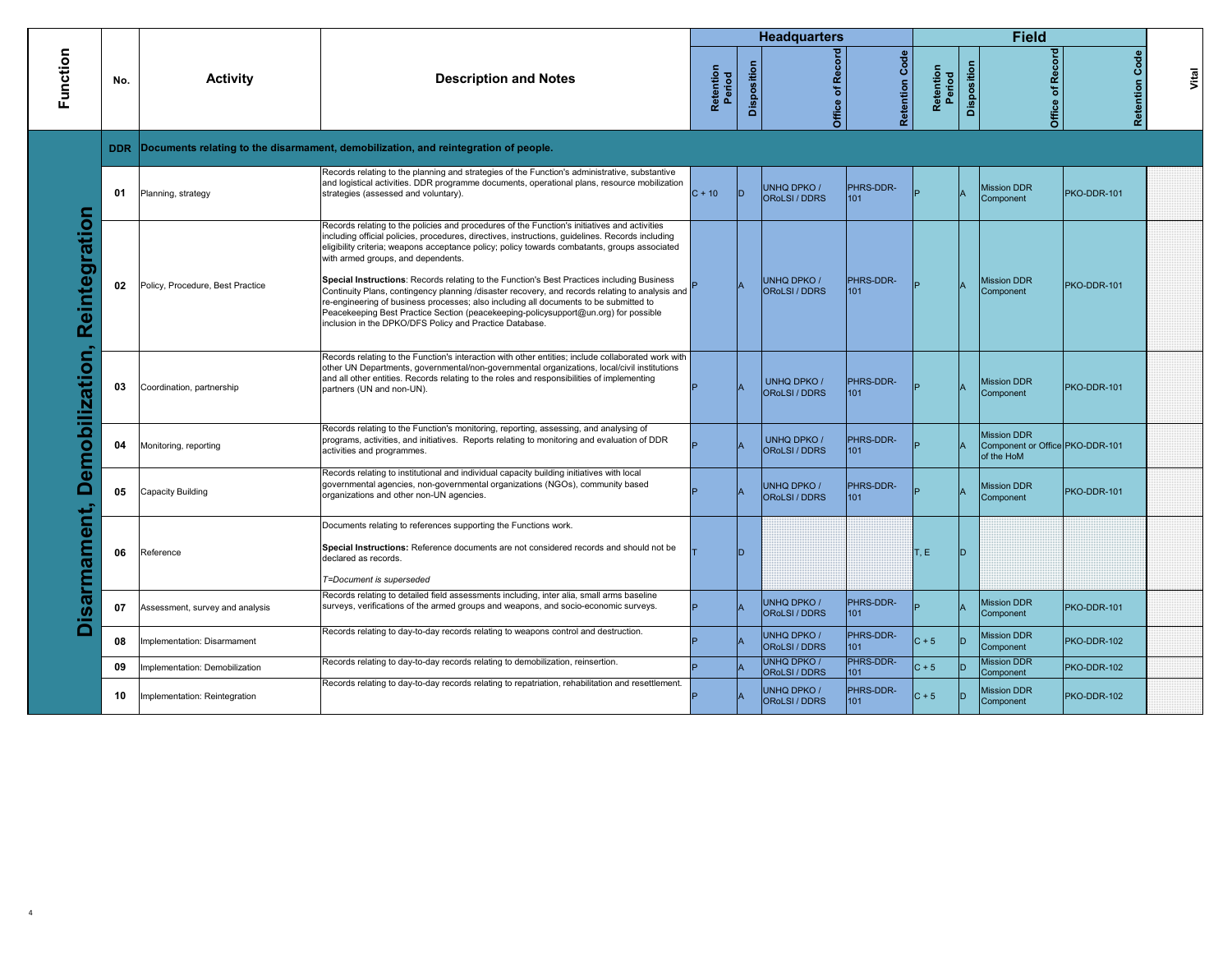|              |     |                                  |                                                                                                                                                                                                                                                                                                                                                                                                                                                                                                                                                                                                                                                                                                                                                                                                                                                                                                                |                     |             | <b>Headquarters</b>     |                       |                     |             | <b>Field</b>                          |                       |       |
|--------------|-----|----------------------------------|----------------------------------------------------------------------------------------------------------------------------------------------------------------------------------------------------------------------------------------------------------------------------------------------------------------------------------------------------------------------------------------------------------------------------------------------------------------------------------------------------------------------------------------------------------------------------------------------------------------------------------------------------------------------------------------------------------------------------------------------------------------------------------------------------------------------------------------------------------------------------------------------------------------|---------------------|-------------|-------------------------|-----------------------|---------------------|-------------|---------------------------------------|-----------------------|-------|
| Function     | No. | <b>Activity</b>                  | <b>Description and Notes</b>                                                                                                                                                                                                                                                                                                                                                                                                                                                                                                                                                                                                                                                                                                                                                                                                                                                                                   | Retention<br>Period | Disposition | <b>Office of Record</b> | <b>Retention Code</b> | Retention<br>Period | Disposition | Office of Record                      | <b>Retention Code</b> | Vital |
|              |     |                                  | ELE Records relating to the administration and coordination of electoral management or electoral assistance activities.                                                                                                                                                                                                                                                                                                                                                                                                                                                                                                                                                                                                                                                                                                                                                                                        |                     |             |                         |                       |                     |             |                                       |                       |       |
|              | 01  | Planning, strategy               | Records relating to the planning and strategies of the Function's administrative, substantive<br>and logistical activities, electoral assessment reports, government's official requests for<br>electoral assistance.                                                                                                                                                                                                                                                                                                                                                                                                                                                                                                                                                                                                                                                                                          |                     |             | UNHQ DPA / EAD          | PHRS-ELE-101 E        |                     |             | <b>Mission Electoral</b><br>Component | PKO-ELE-101           |       |
| U)<br>ection | 02  | Policy, Procedure, Best Practice | Records relating to the policies and procedures of the Function's initiatives and activities<br>including official policies, procedures, directives, instructions, guidelines. Records include<br>policy and procedure relating to Legislative framework, electoral management, boundary<br>delimitation, voter education, voter registration, voting operations, parties and candidates, vote<br>counting, media and elections, election integrity (observation).<br>Special Instructions: Records relating to the Function's Best Practices including Business<br>Continuity Plans, contingency planning /disaster recovery, and records relating to analysis and<br>re-engineering of business processes; also including all documents to be submitted to<br>Peacekeeping Best Practice Section (peacekeeping-policysupport@un.org) for possible<br>inclusion in the DPKO/DFS Policy and Practice Database. |                     |             | UNHQ DPA / EAD          | PHRS-ELE-101 E        |                     |             | <b>Mission Electoral</b><br>Component | PKO-ELE-101           |       |
|              | 03  | Coordination, partnership        | Records relating to the Function's interaction with other entities; include collaborated work with<br>other UN Departments, governmental/non-governmental organizations, local/civil institutions<br>and all other entities.                                                                                                                                                                                                                                                                                                                                                                                                                                                                                                                                                                                                                                                                                   |                     |             |                         |                       |                     |             | <b>Mission Electoral</b><br>Component | PKO-ELE-101           |       |
| ш            | 04  | Monitoring, reporting            | Records relating to the Function's monitoring, reporting, assessing, and analysing of<br>programs, activities, and initiatives. Including technical assistance reports, weekly reports, end<br>of mission reports.                                                                                                                                                                                                                                                                                                                                                                                                                                                                                                                                                                                                                                                                                             |                     |             |                         |                       |                     | חו          | <b>Mission Electoral</b><br>Component | PKO-ELE-101           |       |
|              | 05  | Capacity Building                | Records relating to institutional and individual capacity building initiatives with local<br>governmental agencies, non-governmental organizations (NGOs), community based<br>organizations and other non-UN agencies.                                                                                                                                                                                                                                                                                                                                                                                                                                                                                                                                                                                                                                                                                         |                     |             |                         |                       |                     |             | <b>Mission Electoral</b><br>Component | PKO-ELE-101           |       |
|              | 06  | Reference                        | Documents relating to references supporting the Functions work.<br>Special Instructions: Reference documents are not considered records and should not be<br>declared as records.                                                                                                                                                                                                                                                                                                                                                                                                                                                                                                                                                                                                                                                                                                                              |                     |             |                         |                       |                     |             |                                       |                       |       |
|              | 07  | Electoral                        | Records relating to the electoral process.<br>Special Instructions: These records are the property of the local government, not the United<br>Nations.<br>Special Instructions: In the rare event that the mission's Electoral Assistance Component is<br>in possession of electoral related records, all efforts should be made to transfer the records<br>back to the local government prior to mission liquidation. Sensitive electoral related material<br>should not be reproduced or transferred to UNHQ.                                                                                                                                                                                                                                                                                                                                                                                                |                     |             |                         |                       |                     |             | <b>Mission Electoral</b><br>Component | PKO-ELE-101           |       |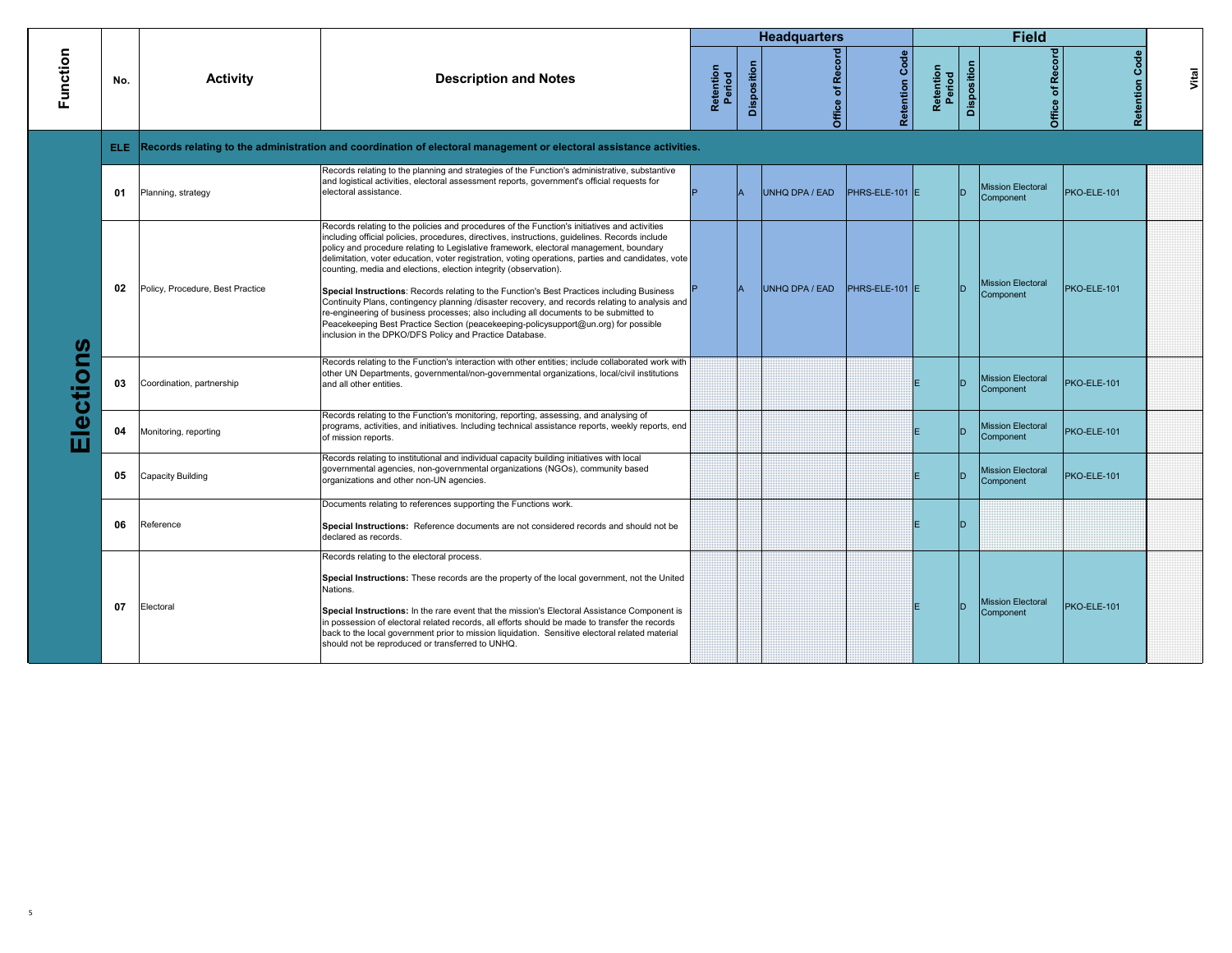|             |            |                                       |                                                                                                                                                                                                                                                                                                                                                                                                                                                                                                                                                                                                                              |                     |             | <b>Headquarters</b>                                                        |                       |                     |             | <b>Field</b>                                                                                                   |                       |       |
|-------------|------------|---------------------------------------|------------------------------------------------------------------------------------------------------------------------------------------------------------------------------------------------------------------------------------------------------------------------------------------------------------------------------------------------------------------------------------------------------------------------------------------------------------------------------------------------------------------------------------------------------------------------------------------------------------------------------|---------------------|-------------|----------------------------------------------------------------------------|-----------------------|---------------------|-------------|----------------------------------------------------------------------------------------------------------------|-----------------------|-------|
| Function    | No.        | <b>Activity</b>                       | <b>Description and Notes</b>                                                                                                                                                                                                                                                                                                                                                                                                                                                                                                                                                                                                 | Retention<br>Period | Disposition | Office of Record                                                           | <b>Retention Code</b> | Retention<br>Period | Disposition | Office of Record                                                                                               | <b>Retention Code</b> | Vital |
|             | <b>FEN</b> |                                       | Records that deal with facilities planning, building management and infrastructure requirements of peacekeeping and political missions, including facilities/structures for military components; the provision of facilities<br>and engineering services to local governments, including the construction and maintenance of prison facilities.                                                                                                                                                                                                                                                                              |                     |             |                                                                            |                       |                     |             |                                                                                                                |                       |       |
|             | 01         | Planning, strategy                    | Records relating to the planning and strategies of the Function's administrative, substantive<br>and logistical activities.                                                                                                                                                                                                                                                                                                                                                                                                                                                                                                  | $C + 10$            | ID          | UNHQ DFS / LSD /<br>Office of the Director                                 | PHRS-FEN-101 C + 10   |                     | ID          | Mission Engineering PKO-FEN-102<br>Section                                                                     |                       |       |
|             | 02         | Policy, Procedure, Best Practice      | Records relating to the policies and procedures of the Function's initiatives and activities<br>including official policies, procedures, directives, instructions, guidelines.<br>Special Instructions: Records relating to the Function's Best Practices including Business<br>Continuity Plans, contingency planning /disaster recovery, and records relating to analysis and P<br>re-engineering of business processes; also including all documents to be submitted to<br>Peacekeeping Best Practice Section (peacekeeping-policysupport@un.org) for possible<br>inclusion in the DPKO/DFS Policy and Practice Database. |                     |             | <b>UNHQ DFS / OUSG</b><br>or UNHQ DFS /<br>LSD / Office of the<br>Director | PHRS-FEN-102 P        |                     |             | <b>Mission Integrated</b><br>Support Services                                                                  | PKO-FEN-101           |       |
| Engineering | 03         | Coordination, partnership             | Records relating to the Function's interaction with other entities; include collaborated work with<br>other UN Departments, governmental/non-governmental organizations, local/civil institutions<br>and all other entities.                                                                                                                                                                                                                                                                                                                                                                                                 | $C + 10$            | In          | <b>UNHQ DFS / OUSG</b><br>or UNHQ DFS /<br>LSD / Office of the<br>Director | PHRS-FEN-101 $C + 10$ |                     | ID          | Mission Engineering PKO-FEN-102<br>Section                                                                     |                       |       |
|             | 04         | Monitoring, reporting                 | Records relating to the Function's monitoring, reporting, assessing, and analysing of<br>programs, activities, and initiatives. Including reports relating to facilities and engineering<br>activities, including carriers performance reports and LoA performance reports.                                                                                                                                                                                                                                                                                                                                                  | $C + 10$            | ID.         | UNHQ DFS / LSD /<br><b>Self Accounting</b><br><b>Units</b>                 | PHRS-FEN-101 P        |                     |             | Mission Integrated<br>Support Services or<br>Office of the DMS /<br><b>CMS</b>                                 | PKO-FEN-101           |       |
|             | 05         | Capacity Building                     | Records relating to institutional and individual capacity building initiatives with local<br>governmental agencies, non-governmental organizations (NGOs), community based<br>organizations and other non-UN agencies.                                                                                                                                                                                                                                                                                                                                                                                                       |                     |             |                                                                            |                       |                     |             |                                                                                                                |                       |       |
| and         | 06         | Reference                             | Documents relating to references supporting the Functions work.<br>Special Instructions: Reference documents are not considered records and should not be<br>declared as records.<br>T=Document is superseded                                                                                                                                                                                                                                                                                                                                                                                                                |                     |             |                                                                            |                       | T, E                |             |                                                                                                                |                       |       |
| acilities   | 07         | Engineering projects management       | Records relating to road, bridge and landscape design and construction records.<br><b>T=Settlement of Financials</b>                                                                                                                                                                                                                                                                                                                                                                                                                                                                                                         |                     |             |                                                                            |                       | $T + 5$             |             | Mission Engineering PKO-FEN-103<br>Section                                                                     |                       |       |
| H.          | 08         | Engineering service provision         | Records relating to requests for engineering services in support of operations; records<br>relating to the provision of HVAC, power supply, and other utilities services.<br>T=Settlement of Financials                                                                                                                                                                                                                                                                                                                                                                                                                      |                     |             |                                                                            |                       | $T + 5$             | ID          | Mission Engineering PKO-FEN-103<br>Section                                                                     |                       |       |
|             | 09         | Facilities development and management | Records relating to the activities involved in undertaking construction, renovation, and<br>refurbishment of premises; records relating to the development of new mission sites; records<br>relating to construction scheduling, working accommodations, residential accommodations,<br>implementation of projects, equipment specifications; records relating to space planning,<br>internal moves, security systems operations; records relating to the management of<br>PX/commissaries, warehouses, power plants, parking facilities.<br>T=Settlement of Financials                                                      |                     |             |                                                                            |                       | $T + 5$             | D.          | <b>Mission Engineering</b><br>Section (general);<br>Office of the DMS /<br>CMS (PX /<br>commissary<br>records) | PKO-FEN-103           |       |
|             | 10         | Facilities maintenance                | Records relating to premises inspections, cleaning services, extermination and pest control,<br>waste management.<br><b>T=Settlement of Financials</b>                                                                                                                                                                                                                                                                                                                                                                                                                                                                       |                     |             |                                                                            |                       | $T + 5$             |             | Mission Engineering PKO-FEN-103<br>Section                                                                     |                       |       |
|             | 11         | Facilities service provision          | Records relating to requests by staff for routine facilities matters, such as creation of signage,<br>affixing of wall hangings, etc.<br>$T =$ Completion of request                                                                                                                                                                                                                                                                                                                                                                                                                                                         |                     |             |                                                                            |                       | $T + 5, E$          | ID          | Mission Engineering PKO-FEN-103<br>Section                                                                     |                       |       |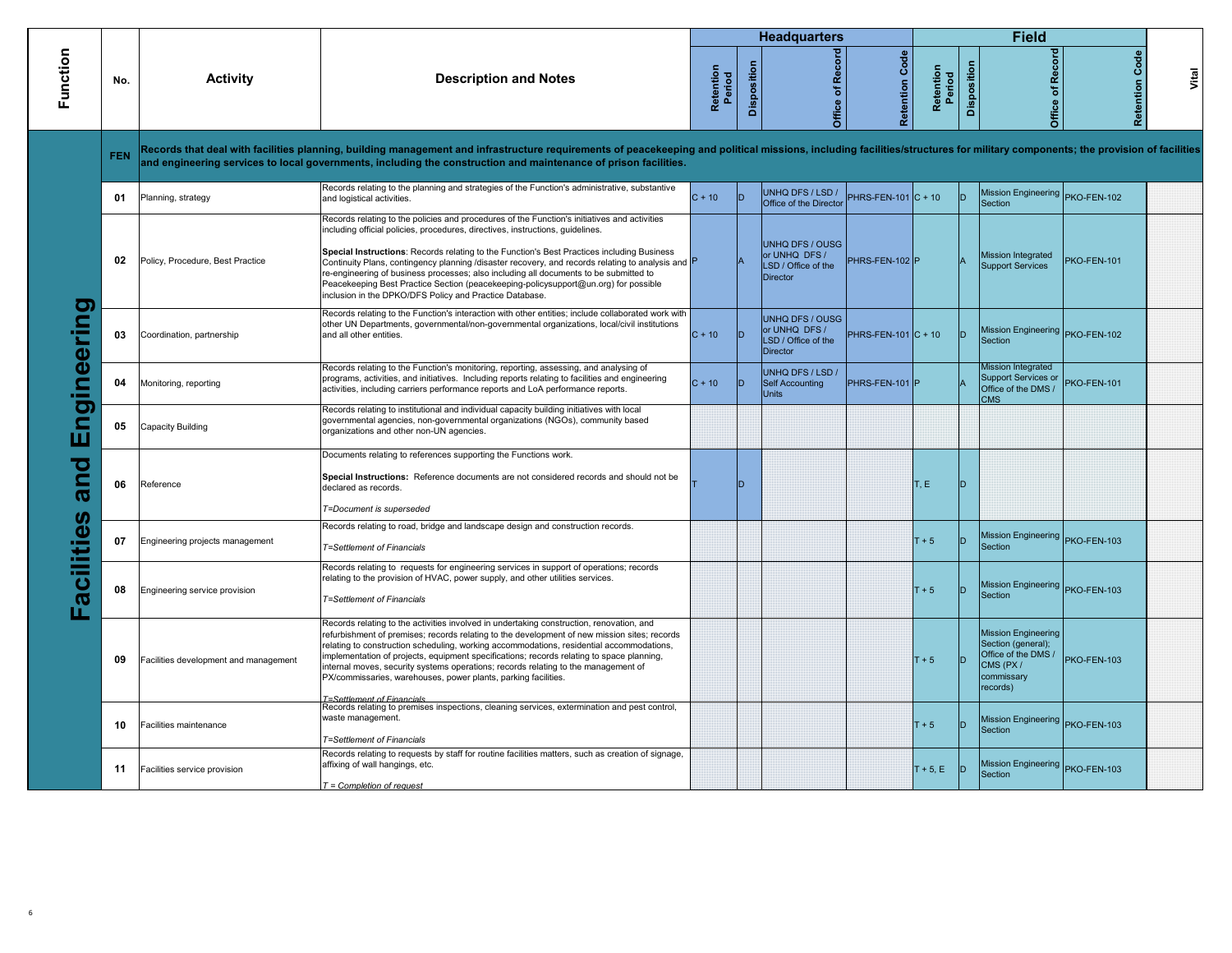|                        |            |                                         |                                                                                                                                                                                                                                                                                                                                                                                                                                                                                                                                                                                                                                                                                                                          |                     |             | <b>Headquarters</b>                                |                   |                     |             | <b>Field</b>                                               |                   |       |
|------------------------|------------|-----------------------------------------|--------------------------------------------------------------------------------------------------------------------------------------------------------------------------------------------------------------------------------------------------------------------------------------------------------------------------------------------------------------------------------------------------------------------------------------------------------------------------------------------------------------------------------------------------------------------------------------------------------------------------------------------------------------------------------------------------------------------------|---------------------|-------------|----------------------------------------------------|-------------------|---------------------|-------------|------------------------------------------------------------|-------------------|-------|
| Function               | No.        | <b>Activity</b>                         | <b>Description and Notes</b>                                                                                                                                                                                                                                                                                                                                                                                                                                                                                                                                                                                                                                                                                             | Retention<br>Period | Disposition | Office of Record                                   | Code<br>Retention | Retention<br>Period | Disposition | Office of Record                                           | Code<br>Retention | Vital |
|                        | <b>GEN</b> |                                         | Records relating to the administration and coordination for implementing and monitoring the Women Peace and Security agenda.                                                                                                                                                                                                                                                                                                                                                                                                                                                                                                                                                                                             |                     |             |                                                    |                   |                     |             |                                                            |                   |       |
|                        | 01         | Planning, strategy                      | Records relating to the planning and strategies of the Function's administrative, substantive<br>and logistical activities.                                                                                                                                                                                                                                                                                                                                                                                                                                                                                                                                                                                              |                     |             | <b>UNHQ DPKO/</b><br><b>DPET / Gender</b><br>Team  | PHRS-GEN-<br>101  |                     |             | Mission Office of<br><b>Gender Affairs</b>                 | PKO-GEN-101       |       |
|                        | 02         | Policy, Procedure, Best Practice        | Records relating to the policies and procedures of the Function's initiatives and activities<br>including official policies, procedures, directives, instructions, quidelines.<br>Special Instructions: Records relating to the Function's Best Practices including Business<br>Continuity Plans, contingency planning /disaster recovery, and records relating to analysis and P<br>re-engineering of business processes; also including all documents to be submitted to<br>Peacekeeping Best Practice Section (peacekeeping-policysupport@un.org) for possible<br>inclusion in the DPKO/DFS Policy and Practice Database.                                                                                             |                     |             | <b>UNHO DPKO /</b><br><b>DPET / Gender</b><br>Team | PHRS-GEN-<br>101  |                     |             | Mission Office of<br><b>Gender Affairs</b>                 | PKO-GEN-101       |       |
| o<br>ਠ<br>$\mathbf{d}$ | 03         | Coordination, partnership               | Records relating to the Function's interaction with other entities; include collaborated work with<br>other UN Departments, governmental/non-governmental organizations, local/civil institutions<br>and all other entities.                                                                                                                                                                                                                                                                                                                                                                                                                                                                                             |                     |             | <b>UNHQ DPKO /</b><br><b>DPET / Gender</b><br>Team | PHRS-GEN-<br>101  | $ C + 5 $           | D           | Mission Office of<br><b>Gender Affairs</b>                 | PKO-GEN-102       |       |
|                        | 04         | Monitoring, reporting                   | Records relating to the Function's monitoring, reporting, assessing, and analysing of<br>programs, activities, and initiatives.                                                                                                                                                                                                                                                                                                                                                                                                                                                                                                                                                                                          |                     |             |                                                    |                   |                     |             | Mission Office of<br><b>Gender Affairs</b>                 | PKO-GEN-101       |       |
|                        | 05         | Capacity Building                       | Records relating to institutional and individual capacity building initiatives with local<br>governmental agencies, non-governmental organizations (NGOs), community based<br>organizations and other non-UN agencies.                                                                                                                                                                                                                                                                                                                                                                                                                                                                                                   |                     |             | <b>UNHQ DPKO/</b><br><b>DPET / Gender</b><br>Team  | PHRS-GEN-<br>101  |                     |             | Mission Office of<br><b>Gender Affairs</b>                 | PKO-GEN-101       |       |
|                        | 06         | Reference                               | Documents relating to references supporting the Functions work.<br>Special Instructions: Reference documents are not considered records and should not be<br>declared as records.<br>T=Document is superseded                                                                                                                                                                                                                                                                                                                                                                                                                                                                                                            |                     | חו          |                                                    |                   | T, E                | D           |                                                            |                   |       |
|                        | 07         | Gender affairs: mainstreaming           | Correspondence and other records relating to the mainstreaming of women in the technical<br>assistance to the host country. Activities include: drawing on national commitments to<br>women's rights and gender equality; ensuring that the technical assistance team includes<br>experts with explicit gender analysis experience; ensuring that the views of women as well as<br>men are included in the consultation process; provision of training and capacity building to<br>national partners; inter-agency coordination (including reports on inter-agency task forces,<br>coordination meetings, and hand-over material as part of the exit strategy); and consulting with<br>local experts on gender equality. |                     |             | <b>UNHO DPKO /</b><br><b>DPET / Gender</b><br>Team | PHRS-GEN-<br>101  |                     |             | Mission Office of<br><b>Gender Affairs</b>                 | PKO-GEN-101       |       |
|                        | 08         | Promoting and protecting women's rights | Records relating to the promotion and protection women's civil, cultural, economic, political<br>and social rights; records relating to the prevention of rape and other forms of sexual abuse.                                                                                                                                                                                                                                                                                                                                                                                                                                                                                                                          |                     |             | <b>UNHQ DPKO/</b><br><b>DPET / Gender</b><br>Team  | PHRS-GEN-<br>101  |                     |             | Mission Office of<br><b>Gender Affairs</b>                 | PKO-GEN-101       |       |
|                        | 09         | Addressing gender-based violence        | Records relating to the prevention of gender-based violence, including rape and other forms of<br>sexual abuse.                                                                                                                                                                                                                                                                                                                                                                                                                                                                                                                                                                                                          |                     |             | UNHQ DPKO /<br><b>DPET</b>                         | PHRS-GEN-<br>101  |                     |             | Mission Office of the PKO-GEN-101<br><b>Gender Adviser</b> |                   |       |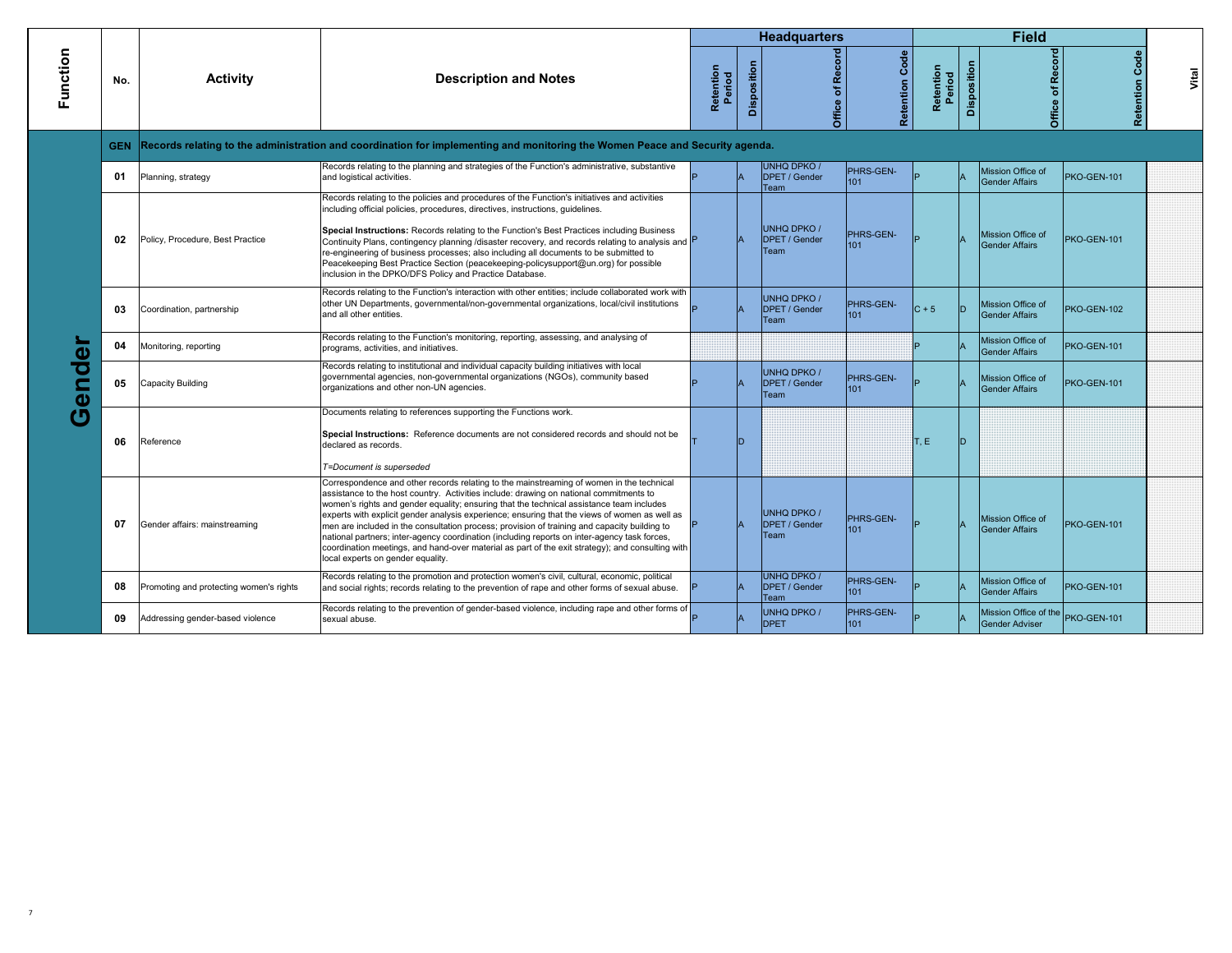|                  |            |                                  |                                                                                                                                                                                                                                                                                                                                                                                                                                                                                                                                                                                                                                                 |                     |             | <b>Headquarters</b>          |                   |                     |             | <b>Field</b>             |                   |       |
|------------------|------------|----------------------------------|-------------------------------------------------------------------------------------------------------------------------------------------------------------------------------------------------------------------------------------------------------------------------------------------------------------------------------------------------------------------------------------------------------------------------------------------------------------------------------------------------------------------------------------------------------------------------------------------------------------------------------------------------|---------------------|-------------|------------------------------|-------------------|---------------------|-------------|--------------------------|-------------------|-------|
| Function         | No.        | <b>Activity</b>                  | <b>Description and Notes</b>                                                                                                                                                                                                                                                                                                                                                                                                                                                                                                                                                                                                                    | Retention<br>Period | Disposition | of Reco<br>Office            | Code<br>Retention | Retention<br>Period | Disposition | Office of Record         | Code<br>Retention | Vital |
|                  | <b>GOV</b> |                                  | Records relating to the capacity building and economic development of a field mission's host government(s).                                                                                                                                                                                                                                                                                                                                                                                                                                                                                                                                     |                     |             |                              |                   |                     |             |                          |                   |       |
|                  | 01         | Planning, strategy               | Records relating to the planning and strategies of the Function's administrative, substantive<br>and logistical activities.                                                                                                                                                                                                                                                                                                                                                                                                                                                                                                                     |                     |             | UNHQ DPKO /<br>lousg         |                   |                     |             | Office of the HoM        | PKO-GOV-101       |       |
| Œ<br>ပ<br>Г<br>Ю | 02         | Policy, Procedure, Best Practice | Records relating to the policies and procedures of the Function's initiatives and activities<br>including official policies, procedures, directives, instructions, quidelines.<br>Special Instructions: Records relating to the Function's Best Practices including Business<br>Continuity Plans, contingency planning /disaster recovery, and records relating to analysis and $\vert_{\mathsf{P}}$<br>re-engineering of business processes; also including all documents to be submitted to<br>Peacekeeping Best Practice Section (peacekeeping-policysupport@un.org) for possible<br>inclusion in the DPKO/DFS Policy and Practice Database. |                     |             | <b>UNHQ DPKO /</b><br>lousg. |                   |                     |             | Office of the HoM        | PKO-GOV-101       |       |
|                  | 03         | Coordination, partnership        | Records relating to the Function's interaction with other entities; include collaborated work with<br>other UN Departments, governmental/non-governmental organizations, local/civil institutions<br>and all other entities.                                                                                                                                                                                                                                                                                                                                                                                                                    |                     |             | <b>UNHQ DPKO /</b><br>lousg  |                   |                     |             | <b>Office of the HoM</b> | PKO-GOV-101       |       |
| a                | 04         | Monitoring, reporting            | Records relating to the Function's monitoring, reporting, assessing, and analysing of<br>programs, activities, and initiatives.                                                                                                                                                                                                                                                                                                                                                                                                                                                                                                                 |                     |             |                              |                   |                     |             | <b>Office of the HoM</b> | PKO-GOV-101       |       |
| O                | 05         | Capacity Building                | Records relating to institutional and individual capacity building initiatives with local<br>governmental agencies, non-governmental organizations (NGOs), community based<br>organizations and other non-UN agencies. Records relating to capacity building for political<br>structures, executive management, and local governments.                                                                                                                                                                                                                                                                                                          |                     |             | <b>UNHQ DPKO/</b><br>lousg   |                   |                     |             | <b>Office of the HoM</b> | PKO-GOV-101       |       |
|                  | 06         | Reference                        | Documents relating to references supporting the Functions work.<br>Special Instructions: Reference documents are not considered records and should not be<br>declared as records.<br>T=Document is superseded                                                                                                                                                                                                                                                                                                                                                                                                                                   |                     | D.          |                              |                   | T, E                |             |                          |                   |       |
|                  | 07         | Capacity Building: Economic      | Records relating to capacity building for the economic sector.                                                                                                                                                                                                                                                                                                                                                                                                                                                                                                                                                                                  | $C + 10$            | D           | <b>UNHQ DPKO /</b><br>lousg  |                   | $C + 10$            |             | Office of the HoM        | PKO-GOV-102       |       |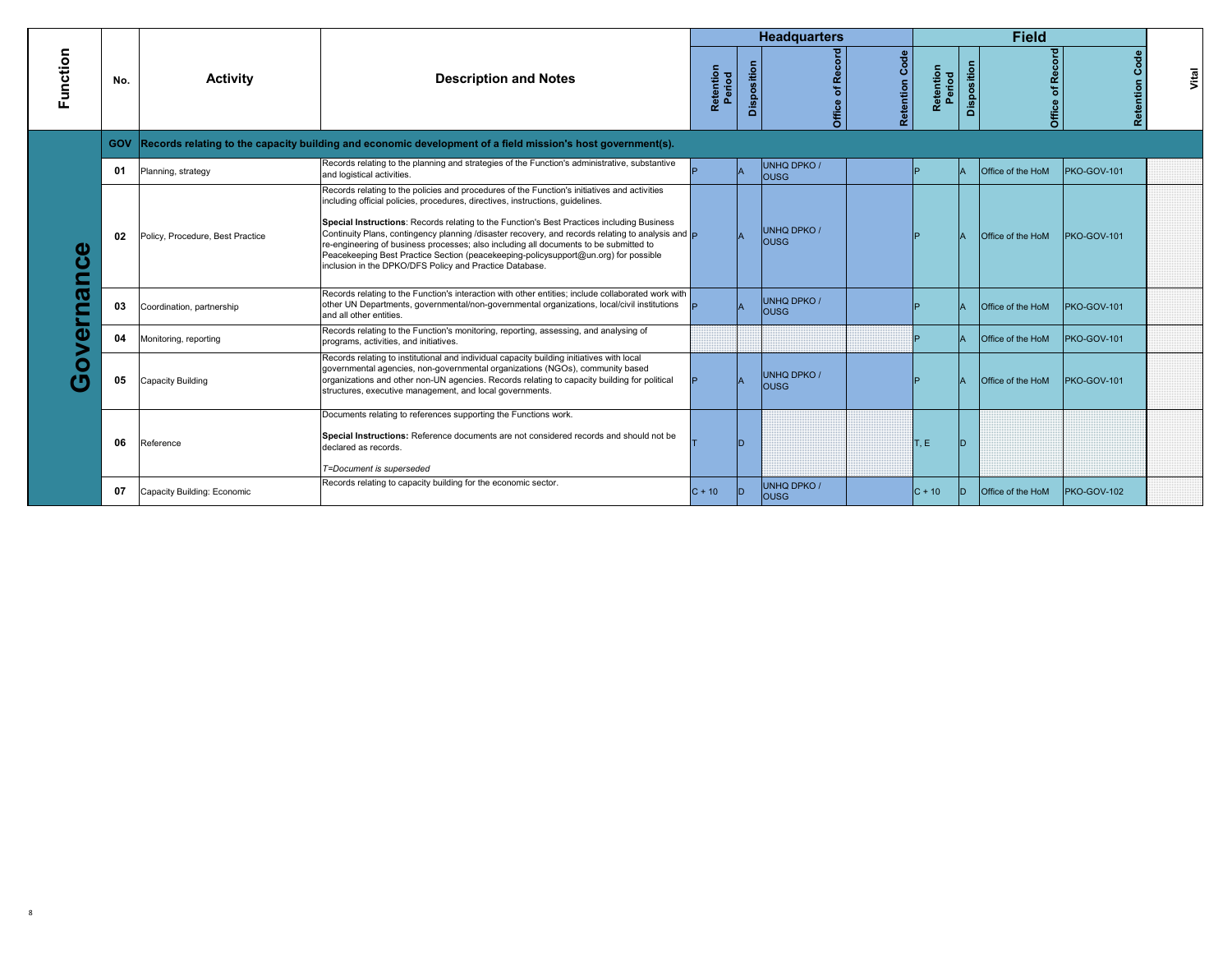|                 |            |                                                                       |                                                                                                                                                                                                                                                                                                                                                                                                                                                                                                                                                                                                                                                                                                                                                                                                                                                                                                  |                     |             | <b>Headquarters</b>                                                                               |                   |                     |                | <b>Field</b>                                                                  |                       |       |
|-----------------|------------|-----------------------------------------------------------------------|--------------------------------------------------------------------------------------------------------------------------------------------------------------------------------------------------------------------------------------------------------------------------------------------------------------------------------------------------------------------------------------------------------------------------------------------------------------------------------------------------------------------------------------------------------------------------------------------------------------------------------------------------------------------------------------------------------------------------------------------------------------------------------------------------------------------------------------------------------------------------------------------------|---------------------|-------------|---------------------------------------------------------------------------------------------------|-------------------|---------------------|----------------|-------------------------------------------------------------------------------|-----------------------|-------|
| Function        | No.        | <b>Activity</b>                                                       | <b>Description and Notes</b>                                                                                                                                                                                                                                                                                                                                                                                                                                                                                                                                                                                                                                                                                                                                                                                                                                                                     | Retention<br>Period | Disposition | Office of Record                                                                                  | Code<br>Retention | Retention<br>Period | Disposition    | Office of Record                                                              | <b>Retention Code</b> | Vital |
|                 | <b>HRM</b> |                                                                       | Information relating to personnel matters for UN personnel, civilian staff, military and police officers and observers serving in field missions and HQ.                                                                                                                                                                                                                                                                                                                                                                                                                                                                                                                                                                                                                                                                                                                                         |                     |             |                                                                                                   |                   |                     |                |                                                                               |                       |       |
|                 | 01         | Planning, strategy                                                    | Records relating to the planning and strategies of the Function's administrative, substantive,<br>financial and logistical activities.                                                                                                                                                                                                                                                                                                                                                                                                                                                                                                                                                                                                                                                                                                                                                           | $C + 10$            | ID.         | UNHQ DFS / FPD                                                                                    | PHRS-HRM-<br>102  | $C + 10$            | ID             | <b>Mission Personnel</b><br>Section                                           | <b>PKO-HRM-101</b>    |       |
|                 | 02         | Policy, Procedure, Best Practice                                      | Records relating to the policies and procedures of the Function's initiatives and activities<br>including official policies, procedures, directives, instructions, guidelines.<br>Special Instructions: Records relating to the Function's Best Practices including Business<br>Continuity Plans, contingency planning /disaster recovery, and records relating to analysis and D<br>re-engineering of business processes; also including all documents to be submitted to<br>Peacekeeping Best Practice Section (peacekeeping-policysupport@un.org) for possible<br>inclusion in the DPKO/DFS Policy and Practice Database.                                                                                                                                                                                                                                                                     |                     |             | UNHQ DFS / OUSG<br>or UNHQ DPKO /<br><b>OUSG or UNHQ</b><br>DFS / FPD / Office<br>of the Director | PHRS-HRM-<br>101  |                     | $\overline{A}$ | <b>Mission Personnel</b><br>Section                                           | <b>PKO-HRM-101</b>    |       |
| ഗ               | 03         | Coordination, partnership                                             | Coordination, partnership, civilian capacities initiative and Non-Staff Resources: Records<br>relating to the Function's interaction with other entities; include collaborated work with other UN<br>Departments, governmental/non-governmental organizations, local/civil institutions and all<br>other entities. Records relating to efforts undertaken by FPD in the concept and<br>implementation of the CivCap Initiative. This activity reflects initiatives to attract and utilize<br>non-staff resources.                                                                                                                                                                                                                                                                                                                                                                                | $C + 5$             | ID          | UNHQ DFS / FPD                                                                                    | PHRS-HRM-<br>105  | $C + 5$             | ID             | <b>Mission Personnel</b><br>Section                                           | PKO-HRM-102           |       |
| <b>BSOULCG®</b> | 04         | Monitoring, reporting                                                 | Records relating to the Function's monitoring, reporting, assessing, and analysing of<br>programs, activities, and initiatives.                                                                                                                                                                                                                                                                                                                                                                                                                                                                                                                                                                                                                                                                                                                                                                  | $C + 5$             | ID          | Office of the DMS /<br>CMS or mission<br>business unit at<br>operational level                    | PHRS-HRM-<br>106  |                     |                | Office of the DMS /<br><b>CMS</b> or business<br>unit at operational<br>level | <b>PKO-HRM-101</b>    |       |
|                 | 05         | Capacity Building                                                     | Records relating to institutional and individual capacity building initiatives with local<br>governmental agencies, non-governmental organizations (NGOs), community based<br>organizations and other non-UN agencies.                                                                                                                                                                                                                                                                                                                                                                                                                                                                                                                                                                                                                                                                           |                     |             |                                                                                                   |                   |                     |                |                                                                               |                       |       |
| uman            | 06         | Reference                                                             | Documents relating to references supporting the Functions work.<br>Special Instructions: Reference documents are not considered records and should not be<br>declared as records.<br>T=Document is superseded                                                                                                                                                                                                                                                                                                                                                                                                                                                                                                                                                                                                                                                                                    |                     |             |                                                                                                   |                   | T, E                | ID             |                                                                               |                       |       |
|                 | 07         | Workforce planning framework and strategy                             | Records relating to the implementation of a global, as well as field-oriented, workforce planning<br>documentation (User Guide, Policies, Templates)                                                                                                                                                                                                                                                                                                                                                                                                                                                                                                                                                                                                                                                                                                                                             |                     |             | UNHQ DFS / FPD                                                                                    | PHRS-HRM-<br>101  |                     |                |                                                                               |                       |       |
|                 | 08         | Recruitment: Selection process                                        | Short-listing records; competency-based interviewing records such as comparative evaluation<br>report, interview report, annotated list of candidates academic and professional references;<br>supporting documentation such as presentations to Field Central Review Bodies.<br>Special Instructions: Transfer records of successful candidates to the candidate's OSF.<br>Special Instructions: Records/Information located in Inspira.<br>$T = position$ filled                                                                                                                                                                                                                                                                                                                                                                                                                               | $T + 5$             | ID          | UNHQ DFS / FPD                                                                                    | PHRS-HRM-<br>104  | $T+5$               | ID             | Mission Personnel<br>Section                                                  | PKO-HRM-104           |       |
|                 | 09         | Recruitment: roster management, attracting<br>candidates and outreach | Records relating to the general administration of rosters, such as notification of rostered<br>candidates, marking rostered candidates, removal of rostered candidates.<br>Post Specific Job Openings (PSJO), Recruit from the Roster (Refer), Hiring Managers'<br>justification for creating a Job Opening, generic job openings, evaluation criteria, lists of<br>nominated candidates submitted by Member States for senior appointments or for specific job<br>families and functions.<br>Records relating to establishing contacts with other UN agencies, funds and programmes and<br>outside organizations, professional associations, universities and other partners with the aim<br>of developing an occupational network. Records relating to outreach strategy for TCC/PCC<br>including for senior level positions.<br>Special Instructions: Records/Information located in Inspira. | $C + 10$            | חו          | UNHQ DFS / FPD                                                                                    | PHRS-HRM-<br>103  |                     |                |                                                                               |                       |       |
|                 | 10         | <b>Mobility</b>                                                       | Records relating to interim mobility scheme and the results of the roll out of Mobility by Job<br>Network.                                                                                                                                                                                                                                                                                                                                                                                                                                                                                                                                                                                                                                                                                                                                                                                       |                     |             | UNHQ DFS / FPD                                                                                    | PHRS-HRM-<br>101  |                     |                |                                                                               |                       |       |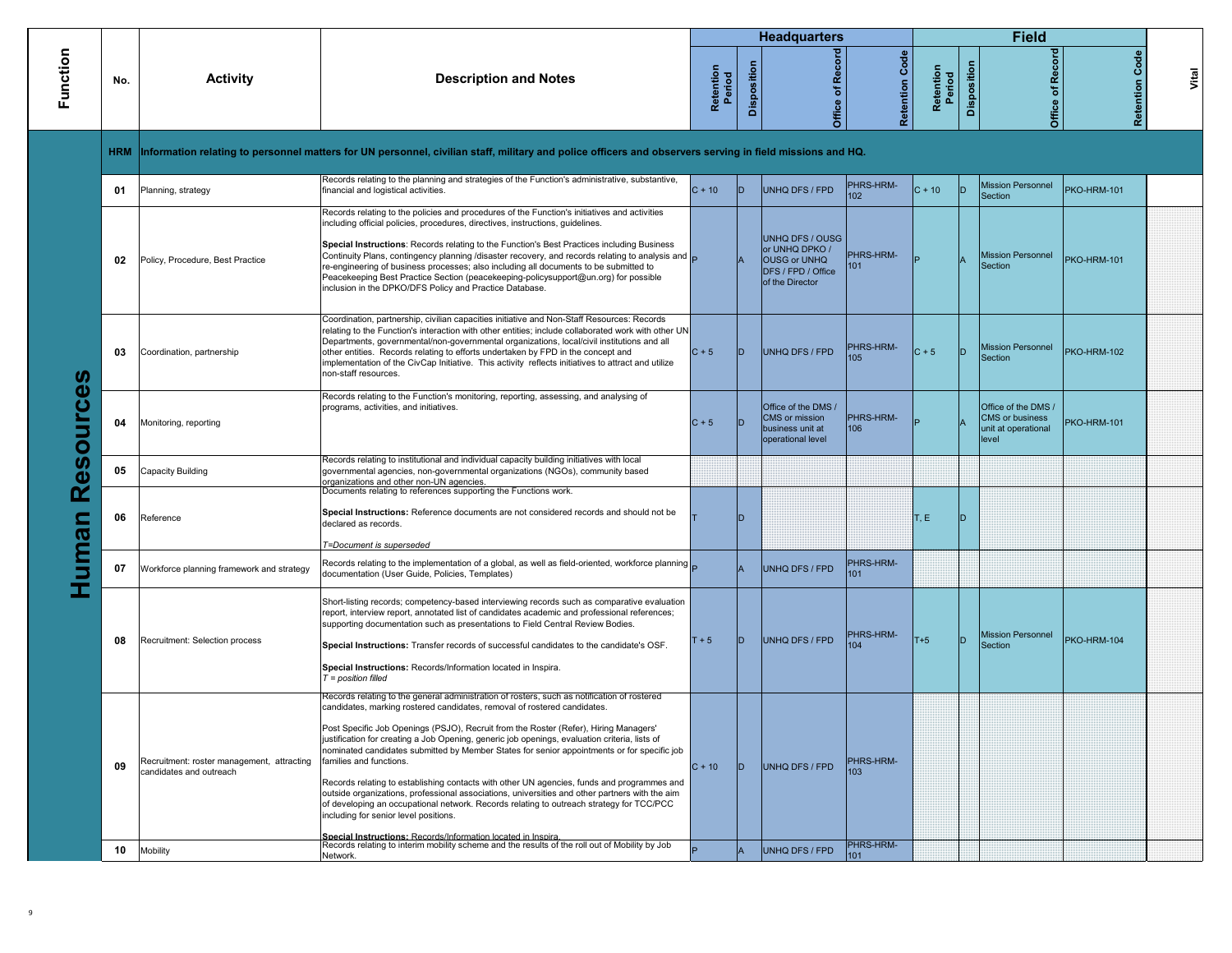|          |     |                                                               |                                                                                                                                                                                                                                                                                                                                                                                                                                                                                                                                                                                                                                                                                                                                                                                                                                                                                                                                                                        |                     |             | <b>Headquarters</b>             |                   |                     |             | <b>Field</b>                          |                   |       |
|----------|-----|---------------------------------------------------------------|------------------------------------------------------------------------------------------------------------------------------------------------------------------------------------------------------------------------------------------------------------------------------------------------------------------------------------------------------------------------------------------------------------------------------------------------------------------------------------------------------------------------------------------------------------------------------------------------------------------------------------------------------------------------------------------------------------------------------------------------------------------------------------------------------------------------------------------------------------------------------------------------------------------------------------------------------------------------|---------------------|-------------|---------------------------------|-------------------|---------------------|-------------|---------------------------------------|-------------------|-------|
| Function | No. | <b>Activity</b>                                               | <b>Description and Notes</b>                                                                                                                                                                                                                                                                                                                                                                                                                                                                                                                                                                                                                                                                                                                                                                                                                                                                                                                                           | Retention<br>Period | Disposition | Record<br>Office of             | Code<br>Retention | Retention<br>Period | Disposition | Office of Record                      | Code<br>Retention | Vital |
| m.       | 11  | management                                                    | Appointee files for international field staff, electoral observers; includes records relating to staff<br>member's contract extensions, movement, benefits and entitlements, substantiated disciplinary<br>cases, separation from organization, etc. Personnel file (equivalent to Official Status File)<br>containing records relating to staff member's accidents, benefits and entitlements, career<br>development, recruitment, awards, notices and condolences, promotion, contract extensions,<br>Appointment and assignment: field appointee   separation, performance appraisals, etc. Records relating to retention and service.<br>Disposition justification: DFS/FPD's appointee file is equivalent to an OSF.<br>Special Instructions: Transfer from the field: original records generated in the field must<br>regularly be transferred to FPD via diplomatic pouch for inclusion in the appointee file.<br>$T =$ staff separation from the Organization. | $T + 30$            | ID.         | UNHQ DFS / FPD                  | PHRS-HRM-<br>107  |                     |             |                                       |                   |       |
| Resource | 12  | Appointment and assignment: field assignee<br>management      | Personnel working files for staff assigned to missions from UNHQ offices; includes records<br>relating to staff member's contract extensions, movement, benefits and entitlements,<br>substantiated disciplinary cases, separation from organization, etc. Records relating to<br>retention and service.<br>Special Instructions: Transfer from the field: original records generated in the field must<br>regularly be transferred to FPD via diplomatic pouch for inclusion in the personnel working file. $T + 5$<br>Special Instructions: Transfer at UNHQ: at end of staff member's field assignment,<br>consolidate the file with the staff member's official status file (OSF), located in UNHQ<br>DM/OHRM or in an Office Away from Headquarters (OAH).<br>$T = end$ of staff member's field assignment.                                                                                                                                                       |                     | ID.         | UNHQ DFS / FPD                  | PHRS-HRM-<br>108  |                     |             |                                       |                   |       |
| uman     | 13  | Appointment and assignment: local staff<br>management         | Personnel file (equivalent to Official Status File) containing records relating to staff member's<br>accidents, benefits and entitlements, career development, recruitment, awards, notices and<br>condolences, promotion, contract extensions, separation, performance appraisals, etc.<br>$T =$ staff separation from the mission or mission closure.                                                                                                                                                                                                                                                                                                                                                                                                                                                                                                                                                                                                                |                     |             |                                 |                   | $T + 30$            | ID          | <b>Mission Personnel</b><br>Section   | PKO-HRM-105       |       |
|          | 14  | Appointment and assignment: international<br>staff management | Personnel working file of international staff, UN volunteers and electoral observers, containing<br>non-record copies of records relating to staff member's accidents, benefits and entitlements,<br>career development, recruitment, awards, notices and condolences, promotion, contract<br>extensions, separation, performance appraisals, etc.<br>Special Instructions: Original records must regularly be transferred to DFS/FPD via<br>diplomatic pouch or to UNV HQ.<br>Special Instructions: Prior to file destruction confirm that all necessary records have been<br>received by DFS/FPD or to UNV HQ<br>$T =$ staff separation from the mission or at mission closure.                                                                                                                                                                                                                                                                                      |                     |             |                                 |                   | T, E                | ID.         | UNHQ DFS / FPD<br>or to UNV HQ        | PKO-HRM-105       |       |
|          | 15  | Staffing table management                                     | Records relating to locked staffing tables, staffing table authorizations, mission templates,<br>organizational structures, staffing table statistics, post management.<br>Special Instructions: Information is maintained in HR systems.                                                                                                                                                                                                                                                                                                                                                                                                                                                                                                                                                                                                                                                                                                                              | $C + 10$            | ID.         | UNHQ DFS / FPD                  | PHRS-HRM-<br>103  | $ C + 5, E $        | D           | UNHQ DFS / FPD                        | PKO-HRM-106       |       |
|          | 16  | Job classification and Organizational design                  | Generic job profiles for field missions, records relating to the classification of posts in field<br>missions.                                                                                                                                                                                                                                                                                                                                                                                                                                                                                                                                                                                                                                                                                                                                                                                                                                                         |                     |             | UNHQ DFS / FPD /<br><b>GODS</b> | PHRS-HRM-<br>101  |                     |             |                                       |                   |       |
|          | 17  | Career support                                                | Records relating to field staff's transitions, including those affected by downsizing and in need<br>of placement. Records relating to succession planning, including official correspondence with<br>HoMs alerting of upcoming vacancies<br>Special Instructions: Route all official correspondence through repository online system<br>(Comet2) and keep a record for each staff member being placed.<br>$T =$ staff member reaches official UN retirement age, staff member's separation from mission<br>or mission closure.                                                                                                                                                                                                                                                                                                                                                                                                                                        | $T + 5$             | ID.         | UNHQ DFS / FPD                  | -HRS-HRM-<br>109  | $T + 5$             | ID          | Mission Career<br>Development Officer | PKO-HRM-107       |       |
|          | 18  | Examination administration                                    | Records relating to the administration of UN language proficiency examination (LPE) at field<br>missions.<br>Special Instructions: Records documenting a staff member's passing of an examination<br>should be placed in the individual's appointee file or personnel working file.                                                                                                                                                                                                                                                                                                                                                                                                                                                                                                                                                                                                                                                                                    |                     |             |                                 |                   | $C + 5$ , E D       |             | <b>Mission Personnel</b><br>Section   | PKO-HRM-108       |       |
|          | 19  | Fravel administration: Commercial: Civilian<br>staff          | Records relating to commercial travel arrangements for civilian staff to field mission<br>assignments.<br>$T = trip completed.$                                                                                                                                                                                                                                                                                                                                                                                                                                                                                                                                                                                                                                                                                                                                                                                                                                        | $T + 5$             | D           | UNHQ DFS / FPD                  | PHRS-HRM-<br>110  | $T + 5$             | ID          | <b>Mission Travel</b><br>Section      | PKO-HRM-109       |       |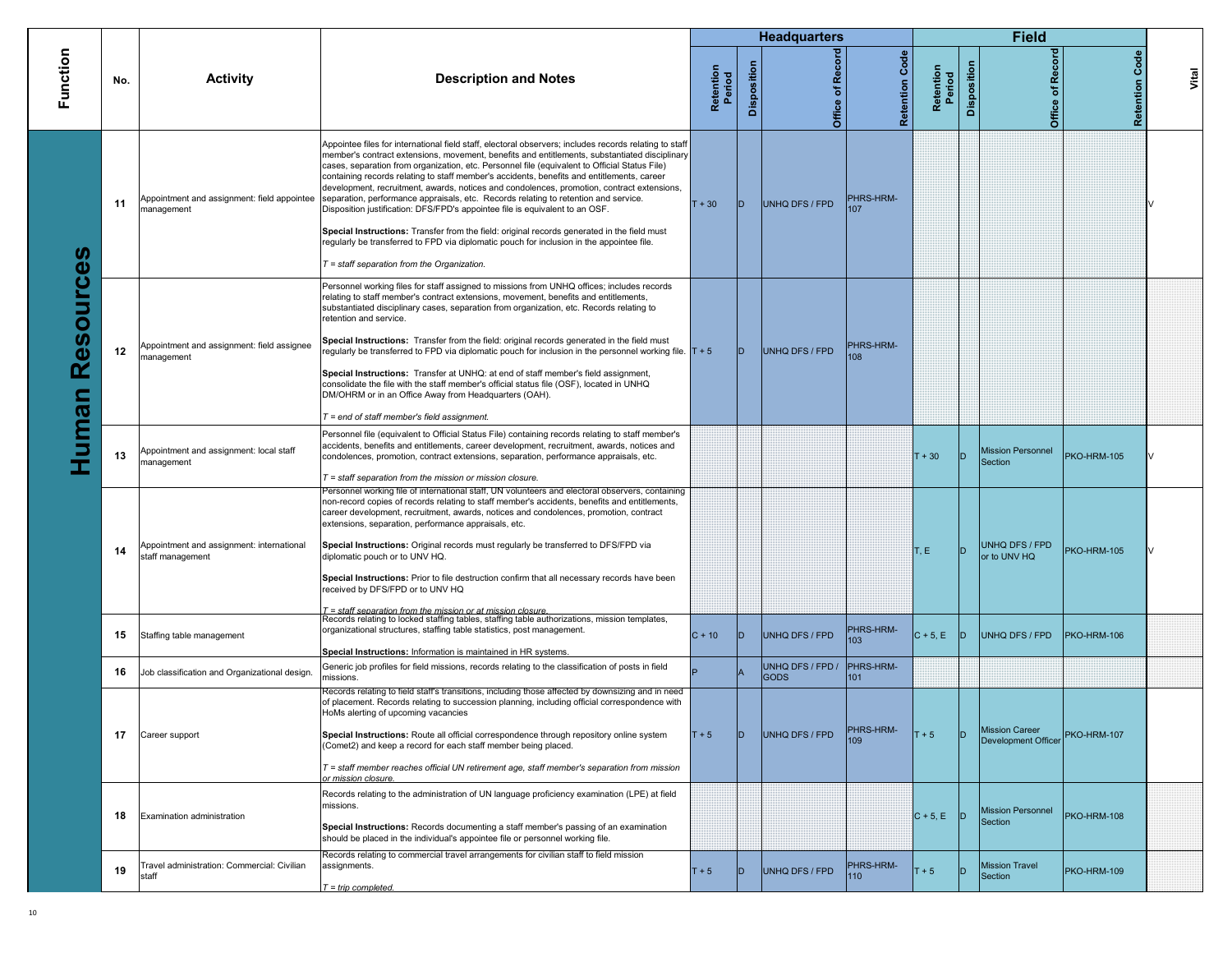|                   |          |                                                                                           |                                                                                                                                                                                                                                                                                                                                                                                                                                                                                                                                                                                                                        |                     |             | <b>Headquarters</b>                                       |                            |                     |             | <b>Field</b>                                                                                                   |                       |       |
|-------------------|----------|-------------------------------------------------------------------------------------------|------------------------------------------------------------------------------------------------------------------------------------------------------------------------------------------------------------------------------------------------------------------------------------------------------------------------------------------------------------------------------------------------------------------------------------------------------------------------------------------------------------------------------------------------------------------------------------------------------------------------|---------------------|-------------|-----------------------------------------------------------|----------------------------|---------------------|-------------|----------------------------------------------------------------------------------------------------------------|-----------------------|-------|
| Function          | No.      | <b>Activity</b>                                                                           | <b>Description and Notes</b>                                                                                                                                                                                                                                                                                                                                                                                                                                                                                                                                                                                           | Retention<br>Period | Disposition | Office of Record                                          | <b>Retention Code</b>      | Retention<br>Period | Disposition | <b>Office of Record</b>                                                                                        | <b>Retention Code</b> | Vital |
|                   | 20       | Administration of justice: substantiated<br>misconduct cases                              | Working files of substantiated misconduct files of all field personnel (including seconded<br>officers and UN volunteers).<br>Special Instructions: A file is opened upon receipt of initial evaluation, misconduct<br>investigation report, and recommendation of Head of Mission; files arranged by person's<br>name.<br>Special Instructions: Upon file closure, copy relevant records for DM/OHRM, which will<br>serve as the office of record for the official case file.<br>T = substantiation of case and subsequent action to UNHQ DM/OHRM or staff member's<br>separation from mission or closure of mission. | $T + 30$            | D           | UNHQ DFS / OASG PHRS-HRM-<br>/ CDU                        | 111                        |                     |             | <b>UNHQ DM / OHRM</b><br>and DFS / FPD or<br>UNHQ DFS / OASG<br><b>CDU</b>                                     | PKO-HRM-110           |       |
|                   | 21<br>22 | Administration of justice: unsubstantiated<br>cases<br>Administration of justice: General | Unsubstantiated misconduct files of all field personnel (including seconded officers and UN<br>volunteers).<br>Special Instructions: A file is opened upon receipt of initial evaluation, misconduct<br>investigation report, and recommendation of Head of Mission; files arranged by person's<br>name.<br>T = determination that the HoM recommendation is not well founded.<br>Records relating to the wider system of administration and cases, submissions and guidance<br>created from MEU and UNDT jurisprudence, in particular the Ombudsman's Office, MEU and                                                 | $T + 10$<br>$T+30$  | ID.<br>ID.  | UNHQ DFS / OASG PHRS-HRM-<br>/ CDU<br>UNHQ DFS / FPD      | 112<br>PHRS-HRM-<br>113    |                     |             |                                                                                                                |                       |       |
|                   | 23       | Gender affairs: mainstreaming:<br>mplementation                                           | UNDT.<br>Records relating to the implementation of gender mainstreaming in peacekeeping missions,<br>i.e., records relating to the expansion of women's roles in, inter alia, policing, the military,<br>elections, judicial/corrections/legal affairs, and peace negotiations.                                                                                                                                                                                                                                                                                                                                        |                     |             |                                                           |                            | $C + 5$ , E D       |             | <b>Mission offices</b><br>affected by the<br>policies of the<br>Mission Office of the<br><b>Gender Adviser</b> | PKO-HRM-111           |       |
|                   | 24       | Gender affairs: mainstreaming: promotion                                                  | Monthly reports, weekly reports, and other records relating to the promotion of gender<br>mainstreaming in peacekeeping missions, i.e., records relating to the expansion of women's<br>roles in, inter alia, policing, the military, elections, judicial/corrections/legal affairs, and peace<br>negotiations.                                                                                                                                                                                                                                                                                                        |                     |             |                                                           |                            |                     |             | Mission Office of the PKO-HRM-101<br><b>Gender Adviser</b>                                                     |                       |       |
|                   | 25       | -lealth, welfare: awareness assessment and<br>counselling                                 | Records relating to confidential voluntary counselling and testing (VCT) personnel case files;<br>locally-conducted, completed KAP surveys; general counselling files.                                                                                                                                                                                                                                                                                                                                                                                                                                                 |                     |             |                                                           |                            | $C + 5$ , E D       |             | Mission Office of<br>HIV / AIDS Officer /<br>Adviser; Staff<br><b>Counsellor's Office</b><br>or Equivalent     | PKO-HRM-112           |       |
| m                 | 26       | Health, welfare: medical examination and<br>treatment: international staff                | Staff medical file (MS.6 Periodic Report; medical treatment record, including laboratory results,<br>progress notes and immunization card).<br>$T =$ staff separation from the United Nations.                                                                                                                                                                                                                                                                                                                                                                                                                         |                     |             |                                                           |                            | $T + 30$            |             | <b>Mission Medical</b><br>Section                                                                              | PKO-HRM-113           |       |
| Φ<br>ŭ            | 27       | Health, welfare: medical examination and<br>treatment: other staff                        | Staff medical files (MS.6 Periodic Report; medical treatment record, including laboratory<br>results, progress notes and immunization card). Medical records are kept in Earthmed<br>$T =$ staff separation from the United Nations.                                                                                                                                                                                                                                                                                                                                                                                   |                     |             |                                                           |                            | $T + 30$            | ID          | <b>Mission Medical</b><br>Section                                                                              | PKO-HRM-113           |       |
| 3<br>U)<br>Φ<br>ட | 28       | Health, welfare: medical examination and<br>treatment: military contingents and FPUs      | Medical files for general treatment of military contingents and formed police units (FPUs).<br>Special Instructions: Medical clearance of military contingents and formed police units is<br>performed by the contributing Member State; these medical clearance records are not<br>maintained by UNHQ DM/HRM/MSD nor by the Mission Medical Section.<br>$T =$ military contingent's or formed police unit's end of tour of duty                                                                                                                                                                                       |                     |             |                                                           |                            | $T + 15$            | D.          | <b>Mission Medical</b><br>Section                                                                              | PKO-HRM-114           |       |
| <b>Huma</b>       | 29       | Health, welfare: medical team regional visits                                             | Reports generated by field mission medical services relating to regional medical facilities.<br>Special Instructions: Transfer to UNHQ DM/HRM/MSD.                                                                                                                                                                                                                                                                                                                                                                                                                                                                     |                     |             |                                                           |                            |                     |             | <b>Mission Medical</b><br><b>Section</b>                                                                       | PKO-HRM-101           |       |
|                   | 30       | HIV/AIDS: mainstreaming                                                                   | Records relating to the integration of HIV/AIDS awareness into field mission components.                                                                                                                                                                                                                                                                                                                                                                                                                                                                                                                               |                     |             |                                                           |                            | $E + 10$            | ID.         | Mission Office of<br>HIV / AIDS Officer / PKO-HRM-115                                                          |                       |       |
|                   | 31       | Uniformed Personnel (UP): Force<br>Generations protocols                                  | Records relating to generation, rotation, replacement and repatriation of contingents in mission<br>areas; records documenting coordination with TCCs, including draft MoUs; records verifying a<br>Member State's preparedness to meet UN peacekeeping operations MoU and COE<br>agreements; administration and management of the Standby Arrangements System with<br>Member States for the supply of troops, personnel, equipment and required services.                                                                                                                                                             | $C + 15$            | ID.         | UNHQ DPKO / OMA<br>/ FGS or UNHQ<br>DPKO / ORoLSI /<br>PD | PHRS-HRM-<br>$ 114\rangle$ |                     |             | Adviser                                                                                                        |                       |       |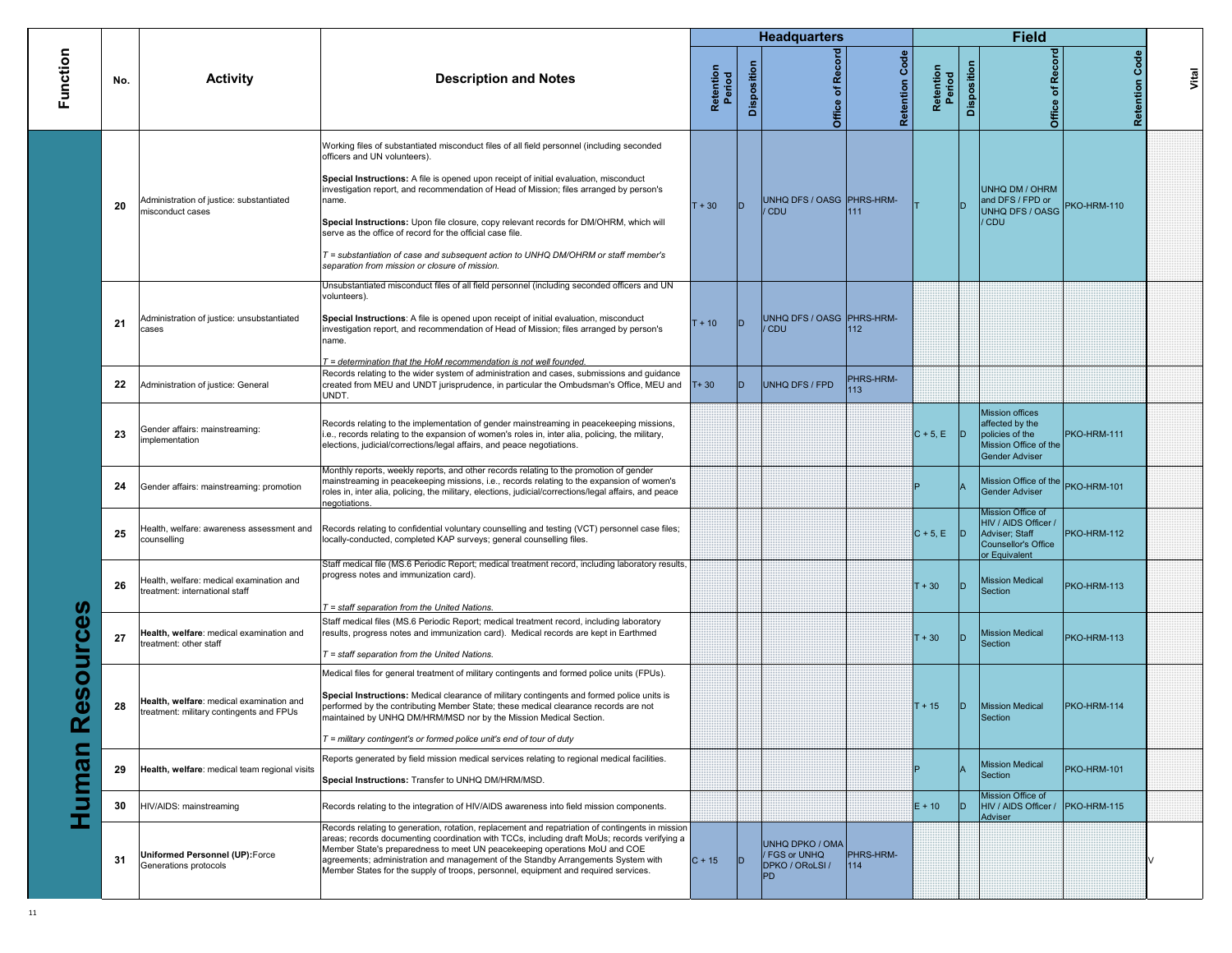|                  |     |                                                                                                                                                                         |                                                                                                                                                                                                                                                                                                                            |                     |             | <b>Headquarters</b>                                                          |                         |                     |             | <b>Field</b>                                                                                       |                   |       |
|------------------|-----|-------------------------------------------------------------------------------------------------------------------------------------------------------------------------|----------------------------------------------------------------------------------------------------------------------------------------------------------------------------------------------------------------------------------------------------------------------------------------------------------------------------|---------------------|-------------|------------------------------------------------------------------------------|-------------------------|---------------------|-------------|----------------------------------------------------------------------------------------------------|-------------------|-------|
| Function         | No. | <b>Activity</b>                                                                                                                                                         | <b>Description and Notes</b>                                                                                                                                                                                                                                                                                               | Retention<br>Period | Disposition | Office of Record                                                             | Code<br>Retention       | Retention<br>Period | Disposition | Office of Record                                                                                   | Code<br>Retention | Vital |
|                  | 32  | <b>Uniformed Personnel (UP): Force</b><br>Generations - Field Missions: Generation of<br>UP Individuals: Experts on Mission and Staff<br>Officers                       | Personnel files of Experts on Mission and Staff Officers<br>Special Instructions: The OMA Recruiting Tool (OMART) is used for the recruitment and<br>management of individuals serving in peacekeeping missions. Hermes is used for UN Police<br>individuals. Information is expected to be available permanently in OMART | $C + 15$            | ID          | UNHQ DPKO / OMA<br>FGS or UNHQ<br>DPKO / ORoLSI /<br><b>PD</b>               | <b>PHRS-HRM-</b><br>115 | $C + 15$            | ID          | <b>Mission UP</b><br>Component                                                                     | PKO-HRM-116       |       |
| ഗ<br>O<br>5<br>O | 33  | Uniformed Personnel (UP): Recruitment and<br>Force Generations - Field Missions:<br>Generation of UP Individuals: Senior Military,<br>Police and Correctional Personnel | Senior Military, Police and Correctional Personnel<br>Special Instructions: Contracted positions are not managed through OMART / Hermes                                                                                                                                                                                    |                     |             | UNHQ DPKO / OMA<br><b>FGS or UNHQ</b><br>DPKO / ORoLSI /<br>PD.              | PHRS-HRM-<br>117        |                     |             | <b>Mission UP</b><br>Component                                                                     | PKO-HRM-118       |       |
|                  | 34  | Uniformed Personnel (UP): Force<br>Generations - Generation of Military and FPU<br>Units                                                                                | Force mobilisation (Military and Formed Units) and FGS personnel and internal processes.<br>Special Instructions: The UN Force Link is used for the management of the United Nations<br>Standby arrangements System (UNSAS). FSS Contingent deployment tool                                                                | $C + 15$            | ID          | <b>UNHQ DPKO / OMA</b><br>FGS or UNHQ<br>DPKO / ORoLSI /<br><b>PD</b>        | <b>PHRS-HRM-</b><br>115 | $C + 15$            | ID.         | <b>Mission UP</b><br>Component                                                                     | PKO-HRM-116       |       |
|                  | 35  | Uniformed Personnel (UP): Force<br>Generations - Generation of Military and FPU<br>Units: Policy, statistics, medals and records of<br>service                          | Statistics, medals and records of service<br>Special Instructions: The FGS Database (in MS Access) is used for generation of monthly<br>statistics of military and police contributions to peacekeeping missions.                                                                                                          |                     |             | UNHQ DPKO / OMA<br>FGS or UNHQ<br>DPKO / ORoLSI /<br>PD.                     | <b>PHRS-HRM-</b><br>116 |                     |             | <b>Mission UP</b><br>Component                                                                     | PKO-HRM-117       |       |
| ത                | 36  | Uniformed Personnel (UP) : Attendance and passes (military personnel).<br>leave administration                                                                          | Records relating to monthly attendance reports, attendance record cards, leave cards, leave                                                                                                                                                                                                                                |                     |             |                                                                              |                         | $C + 5$             | In          | <b>Mission Personnel</b><br>Section or Office of<br>the Chief Military<br><b>Personnel Officer</b> | PKO-HRM-119       |       |
| с<br>e           | 37  | Uniformed Personnel (UP): Travel<br>administration: Commercial                                                                                                          | Records relating to commercial travel arrangements for military observers, police, and<br>members of contingents or FPUs to field mission assignments.<br>$T = \text{trip}$ completed.                                                                                                                                     | $T + 5$             |             | <b>UNHQ DPKO / OMA</b><br>FGS or UNHQ<br><b>DPKO / ORoLSI /</b><br><b>PD</b> |                         |                     |             |                                                                                                    |                   |       |
|                  | 38  | Training: All records related to training<br>administration.                                                                                                            | Needs assessment surveys, needs assessment reports. Training course evaluation forms,<br>training examinations and tests, training examination reports, results sheets. Participants lists.<br>Training content is kept in Inspira                                                                                         | $C + 5$             |             | UNHQ DPKO /<br>DPET / ITS or<br>Equivalent                                   | PHRS-HRM-<br>118        | $C + 5$             | ln          | <b>Integrated Mission</b><br><b>Training Cell or</b><br>Equivalent                                 | PKO-HRM-120       |       |
|                  | 39  | <b>UNV Staff Files</b>                                                                                                                                                  | Files containing signed contracts, beneficiary forms and UN Volunteers inventories<br>The decision making authority on the disposal I of documents is delegated to Regional Managers<br>(Memo from Deputy Executive Coordinators to all UNV Fields and Regional Offices-June 2018)                                         |                     |             |                                                                              |                         | $T+7$               | D           | <b>UNV</b>                                                                                         | PKO-HRM-121       |       |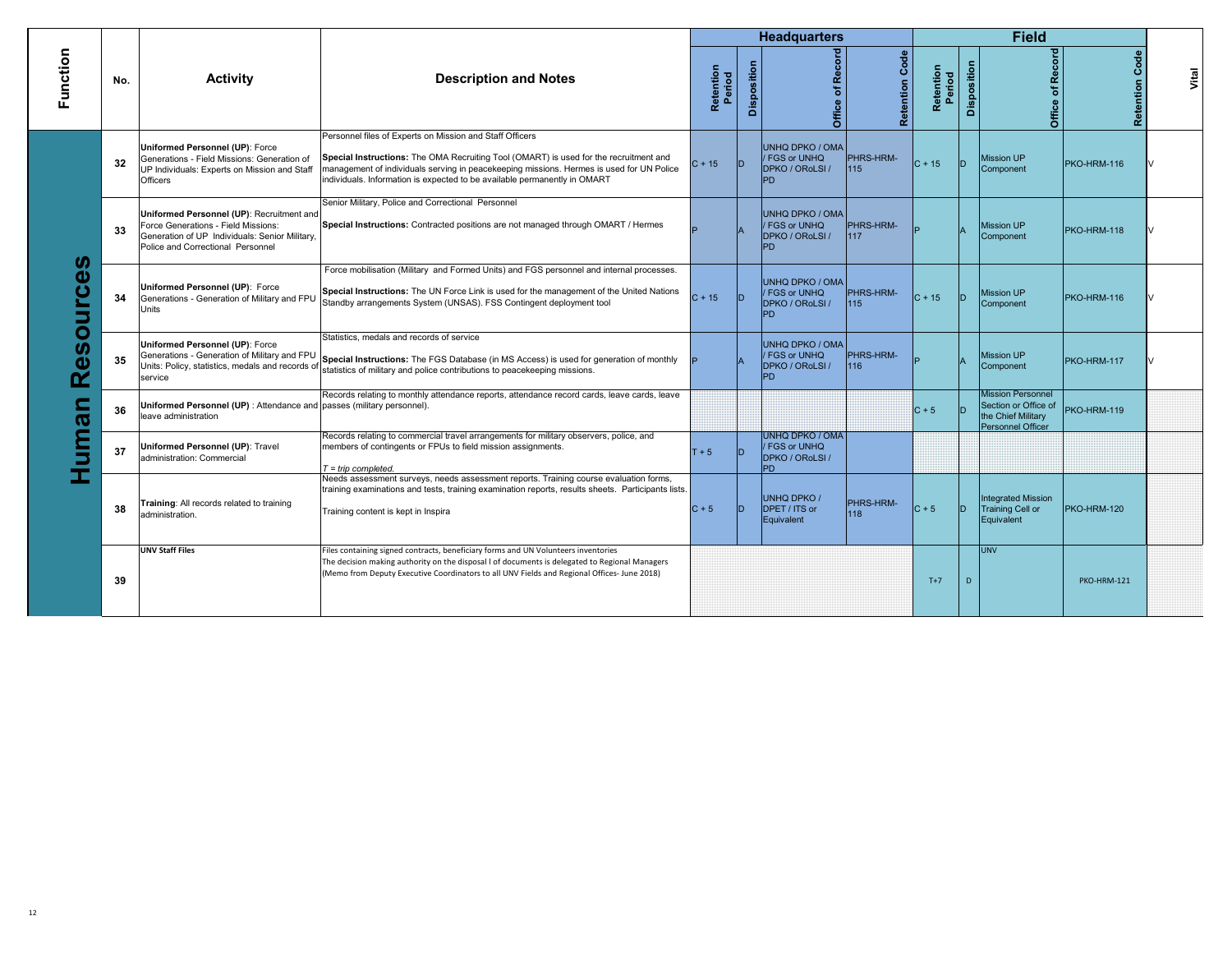|          |            |                                               |                                                                                                                                                                                                                                                                                                                                                                                                                                                                                                                                                                                                                                                                                                                                                                                                                                                                                                                                                                          |                     |             | <b>Headquarters</b>               |                       |                     |             | <b>Field</b>                                                            |                       |       |
|----------|------------|-----------------------------------------------|--------------------------------------------------------------------------------------------------------------------------------------------------------------------------------------------------------------------------------------------------------------------------------------------------------------------------------------------------------------------------------------------------------------------------------------------------------------------------------------------------------------------------------------------------------------------------------------------------------------------------------------------------------------------------------------------------------------------------------------------------------------------------------------------------------------------------------------------------------------------------------------------------------------------------------------------------------------------------|---------------------|-------------|-----------------------------------|-----------------------|---------------------|-------------|-------------------------------------------------------------------------|-----------------------|-------|
| Function | No.        | <b>Activity</b>                               | <b>Description and Notes</b>                                                                                                                                                                                                                                                                                                                                                                                                                                                                                                                                                                                                                                                                                                                                                                                                                                                                                                                                             | Retention<br>Period | Disposition | Office of Recor                   | <b>Retention Code</b> | Retention<br>Period | Disposition | Recor<br>đ<br>Office                                                    | <b>Retention Code</b> | Vital |
|          | <b>HRT</b> | closure.                                      | Records relating to the administration and coordination of human rights activities. Special transfer: Transfer all human rights records to OHCHR Geneva (UNOG Registry Records and Archives Unit) upon mission                                                                                                                                                                                                                                                                                                                                                                                                                                                                                                                                                                                                                                                                                                                                                           |                     |             |                                   |                       |                     |             |                                                                         |                       |       |
|          | 01         | Planning, strategy                            | Records relating to the planning and strategies of the Function's administrative, substantive<br>and logistical activities.                                                                                                                                                                                                                                                                                                                                                                                                                                                                                                                                                                                                                                                                                                                                                                                                                                              |                     |             | <b>UNHQ DPKO /</b><br><b>OUSG</b> | PHRS-HRT-101 P        |                     |             | <b>Mission Human</b><br><b>Rights Component</b>                         | PKO-HRT-101           |       |
|          | 02         | Policy, Procedure, Best Practice              | Records relating to the policies and procedures of the Function's initiatives and activities<br>including official policies, procedures, directives, instructions, quidelines. Records include<br>policies and procedures with supporting documentation, results frameworks, and best practice<br>records relating to all aspects of human rights, including sexual exploitation, human trafficking,<br>women's rights and child protection. Records may be specific to a peacekeeping mission or<br>more general in nature.<br>Special Instructions: Records relating to the Function's Best Practices including Business<br>Continuity Plans, contingency planning /disaster recovery, and records relating to analysis and<br>re-engineering of business processes; also including all documents to be submitted to<br>Peacekeeping Best Practice Section (peacekeeping-policysupport@un.org) for possible<br>inclusion in the DPKO/DFS Policy and Practice Database. |                     |             | <b>UNHQ DPKO/</b><br><b>OUSG</b>  | PHRS-HRT-101 P        |                     |             | <b>Mission Human</b><br><b>Rights Component</b>                         | PKO-HRT-101           |       |
| Rights   | 03         | Coordination, partnership                     | Records relating to the Function's interaction with other entities; include collaborated work with<br>other UN Departments, governmental/non-governmental organizations, local/civil institutions<br>and all other entities. Records relating to collaboration with UN and international development<br>and emergency relief organizations on human rights issues, where the mission plays a<br>supporting role.                                                                                                                                                                                                                                                                                                                                                                                                                                                                                                                                                         |                     |             | <b>UNHQ DPKO/</b><br><b>OUSG</b>  | $PHRS-HRT-101 C+5$    |                     | D           | <b>Mission Human</b><br><b>Rights Component</b>                         | PKO-HRT-102           |       |
|          | 04         | Monitoring, reporting                         | Records relating to the Function's monitoring, reporting, investigation, verification, assessing,<br>and analysing of programs, activities, and initiatives. Including quarterly reports, ad hoc<br>reports, and field mission responses to DPKO code cables; reports and supporting<br>documentation relating to gender affairs programme implementation.                                                                                                                                                                                                                                                                                                                                                                                                                                                                                                                                                                                                               |                     |             |                                   |                       |                     |             | <b>Mission Human</b><br><b>Rights Component</b><br>or Office of the HoM | PKO-HRT-101           |       |
| uman     | 05         | <b>Capacity Building</b>                      | Records relating to institutional and individual capacity building initiatives with local<br>governmental agencies, non-governmental organizations (NGOs), community based<br>organizations and other non-UN agencies, design and conduct of human rights training<br>programmes for institutions.                                                                                                                                                                                                                                                                                                                                                                                                                                                                                                                                                                                                                                                                       |                     |             | <b>UNHQ DPKO /</b><br><b>OUSG</b> | PHRS-HRT-101 P        |                     |             | <b>Mission Human</b><br><b>Rights Component</b>                         | <b>PKO-HRT-101</b>    |       |
|          | 06         | Reference                                     | Documents relating to references supporting the Functions work.<br>Special Instructions: Reference documents are not considered records and should not be<br>declared as records.<br>T=Document is superseded                                                                                                                                                                                                                                                                                                                                                                                                                                                                                                                                                                                                                                                                                                                                                            |                     |             |                                   |                       | T, E                |             |                                                                         |                       |       |
|          | 07         | Investigation and verification                | Records relating to the investigation and verification of past human rights violations; human<br>rights case files containing testimony and supporting documents.                                                                                                                                                                                                                                                                                                                                                                                                                                                                                                                                                                                                                                                                                                                                                                                                        |                     |             |                                   |                       |                     |             | <b>Mission Human</b><br><b>Rights Component</b>                         | PKO-HRT-101           |       |
|          | 08         | Judicial and truth & reconciliation processes | Records relating to relevant judicial and truth and reconciliation processes to foster a culture of<br>accountability, address fighting against impunity and transitional justice.                                                                                                                                                                                                                                                                                                                                                                                                                                                                                                                                                                                                                                                                                                                                                                                       |                     |             |                                   |                       |                     |             | <b>Mission Human</b><br><b>Rights Component</b>                         | PKO-HRT-101           |       |
|          | 09         | Promoting and protecting rights               | Records relating to the promotion and protection of civil, cultural, economic, political and social<br>rights.                                                                                                                                                                                                                                                                                                                                                                                                                                                                                                                                                                                                                                                                                                                                                                                                                                                           |                     |             | <b>UNHQ DPKO /</b><br><b>DPET</b> | PHRS-HRT-101 P        |                     |             | <b>Mission Human</b><br><b>Rights Component</b>                         | <b>PKO-HRT-101</b>    |       |
|          | 10         | Human Rights: DDR-related programming         | Records relating to the identification and integration of a human rights perspective into DDR<br>programmes.                                                                                                                                                                                                                                                                                                                                                                                                                                                                                                                                                                                                                                                                                                                                                                                                                                                             |                     |             |                                   |                       | $C + 10$            | D           | Mission Human<br><b>Rights Component</b>                                | PKO-HRT-103           |       |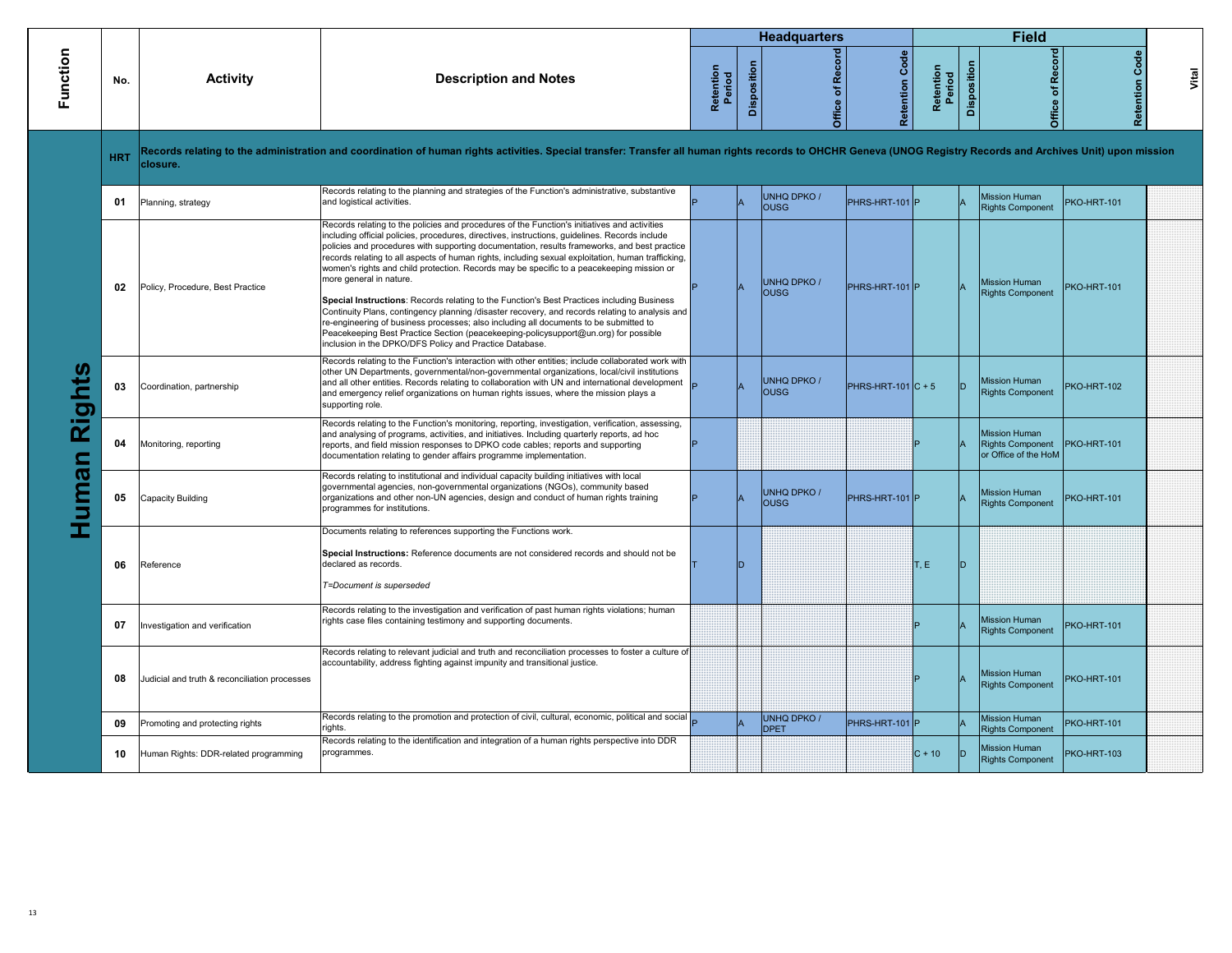|             |            |                                  |                                                                                                                                                                                                                                                                                                                                                                                                                                                                                                                                                                                                                                                                                                                                                                                                                                                                                      |                     |              | <b>Headquarters</b>               |                       |                     |             | <b>Field</b>                                                            |                       |       |
|-------------|------------|----------------------------------|--------------------------------------------------------------------------------------------------------------------------------------------------------------------------------------------------------------------------------------------------------------------------------------------------------------------------------------------------------------------------------------------------------------------------------------------------------------------------------------------------------------------------------------------------------------------------------------------------------------------------------------------------------------------------------------------------------------------------------------------------------------------------------------------------------------------------------------------------------------------------------------|---------------------|--------------|-----------------------------------|-----------------------|---------------------|-------------|-------------------------------------------------------------------------|-----------------------|-------|
| Function    | No.        | <b>Activity</b>                  | <b>Description and Notes</b>                                                                                                                                                                                                                                                                                                                                                                                                                                                                                                                                                                                                                                                                                                                                                                                                                                                         | Retention<br>Period | Disposition  | Office of Record                  | <b>Retention Code</b> | Retention<br>Period | Disposition | Office of Record                                                        | <b>Retention Code</b> | Vital |
|             | <b>HUM</b> |                                  | Records relating to the administration and coordination of humanitarian activities, including the provision of assistance to victims of war and natural disasters.                                                                                                                                                                                                                                                                                                                                                                                                                                                                                                                                                                                                                                                                                                                   |                     |              |                                   |                       |                     |             |                                                                         |                       |       |
|             | 01         | Planning, strategy               | Records relating to the planning and strategies of the Function's administrative, substantive<br>and logistical activities. Records include emergency response records, entry strategy,<br>response programme, and transition/exit strategy; locally-produced records relating to<br>methodology, early warning indicators, early warning systems, early action, committees &<br>teams, contingency planning, non-mission disaster prevention & preparedness, and complex<br>crises.                                                                                                                                                                                                                                                                                                                                                                                                 |                     |              | <b>UNHQ DPKO/</b><br><b>OUSG</b>  | PHRS-HUM-<br>101      |                     |             | Office of the<br>Resident<br>Coordinator or<br><b>OCHA Field Office</b> | PKO-HUM-101           |       |
| umanitarian | 02         | Policy, Procedure, Best Practice | Records relating to the policies and procedures of the Function's initiatives and activities<br>including official policies, procedures, directives, instructions, guidelines. Policies and<br>procedures with supporting documentation and best practice records relating to all aspects of<br>humanitarian affairs, including gender affairs and HIV/AIDS; records may be specific to a<br>peacekeeping mission or more general in nature.<br>Special transfer: Records relating to the Function's Best Practices including Business<br>Continuity Plans, contingency planning /disaster recovery, and records relating to analysis and<br>re-engineering of business processes; also including all documents to be submitted to<br>Peacekeeping Best Practice Section (peacekeeping-policysupport@un.org) for possible<br>inclusion in the DPKO/DFS Policy and Practice Database. |                     |              | UNHQ DPKO /<br><b>OUSG</b>        | PHRS-HUM-<br>101      |                     |             | <b>Mission Human</b><br>Rights Component<br>or Office of the HoM        | PKO-HUM-101           |       |
|             | 03         | Coordination, partnership        | Records relating to the Function's interaction with other entities; include collaborated work with<br>other UN Departments, governmental/non-governmental organizations, local/civil institutions<br>and all other entities. Records include field coordination and support records relating to rapid<br>deployment, surge capacity, search & rescue, natural disasters, environmental emergencies,<br>complex emergencies: coordination initiatives with local governmental agencies, UN agencies<br>and non-governmental organizations (NGOs).                                                                                                                                                                                                                                                                                                                                     |                     |              | <b>UNHQ DPKO /</b><br><b>OUSG</b> | PHRS-HUM-<br>101      |                     |             | Office of the<br>Resident<br>Coordinator or<br><b>OCHA Field Office</b> | <b>PKO-HUM-101</b>    |       |
|             | 04         | Monitoring, reporting            | Records relating to the Function's monitoring, reporting, assessing, and analysing of<br>programs, activities, and initiatives.                                                                                                                                                                                                                                                                                                                                                                                                                                                                                                                                                                                                                                                                                                                                                      |                     |              |                                   |                       |                     |             | Office of the<br>Resident<br>Coordinator or<br><b>OCHA Field Office</b> | <b>PKO-HUM-101</b>    |       |
|             | 05         | Capacity Building                | Records relating to institutional and individual capacity building initiatives with local<br>governmental agencies, non-governmental organizations (NGOs), community based<br>organizations and other non-UN agencies.                                                                                                                                                                                                                                                                                                                                                                                                                                                                                                                                                                                                                                                               |                     |              | UNHQ DPKO /<br><b>OUSG</b>        | PHRS-HUM-<br>101      |                     |             | <b>Mission Human</b><br><b>Rights Component</b><br>or Office of the HoM | PKO-HUM-101           |       |
|             | 06         | Reference                        | Documents relating to references supporting the Functions work.<br>Special transfer: Reference documents are not considered records and should not be<br>declared as records.<br>T=Document is superseded                                                                                                                                                                                                                                                                                                                                                                                                                                                                                                                                                                                                                                                                            |                     | <sub>D</sub> |                                   |                       | T.E.                | In          |                                                                         |                       |       |
|             | 07         | Sectoral Operations              | Locally-produced sectoral and cluster operations records such as population figures,<br>demographic analysis, movement of refugees and internally displaced persons (IDPs), meeting<br>minutes, maps, etc.                                                                                                                                                                                                                                                                                                                                                                                                                                                                                                                                                                                                                                                                           |                     |              |                                   |                       |                     |             | Office of the<br>Resident<br>Coordinator or<br><b>OCHA Field Office</b> | <b>PKO-HUM-101</b>    |       |
|             | 08         | <b>HIV/AIDS</b>                  | Programme records relating to HIV/AIDS outreach to local populations.                                                                                                                                                                                                                                                                                                                                                                                                                                                                                                                                                                                                                                                                                                                                                                                                                |                     |              |                                   |                       | $C + 5$ , E D       |             | Mission Office of<br>HIV / AIDS Officer / PKO-HUM-102<br>Adviser        |                       |       |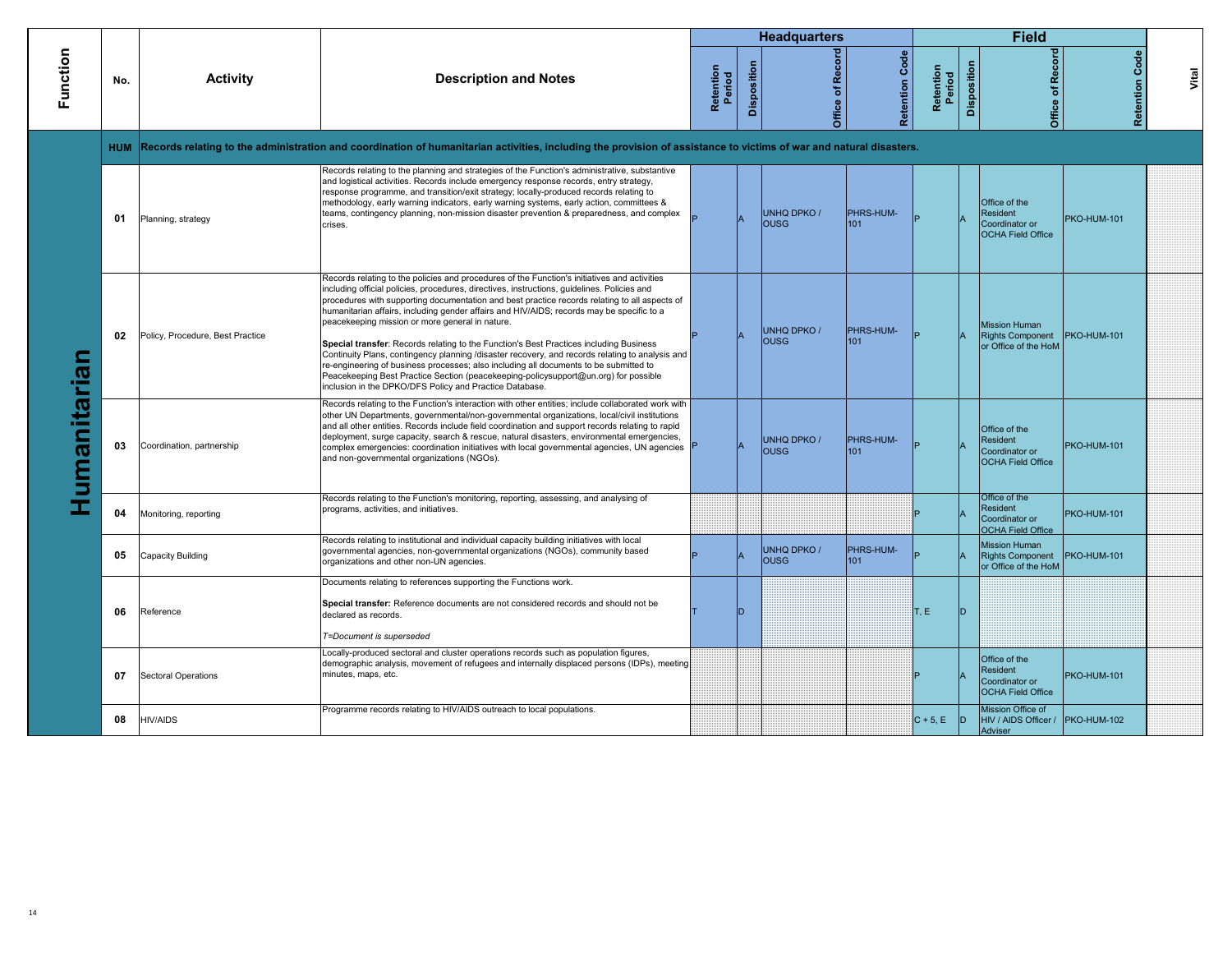|                                |      |                                                                                                                         |                                                                                                                                                                                                                                                                                                                                                                                                                                                                                                                                                                                                                                                                                                                                                                                                                                                  |                     |                    | <b>Headquarters</b>                                         |                                  |                     |             | <b>Field</b>                                                                     |                   |       |
|--------------------------------|------|-------------------------------------------------------------------------------------------------------------------------|--------------------------------------------------------------------------------------------------------------------------------------------------------------------------------------------------------------------------------------------------------------------------------------------------------------------------------------------------------------------------------------------------------------------------------------------------------------------------------------------------------------------------------------------------------------------------------------------------------------------------------------------------------------------------------------------------------------------------------------------------------------------------------------------------------------------------------------------------|---------------------|--------------------|-------------------------------------------------------------|----------------------------------|---------------------|-------------|----------------------------------------------------------------------------------|-------------------|-------|
| Function                       | No.  | <b>Activity</b>                                                                                                         | <b>Description and Notes</b>                                                                                                                                                                                                                                                                                                                                                                                                                                                                                                                                                                                                                                                                                                                                                                                                                     | Retention<br>Period | <b>Disposition</b> | Recor<br>đ<br>Office                                        | Code<br>Retention                | Retention<br>Period | Disposition | Office of Record                                                                 | Code<br>Retention | Vital |
|                                | ICT. |                                                                                                                         | Records that deal with hardware, software, communication systems, information technology and software development and use in HQ and in field missions.                                                                                                                                                                                                                                                                                                                                                                                                                                                                                                                                                                                                                                                                                           |                     |                    |                                                             |                                  |                     |             |                                                                                  |                   |       |
|                                | 01   | Planning, strategy                                                                                                      | Records relating to the planning and strategies of the Function's administrative, substantive<br>and logistical activities.                                                                                                                                                                                                                                                                                                                                                                                                                                                                                                                                                                                                                                                                                                                      |                     | lA                 | UNHQ DFS / ICTD                                             | <b>OICT-28</b><br>OICT-29        |                     |             |                                                                                  |                   |       |
| VGolou                         | 02   | Policy, Procedure, Best Practices, Standards                                                                            | Records relating to the policies and procedures of the Function's initiatives and activities<br>including governance documents, official policies, procedures, directives, instructions,<br>guidelines, management meeting documents.                                                                                                                                                                                                                                                                                                                                                                                                                                                                                                                                                                                                            |                     |                    | UNHQ DFS / ICTD                                             | <b>OICT-28</b><br><b>OICT-29</b> |                     |             |                                                                                  |                   |       |
| $\frac{1}{6}$                  | 03   | Coordination, partnership                                                                                               | Records relating to the Function's interaction with other entities; include collaborated work with<br>other UN Departments, governmental/non-governmental organizations, local/civil institutions<br>and all other entities.                                                                                                                                                                                                                                                                                                                                                                                                                                                                                                                                                                                                                     |                     |                    | UNHQ DFS / ICTD                                             |                                  |                     |             |                                                                                  |                   |       |
| $\bar{\mathbf{\Phi}}$          | 04   | Monitoring, reporting                                                                                                   | Records relating to the Function's monitoring, reporting, assessing, and analysing of<br>programs, activities, and initiatives.                                                                                                                                                                                                                                                                                                                                                                                                                                                                                                                                                                                                                                                                                                                  |                     | lA                 | UNHQ DFS / ICTD                                             |                                  |                     |             |                                                                                  |                   |       |
|                                | 05   | <b>Capacity Building</b>                                                                                                | Records relating to institutional and individual capacity building initiatives with local<br>governmental agencies, non-governmental organizations (NGOs), community based<br>organizations and other non-UN agencies.                                                                                                                                                                                                                                                                                                                                                                                                                                                                                                                                                                                                                           |                     |                    |                                                             |                                  |                     |             |                                                                                  |                   |       |
| ommunication<br>ڻ              | 06   | Reference                                                                                                               | Documents relating to references supporting the Functions work.<br>Special Instructions: Reference documents are not considered records and should not be<br>declared as records.<br>Special Instructions: File in Activities ICT021.                                                                                                                                                                                                                                                                                                                                                                                                                                                                                                                                                                                                            |                     |                    |                                                             |                                  |                     |             |                                                                                  |                   |       |
|                                | 07   | Application Development and Implementation<br>Records: Project Management Documents<br>for ICT Projects over \$200,000  | Project management records, project briefs, business cases, status reports, feasibility study<br>reports documenting the analysis of information management problems to dete11nine effective<br>operational, economical and technical solutions; also includes data collection material such as:<br>interview notes, questionnaires, computer printouts, requirements analysis documents, and<br>related correspondence. Assessments conducted following the completion of each IT project<br>that address operational problems (whether the project met proposed objectives, was<br>completed within the anticipated time and budgetary constraints, and achieved the proposed<br>benefits). Includes: surveys, gap analysis checklists, third party recommendations, and auditor<br>comments.                                                  |                     | lA                 | <b>ICT</b> service provider<br>or UNHQ DFS /<br><b>ICTD</b> | OICT-01                          | $C + 5, E$          |             | Mission<br>Communications<br>and Information<br><b>Technology Section</b>        | OICT-O1           |       |
| formation<br>$\mathbf \subset$ | 08   | Application Development and Implementation<br>Records: Project Management Documents<br>for ICT Projects under \$200,000 | Project management records, project briefs, business cases, status reports, feasibility study<br>reports documenting the analysis of information management problems to dete11nine effective<br>operational, economical and technical solutions; also includes data collection material such as:<br>interview notes, questionnaires, computer printouts, requirements analysis documents, and<br>related correspondence. Assessments conducted following the completion of each IT project<br>that address operational problems (whether the project met proposed objectives, was<br>completed within the anticipated time and budgetary constraints, and achieved the proposed<br>benefits). Includes: surveys, gap analysis checklists, third party recommendations, and auditor<br>comments.<br>T= after end of life of application or system | $T + 10$            | lD                 | <b>ICT</b> service provider<br>or UNHQ DFS /<br><b>ICTD</b> | OICT-O2                          | $C + 5, E$          | ID.         | Mission<br>Communications<br>and Information<br><b>Technology Section</b>        | OICT-O2           |       |
|                                | 09   | Application Development and Implementation<br>Records: System Design Documents                                          | This records series documents the examination of an IT problem and the creation of its<br>solution. Includes system architectural diagrams, database design.<br>T= after end of life of application or system                                                                                                                                                                                                                                                                                                                                                                                                                                                                                                                                                                                                                                    | $T + 10$            | ID                 | <b>ICT</b> service provider<br>or UNHQ DFS /<br><b>ICTD</b> | OICT-O3                          | $C + 5, E$          | ID.         | <b>Mission</b><br>Communications<br>and Information<br><b>Technology Section</b> |                   |       |
|                                | 10   | Application Development and Implementation<br>Records: Maintenance and configuration<br>management                      | Configuration Management Database and configuration management related documents.<br>Change requests and other change management records.<br>T= after end of life of application or system                                                                                                                                                                                                                                                                                                                                                                                                                                                                                                                                                                                                                                                       | $T + 10$            | ID                 | ICT service provider<br>or UNHQ DFS /<br><b>ICTD</b>        | OICT-04                          | $C + 5$ , E         | ID          | <b>Mission</b><br>Communications<br>and Information<br><b>Technology Section</b> | OICT-O4           |       |
|                                | 11   | Application Development and Implementation<br>Records: Delivery                                                         | Setup instructions, deployment procedures and manuals/instructions.<br>T= after end of life of application or system                                                                                                                                                                                                                                                                                                                                                                                                                                                                                                                                                                                                                                                                                                                             | $T + 10$            | ID                 | ICT service provider<br>or UNHQ DFS /<br><b>ICTD</b>        | OICT-O5                          | $C + 5, E$          | ID          | <b>Mission</b><br>Communications<br>and Information<br><b>Technology Section</b> | OICT-O5           |       |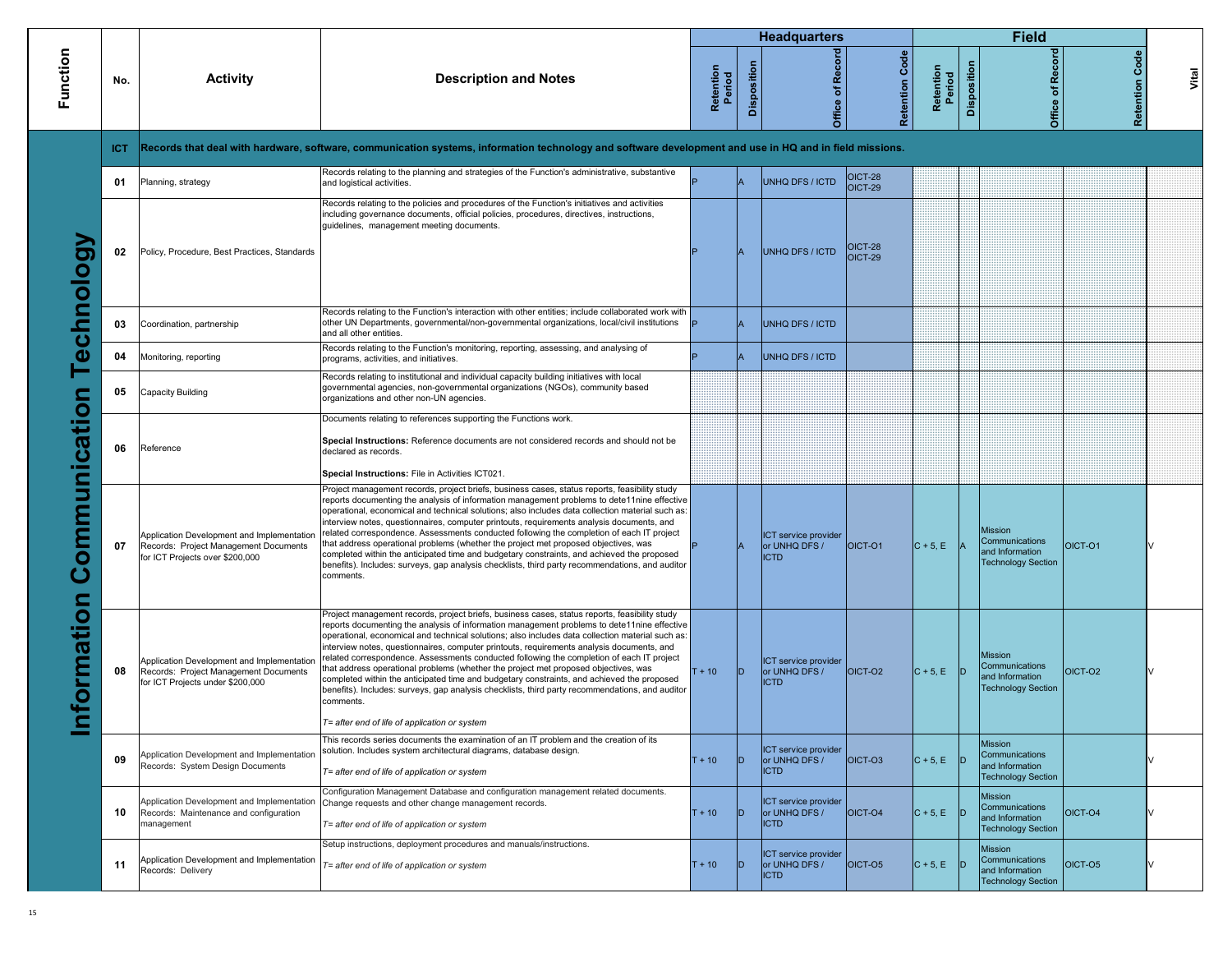|              |     |                                                                                                                         |                                                                                                                                                                                                                                                                                                                                                                                                                                                                                                |                     |                    | <b>Headquarters</b>                                  |                       |                     |             | <b>Field</b>                                                                     |                |                   |
|--------------|-----|-------------------------------------------------------------------------------------------------------------------------|------------------------------------------------------------------------------------------------------------------------------------------------------------------------------------------------------------------------------------------------------------------------------------------------------------------------------------------------------------------------------------------------------------------------------------------------------------------------------------------------|---------------------|--------------------|------------------------------------------------------|-----------------------|---------------------|-------------|----------------------------------------------------------------------------------|----------------|-------------------|
|              | No. | <b>Activity</b>                                                                                                         | <b>Description and Notes</b>                                                                                                                                                                                                                                                                                                                                                                                                                                                                   | Retention<br>Period | <b>Disposition</b> | <b>Record</b><br>৳<br>Office                         | <b>Retention Code</b> | Retention<br>Period | Disposition | Office of Record                                                                 |                | Code<br>Retention |
|              | 12  | Application Development and Implementation<br>Records: Change Management                                                | Communications strategy, Training strategy and strake holder management strategy, change<br>strategy.<br>T= after end of life of application or system                                                                                                                                                                                                                                                                                                                                         | $T + 10$            | D                  | ICT service provider<br>or UNHQ DFS /<br><b>ICTD</b> | OICT-06               | $C + 5, E$          |             | <b>Mission</b><br>Communications<br>and Information<br><b>Technology Section</b> | OICT-O6        |                   |
| echnology    | 13  | Application Development and Implementation<br>Records: Testing Data and Documents                                       | These file sets document programmer and user testing processes created prior to<br>implementation of a new or revised application. Contains a sample of every category of valid<br>data as well as many invalid conditions as possible and includes: test programs/scripts with<br>their results, instructions, routines, validity checking and verification data, user acceptance<br>tests, and other test documentation.                                                                     | $T + 10$            | ID.                | ICT service provider<br>or UNHQ DFS /<br><b>ICTD</b> | OICT-O7               | $C + 5$ , E         |             | <b>Mission</b><br>Communications<br>and Information<br><b>Technology Section</b> | OICT-O7        |                   |
|              | 14  | Application Development and Implementation<br>Records: Program Source Code &<br>Programmer Documentation                | T= after end of life of annlication or system.<br>This records series consists of programming statements and instructions that are written by a<br>programmer, and convertible into machine language by compilers, assemblers or interpreters;<br>and, other documentation the programmer utilizes for application implementation. May also<br>include: data systems/file specifications, codebooks, file layouts, and output specifications.<br>T= after end of life of application or system | $T + 10$            | D                  | ICT service provider<br>or UNHQ DFS /<br><b>ICTD</b> | OICT-O8               | $C + 5, E$          |             | <b>Mission</b><br>Communications<br>and Information<br><b>Technology Section</b> | OICT-O8        |                   |
| ommunication | 15  | Application Development and Implementation<br>Records: (User) Program Documentation &<br><b>Training Materials</b>      | User manuals or training materials for the systems or applications.<br>T= after end of life of application or system                                                                                                                                                                                                                                                                                                                                                                           | $T + 10$            | D                  | ICT service provider<br>or UNHQ DFS /<br><b>ICTD</b> | OICT-O9               | $C + 5, E$          |             | <b>Mission</b><br>Communications<br>and Information<br><b>Technology Section</b> | OICT-O9        |                   |
|              | 16  | Application Development and Implementation<br>Records: Database and Metadata<br>documentation, projects over \$200,000  | Meta data definitions, data structures, file layout and reports concerning the development<br>and/or modification of an automated system as well as the metadata for access, retrieval,<br>manipulation and interpretation of data in this automated system.                                                                                                                                                                                                                                   |                     |                    | ICT service provider<br>or UNHQ DFS /<br><b>ICTD</b> | $OICT-10$             | $C + 5, E$          |             | <b>Mission</b><br>Communications<br>and Information<br><b>Technology Section</b> | OICT-10        |                   |
|              | 17  | Application Development and Implementation<br>Records: Database and Metadata<br>documentation, projects under \$200,000 | Meta data definitions, data structures, file layout and reports concerning the development<br>and/or modification of an automated system as well as the metadata for access, retrieval,<br>manipulation and interpretation of data in this automated system.<br>T= after end of life of application or system                                                                                                                                                                                  | $T + 10$            | D                  | ICT service provider<br>or UNHQ DFS /<br><b>ICTD</b> | $IOICT-11$            | $C + 5, E$          |             | <b>Mission</b><br>Communications<br>and Information<br><b>Technology Section</b> | <b>OICT-11</b> |                   |
|              | 18  | Client Support / Service Provision Records: IT<br><b>Access Authorizations</b>                                          | Records documenting the issuance of passwords, personal identity management, VPN<br>requests, user acknowledgements and change requests about access authorizations, remote<br>access agreements, requests for blocked internet sites, temporary/permanent firewall access<br>requests and profiles, maintenance and closure of user accounts.                                                                                                                                                 | $+5$                | D                  | ICT service provider<br>or UNHQ DFS /<br><b>ICTD</b> | $OICT-12$             | $C + 5, E$          |             | <b>Mission</b><br>Communications<br>and Information<br><b>Technology Section</b> | OICT-12        |                   |
|              | 19  | Communications systems development and<br>operation                                                                     | T = delivery of service or users name is removed from systems.<br>Requests for network access, network drawings, records relating to network design, requests<br>for frequencies, frequency approvals, user accounts, work orders for pagers, radios, and<br>satellite communications.                                                                                                                                                                                                         | $C + 5$             | D                  | UNHQ DFS / ICTD                                      | $IOICT-13$            | $C + 5$ , E         |             | <b>Mission</b><br>Communications<br>and Information<br><b>Technology Section</b> | OICT-13        |                   |
|              | 20  | Client Support / Service Provision Records:<br>User requests for IT services and help desk<br>logs                      | Records used to document user requests to recover data from backup or archives stores and<br>actions taken; records documenting the request for technical assistance/services and<br>responses for these requests as well as to collect information on the use of computer<br>equipment to compile periodic statistics and for reference for planning, management analysis<br>and other administrative purposes.                                                                               | $T + 5$             | D                  | ICT service provider<br>or UNHQ DFS /<br><b>ICTD</b> | $IOICT-13$            | $ C + 5, E $ D      |             | <b>Mission</b><br>Communications<br>and Information<br><b>Technology Section</b> | OICT-13        |                   |
|              |     |                                                                                                                         | T = delivery of service or users name is removed from systems<br>Telephone call logs, faxes logs, mobile logs, code cables logs.                                                                                                                                                                                                                                                                                                                                                               |                     |                    | ICT service provider                                 |                       |                     |             | <b>Mission</b>                                                                   |                |                   |
|              | 21  | Client Support / Service Provision Records:<br>Communication records                                                    | T = completion of applicable review and verification procedures, or after any litigation, claim,<br>audit or other official action involving the records has been completed.                                                                                                                                                                                                                                                                                                                   | $T + 5$             | ID.                | or UNHQ DFS /<br><b>ICTD</b>                         | $OICT-14$             | $ C+5,E $           |             | Communications<br>and Information<br><b>Technology Section</b>                   | <b>OICT-14</b> |                   |
|              | 22  | Communications service provision                                                                                        | Records relating to setting telephone usage rates in the field; reports from the field relating to<br>telephone usage; recovery costs records.                                                                                                                                                                                                                                                                                                                                                 | $E + 5$             | D.                 | UNHQ DFS / ICTD                                      | $\vert$ OICT-13       | $C + 5$             |             | <b>Mission</b><br>Communications<br>and Information<br><b>Technology Section</b> |                |                   |
|              | 23  | Infrastructure Management Records: System<br>Backup -recovery files                                                     | Copies of software, Database Management System configuration files, directories and other<br>records needed to restore a system.<br>$T =$ copies replace previous copy                                                                                                                                                                                                                                                                                                                         | $T + 5$             | D                  | ICT service provider<br>or UNHQ DFS /<br><b>ICTD</b> | OICT-15               | $T + 5$             |             | <b>Mission</b><br>Communications<br>and Information<br><b>Technology Section</b> | <b>OICT-15</b> |                   |
| nology       | 24  | Infrastructure Management Records: Storage<br><b>System Records</b>                                                     | List of backup tapes, disks and/or storage control records.<br>T= superseded                                                                                                                                                                                                                                                                                                                                                                                                                   | $T + 5$             | D                  | ICT service provider<br>or UNHQ DFS /<br><b>ICTD</b> | OICT-16               | $T + 5$             |             | <b>Mission</b><br>Communications<br>and Information<br><b>Technology Section</b> | OICT-16        |                   |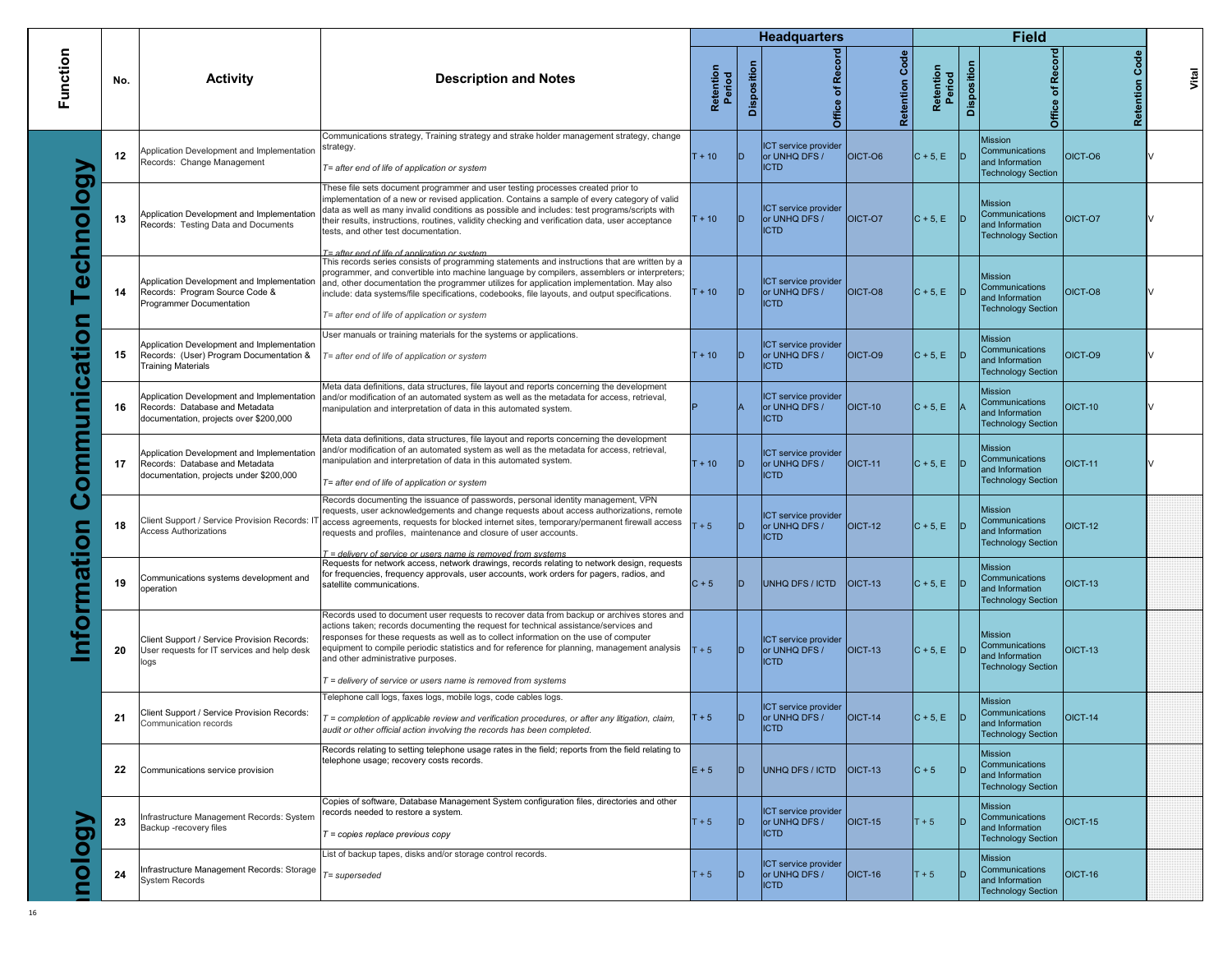|                                                            |     |                                                                                        |                                                                                                                                                                                                                                                                                                                                                                                                                                       |                     |             | <b>Headquarters</b>                                          |                      |                     |             | <b>Field</b>                                                                     |                                      |       |
|------------------------------------------------------------|-----|----------------------------------------------------------------------------------------|---------------------------------------------------------------------------------------------------------------------------------------------------------------------------------------------------------------------------------------------------------------------------------------------------------------------------------------------------------------------------------------------------------------------------------------|---------------------|-------------|--------------------------------------------------------------|----------------------|---------------------|-------------|----------------------------------------------------------------------------------|--------------------------------------|-------|
| Function                                                   | No. | <b>Activity</b>                                                                        | <b>Description and Notes</b>                                                                                                                                                                                                                                                                                                                                                                                                          | Retention<br>Period | Disposition | Office of Record                                             | Code<br>Retention    | Retention<br>Period | Disposition | cord<br>œ<br>۴,<br>Office                                                        | Code<br>Retention                    | Vital |
| $\overline{\mathbf{c}}$<br>۵                               | 25  | Infrastructure Management Records: Network<br>and Internet Usage Logs                  | Monitor network access including Service Logs, Mail server logs, Website logs, FTP logs,<br>Telnet logs, Firewall and proxy logs, Application logs, Log-in files, Data entry logs as well as<br>related reports such as: Authentication and Authorization Reports, Systems and Data Change $C + 5$<br>Reports, Network Activity Reports, Resource Access Reports, Malware Activity Reports and<br>Failure and Critical Error Reports. |                     | D           | ICT service provider<br>or UNHQ DFS /<br><b>ICTD</b>         | $OICT-17$            | $C + 5$             | חו          | Mission<br>Communications<br>and Information<br><b>Technology Section</b>        | <b>OICT-17</b>                       |       |
| <u>ခ</u>                                                   | 26  | nfrastructure Management Records: Email<br>Backup                                      | Backup is NOT meant for archiving but for the disaster recovery of the email system or for<br>accidental deletion within a two week period. After two weeks the backup data is cloned from<br>the virtual tape into the physical tape library and shipped to external site for storage. Email<br>backups are kept 10 years on tape at a remote location.                                                                              | $C + 10$            | D           | ICT service provider<br>or UNHQ DFS /<br><b>ICTD</b>         | $OICT-18$            | $C + 10$            | ID          | Mission<br>Communications<br>and Information<br><b>Technology Section</b>        | OICT-18                              |       |
| Cati                                                       | 27  | Infrastructure Management Records: Data<br>Backup Media                                | This retention policy is the default policy, applied to virtually all backups except the email<br>backups. Notably, the policy is used to back up the "shared drives" and NFS file systems of<br>the Celera fliers (data movers) using Network Data Management Protocol technology.                                                                                                                                                   | $C + 5$             | <b>ID</b>   | ICT service provider<br>or UNHQ DFS /<br><b>ICTD</b>         | $ OICT-19 $          | $C + 5$             | ID          | Mission<br>Communications<br>and Information<br><b>Technology Section</b>        | OICT-19                              |       |
| mmun                                                       | 28  | nfrastructure Management Records:<br><b>Capacity Usage Reports</b>                     | Capacity usage reports/files for cost recovery, benefit analysis and future planning purposes                                                                                                                                                                                                                                                                                                                                         | $C + 10$            | ID.         | ICT service provider<br>or UNHQ DFS /<br><b>ICTD</b>         | OICT-20              | $C + 10$            | ID          | Mission<br>Communications<br>and Information<br><b>Technology Section</b>        | <b>OICT-20</b>                       |       |
| $\overline{\mathbf{C}}$                                    | 29  | Infrastructure Management Records: Network<br>Implementation Project                   | Records used to plan and implement a network including reports, justifications, diagrams, etc.                                                                                                                                                                                                                                                                                                                                        |                     |             | ICT service provider<br>or UNHQ DFS /<br><b>ICTD</b>         | $\vert$ OICT-21      |                     |             | Mission<br>Communications<br>and Information<br><b>Technology Section</b>        | <b>OICT-21</b>                       |       |
| 5<br>S                                                     | 30  | Infrastructure Management Records:<br>Network/ Circuit Installation and Service        | Work orders, correspondence, work schedules.<br>$T =$ completion of work order                                                                                                                                                                                                                                                                                                                                                        | $+5$                | ID          | ICT service provider<br>or UNHQ DFS /<br><b>ICTD</b>         | $IOICT-22$           | $T + 5$             |             | <b>Mission</b><br>Communications<br>and Information<br><b>Technology Section</b> | <b>OICT-22</b>                       |       |
| formati                                                    | 31  | Infrastructure Management Records: System<br>Architecture documents and Wiring schemas | Building/circuit diagrams and other records documenting the location of wiring and the design<br>of the overall network environment.<br>T= superseded Architecture or wiring schemas                                                                                                                                                                                                                                                  | $T + 10$            | D           | ICT service provider<br>or UNHQ DFS /<br><b>ICTD</b>         | $OICT-23$            | $T + 10$            | ID          | Mission<br>Communications<br>and Information<br><b>Technology Section</b>        | OICT-23                              |       |
|                                                            | 32  | Information Security Records: Information<br>Security Incident                         | Reported or detected information security incidents. Reports, logs, extracts and compilations<br>of data related to security incidents, misuse of ICT systems and actions taken.<br>$T = incident$                                                                                                                                                                                                                                    | $T + 5$             | D           | ICT service provider<br>or UNHQ DFS /<br><b>ICTD</b>         | OICT-24              | $T + 5$             | ID          | Mission<br>Communications<br>and Information<br><b>Technology Section</b>        | OICT-24                              |       |
|                                                            | 33  | Information Security Records: Disaster Prep.<br>and Recovery Planning Docs             | Business impact analysis documents, Disaster recovery plans and procedures, business<br>continuity plans, contingency plans and any referenced document related to Disaster<br>preparedness and recovery.<br>$T = incident$                                                                                                                                                                                                           | $T + 5$             | ID.         | ICT service provider<br>or UNHQ DFS /<br><b>ICTD</b>         | $OICT-25$            | $T + 5$             | D           | Mission<br>Communications<br>and Information<br><b>Technology Section</b>        | <b>OICT-25</b>                       |       |
|                                                            | 34  | nformation Security Records: IT Asset Audit<br>Records                                 | Records documenting the routine monitoring and testing of the operations of it systems and<br>actions taken to rectify problems and optimise performance. These can be analysis reports,<br>review reports, risk assessment reports or other audit documents regarding the maintenance<br>and security of the IT asset.<br>$T = incident$                                                                                             | $+5$                | D           | ICT service provider<br>or UNHQ DFS /<br><b>ICTD</b>         | OICT-26              | $T + 5$             | In          | <b>Mission</b><br>Communications<br>and Information<br><b>Technology Section</b> | OICT-26                              |       |
| ication<br>$\mathbf{g}$<br>$\frac{\mathsf{O}}{\mathsf{O}}$ | 35  | Information Security Records: Disaster<br>Incident Reports                             | Reports documenting disaster incidents, their cause, effects, costs, action taken, any related<br>actions taken to limit future risks.                                                                                                                                                                                                                                                                                                |                     |             | ICT service provider<br>or UNHQ DFS /<br><b>ICTD</b>         | $OICT-27$            | $ C + 5, E $        |             | Mission<br>Communications<br>and Information<br><b>Technology Section</b>        | <b>OICT-27</b>                       |       |
| ommur<br>Ĕ<br>$\mathbf{r}$<br><u>ဝ</u><br>Ő                | 36  | IT Asset Management: Data System<br>Equipment information and Support Files            | Information about the hardware, software and other products and their vendors such as<br>purchase orders, warranties, service contracts, service reports, service histories and<br>correspondence.<br>$T =$ disposal of asset or inventory superseded                                                                                                                                                                                 | $T + 5$             | ID.         | ICT service provider<br>or UNHQ DFS /<br><b>ICTD</b>         | OICT-30              | $T + 5$             | D           | <b>Mission</b><br>Communications<br>and Information<br><b>Technology Section</b> | OICT-30                              |       |
|                                                            | -37 | T Asset Management: Asset Inventories.<br>Hardware and software                        | Records documenting the assignment of a specific computer or mobile ICT systems to an<br>individual. Records documenting common hardware inventory such as servers, routers,<br>switches per organizational unit. Records documenting specific computer or mobile ICT<br>systems to organizational unit                                                                                                                               | $T + 5$             | ID.         | ICT service provider OICT-31<br>or UNHQ DFS /<br><b>ICTD</b> | OICT-32<br>$OICT-33$ | $T + 5$             | חו          | Mission<br>Communications<br>and Information<br><b>Technology Section</b>        | <b>OICT-31</b><br>OICT-32<br>OICT-33 |       |
|                                                            |     |                                                                                        | $T =$ disposal of asset or inventory superseded                                                                                                                                                                                                                                                                                                                                                                                       |                     |             |                                                              |                      |                     |             |                                                                                  |                                      |       |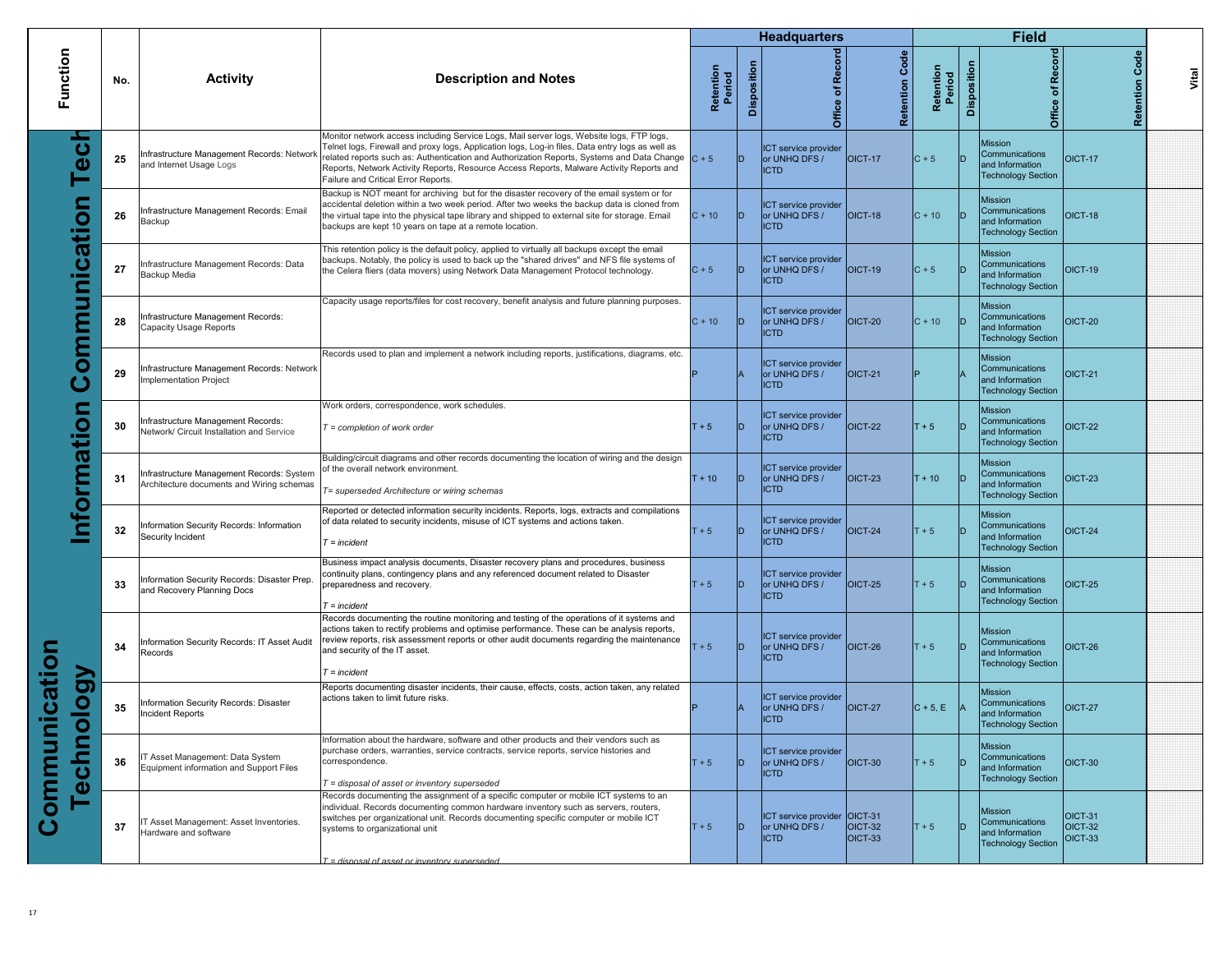|                                                                                      |     |                                  |                                                                                                                                                                                                                                                                                                                                                                                                                                                                                                                                                                                                                                                                                                                                    |                     |             | <b>Headquarters</b>                                               |                   |                              |             | <b>Field</b>                                                            |                 |
|--------------------------------------------------------------------------------------|-----|----------------------------------|------------------------------------------------------------------------------------------------------------------------------------------------------------------------------------------------------------------------------------------------------------------------------------------------------------------------------------------------------------------------------------------------------------------------------------------------------------------------------------------------------------------------------------------------------------------------------------------------------------------------------------------------------------------------------------------------------------------------------------|---------------------|-------------|-------------------------------------------------------------------|-------------------|------------------------------|-------------|-------------------------------------------------------------------------|-----------------|
| Function                                                                             | No. | <b>Activity</b>                  | <b>Description and Notes</b>                                                                                                                                                                                                                                                                                                                                                                                                                                                                                                                                                                                                                                                                                                       | Retention<br>Period | Disposition | ē<br><b>Re</b><br>đ<br><b>Office</b>                              | Code<br>Retention | Retention<br>Period<br>eriod | Disposition | Office of Record<br>ပ္ပိ<br><u>ដូ</u>                                   | Vital<br>ention |
|                                                                                      |     |                                  | Records relating to the restoration of and support to justice, prison and corrections institutions and strengthening the rule of law.                                                                                                                                                                                                                                                                                                                                                                                                                                                                                                                                                                                              |                     |             |                                                                   |                   |                              |             |                                                                         |                 |
|                                                                                      | 01  | Planning, strategy               | Records relating to the planning and strategies of the Function's administrative, substantive<br>and logistical activities. Records such as concept of operations, terms of reference, work<br>plans.                                                                                                                                                                                                                                                                                                                                                                                                                                                                                                                              |                     |             | <b>UNHQ DPKO /</b><br><b>OROLSI</b> / CLJAS                       | PHRS-JPC-101 P    |                              |             | Mission Justice /<br>Corrections / Rule of PKO-JPC-101<br>Law Component |                 |
| <b>Due</b><br>U.<br>$\blacksquare$<br>0<br>O<br>Φ<br><b>SC</b><br>ıш<br>ပ<br>Φ<br>Ω. | 02  | Policy, Procedure, Best Practice | Records relating to the policies and procedures of the Function's initiatives and activities<br>including official policies, procedures, directives, instructions, guidelines. Records relating to<br>manuals and standard operating procedures (SOPs) for field mission operations.<br>Special Instructions: Records relating to the Function's Best Practices including Business<br>Continuity Plans, contingency planning /disaster recovery, and records relating to analysis and F<br>re-engineering of business processes; also including all documents to be submitted to<br>Peacekeeping Best Practice Section (peacekeeping-policysupport@un.org) for possible<br>inclusion in the DPKO/DFS Policy and Practice Database. |                     |             | <b>UNHQ DPKO /</b><br>OUSG or<br>DPKO / ORoLSI /<br>CLJAS (other) | PHRS-JPC-101 P    |                              |             | Mission Justice /<br>Corrections / Rule of PKO-JPC-101<br>Law Component |                 |
| Ó<br>$\cup$                                                                          | 03  | Coordination, partnership        | Records relating to the Function's interaction with other entities; include collaborated work with<br>other UN Departments, governmental/non-governmental organizations, local/civil institutions<br>and all other entities.<br>Special Instructions: Group meeting minutes should be destroyed after 5 years.                                                                                                                                                                                                                                                                                                                                                                                                                     |                     |             | <b>UNHQ DPKO /</b><br><b>OROLSI</b> / CLJAS                       | PHRS-JPC-101 P    |                              |             | Mission Justice /<br>Corrections / Rule of PKO-JPC-101<br>Law Component |                 |
| ustice                                                                               | 04  | Monitoring, reporting            | Records relating to the Function's monitoring, reporting, assessing, and analysing of<br>programs, activities, and initiatives.                                                                                                                                                                                                                                                                                                                                                                                                                                                                                                                                                                                                    |                     |             | <b>UNHQ DPKO /</b><br><b>OROLSI</b> / CLJAS                       | PHRS-JPC-101 P    |                              |             | Mission Justice /<br>Corrections / Rule of PKO-JPC-101<br>Law Component |                 |
|                                                                                      | 05  | Capacity Building                | Records relating to institutional and individual capacity building initiatives with government, non-<br>governmental organizations (NGOs), community based organizations and other non-UN<br>agencies.                                                                                                                                                                                                                                                                                                                                                                                                                                                                                                                             |                     |             | UNHQ DPKO /<br><b>OROLSI</b> / CLJAS                              | PHRS-JPC-101 P    |                              |             | Mission Justice /<br>Corrections / Rule of PKO-JPC-101<br>Law Component |                 |
|                                                                                      | 06  | Reference                        | Records relating to references supporting the Functions work.                                                                                                                                                                                                                                                                                                                                                                                                                                                                                                                                                                                                                                                                      |                     |             | <b>UNHQ DPKO /</b><br><b>OROLSI</b> / CLJAS                       | PHRS-JPC-101 P    |                              |             | Mission Justice /<br>Corrections / Rule of PKO-JPC-101<br>Law Component |                 |
|                                                                                      | 07  | Operations and Programmes        | Records relating to justice, prison and corrections activities in the field and related HQ support.                                                                                                                                                                                                                                                                                                                                                                                                                                                                                                                                                                                                                                |                     |             | <b>UNHQ DPKO /</b><br><b>OROLSI</b> / CLJAS                       | PHRS-JPC-101 P    |                              |             | Mission Justice /<br>Corrections / Rule of PKO-JPC-101<br>Law Component |                 |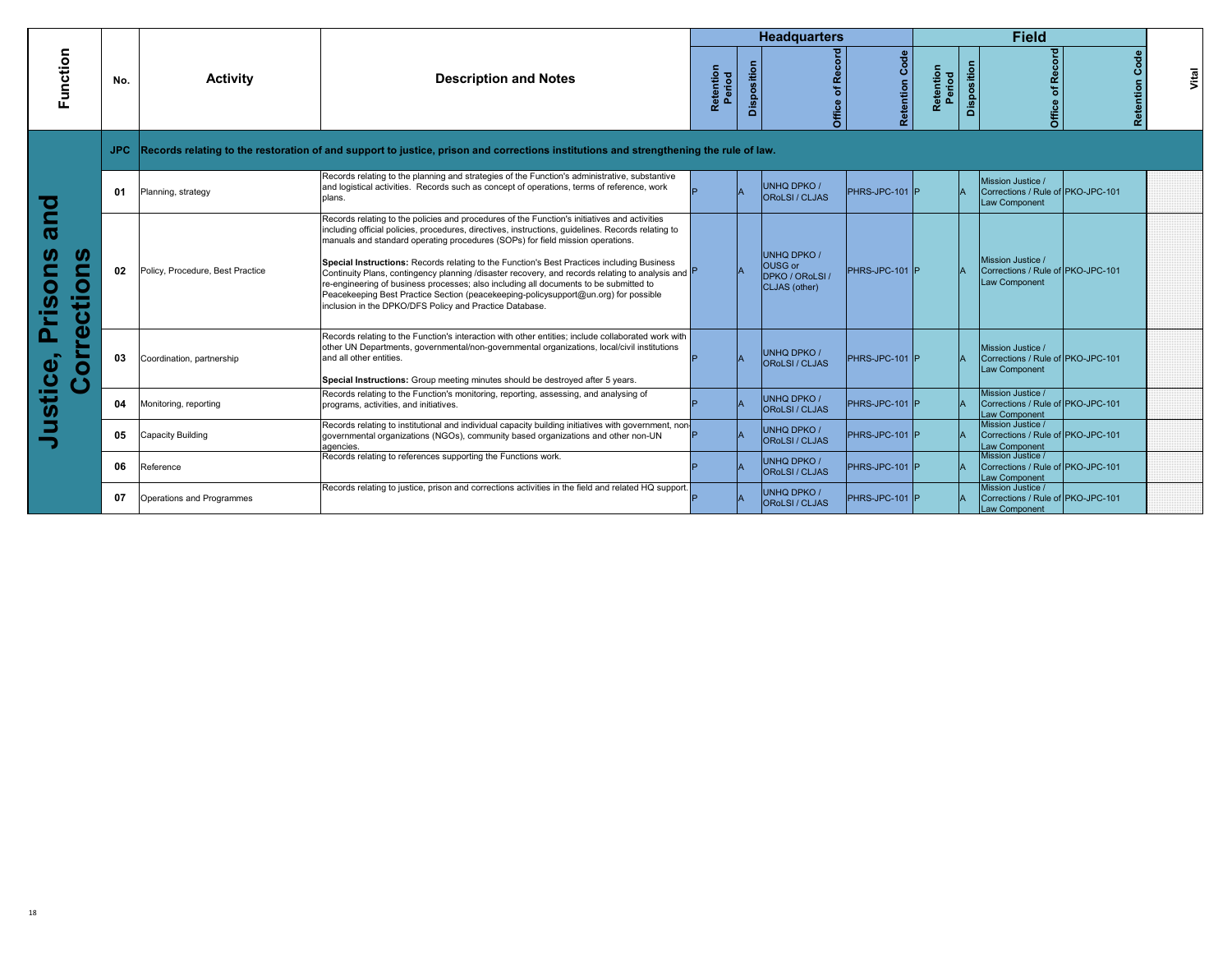|                                                                     |      |                                                                       |                                                                                                                                                                                                                                                                                                                                                                                                                                                                                                                                                                                                                                   |                     |             | <b>Headquarters</b>                                                        |                |                     |             | <b>Field</b>                                                                        |                       |       |
|---------------------------------------------------------------------|------|-----------------------------------------------------------------------|-----------------------------------------------------------------------------------------------------------------------------------------------------------------------------------------------------------------------------------------------------------------------------------------------------------------------------------------------------------------------------------------------------------------------------------------------------------------------------------------------------------------------------------------------------------------------------------------------------------------------------------|---------------------|-------------|----------------------------------------------------------------------------|----------------|---------------------|-------------|-------------------------------------------------------------------------------------|-----------------------|-------|
| Function                                                            | No.  | <b>Activity</b>                                                       | <b>Description and Notes</b>                                                                                                                                                                                                                                                                                                                                                                                                                                                                                                                                                                                                      | Retention<br>Period | Disposition | Office of Record                                                           | Retention Code | Retention<br>Period | Disposition | Office of Record                                                                    | <b>Retention Code</b> | Vital |
|                                                                     | LAE. |                                                                       | Records relating to the provision and management of police and related activities in peacekeeping missions; rotation of formed police units; training materials for local police services in mission areas.                                                                                                                                                                                                                                                                                                                                                                                                                       |                     |             |                                                                            |                |                     |             |                                                                                     |                       |       |
|                                                                     | 01   | Planning, strategy                                                    | Records relating to the planning and strategies of the Function's administrative, substantive<br>and logistical activities.                                                                                                                                                                                                                                                                                                                                                                                                                                                                                                       | $C + 15$            | ID.         | <b>UNHQ DPKO /</b><br>ORoLSI / PD                                          | PHRS-LAE-101 P |                     |             | Office of the Police<br>Commissioner                                                | PKO-LAE-101           |       |
|                                                                     | 02   | Policy, Procedure, Best Practice                                      | Records relating to the policies and procedures of the Function's initiatives and activities<br>including official policies, procedures, directives, instructions, guidelines.<br>Special Instructions: Records relating to the Function's Best Practices including Business<br>Continuity Plans, contingency planning /disaster recovery, and records relating to analysis and $\Box$<br>re-engineering of business processes; also including all documents to be submitted to<br>Peacekeeping Best Practice Section (peacekeeping-policysupport@un.org) for possible<br>inclusion in the DPKO/DFS Policy and Practice Database. |                     |             | <b>UNHQ DPKO /</b><br><b>OUSG or UNHQ</b><br>DPKO / ORoLSI /<br>PD (other) | PHRS-LAE-102 P |                     |             | Office of the Police<br>Commissioner                                                | PKO-LAE-101           |       |
| $\overline{\mathbf{c}}$<br>E<br>$\overline{\mathbf{a}}$<br><u>ت</u> | 03   | Coordination, partnership                                             | Records relating to the Function's interaction with other entities; include collaborated work with<br>other UN Departments, governmental/non-governmental organizations, local/civil institutions<br>and all other entities.                                                                                                                                                                                                                                                                                                                                                                                                      |                     |             | <b>UNHQ DPKO /</b><br><b>OROLSI/PD</b>                                     | PHRS-LAE-102 P |                     |             | Office of the Police<br>Commissioner                                                | PKO-LAE-101           |       |
|                                                                     | 04   | Monitoring, reporting                                                 | Records relating to the Function's monitoring, reporting, assessing, and analysing of<br>programs, activities, and initiatives.                                                                                                                                                                                                                                                                                                                                                                                                                                                                                                   |                     |             |                                                                            |                | $C + 15$            |             | Office of the HoM.<br>DSRSG, or Office of PKO-LAE-102<br>the Police<br>Commissioner |                       |       |
| $\overline{\mathbf{o}}$<br>⊂                                        | 05   | Capacity Building                                                     | Records relating to institutional and individual capacity building initiatives with local<br>governmental agencies, non-governmental organizations (NGOs), community based<br>organizations and other non-UN agencies.                                                                                                                                                                                                                                                                                                                                                                                                            |                     |             |                                                                            |                |                     |             | Office of the Police<br>Commissioner                                                | PKO-LAE-101           |       |
| ш<br><b>NG</b>                                                      | 06   | Reference                                                             | Documents relating to references supporting the Functions work.<br>Special Instructions: Reference documents are not considered records and should not be<br>declared as records.<br>T=Document is superseded                                                                                                                                                                                                                                                                                                                                                                                                                     |                     | ID.         |                                                                            |                | T, E                |             |                                                                                     |                       |       |
|                                                                     | 07   | Local police administration                                           | Records relating to the protection of property and lives; investigation of crime and criminality;<br>handover of policing authority to the national government.                                                                                                                                                                                                                                                                                                                                                                                                                                                                   |                     |             |                                                                            |                |                     |             | Office of the Police<br>Commissioner                                                | PKO-LAE-101           |       |
|                                                                     | 08   | Local police administration: investigation of<br>local police service | Non-compliance reports issued against police officials, de-certification warnings, copies of<br>HoM's correspondence to the Ministry of the Interior; copies of Ministry of the Interior's reply;<br>advice from UNHQ DPKO/ORoLSI/PD.                                                                                                                                                                                                                                                                                                                                                                                             |                     |             |                                                                            |                |                     |             | Office of the Police<br>Commissioner                                                | PKO-LAE-101           |       |
|                                                                     | 09   | Rotation                                                              | Records relating to UN's pre-deployment assessment of FPUs; pre-deployment training<br>certifications; rotation records; records relating to extension of tours of duty; records relating to<br>repatriation; on-call lists; deployment announcements; supporting correspondence with<br>Member State.                                                                                                                                                                                                                                                                                                                            | $C + 15$            | ID.         | <b>UNHQ DPKO /</b><br><b>ORoLSI/PD</b>                                     | PHRS-PLC-101   |                     |             |                                                                                     |                       |       |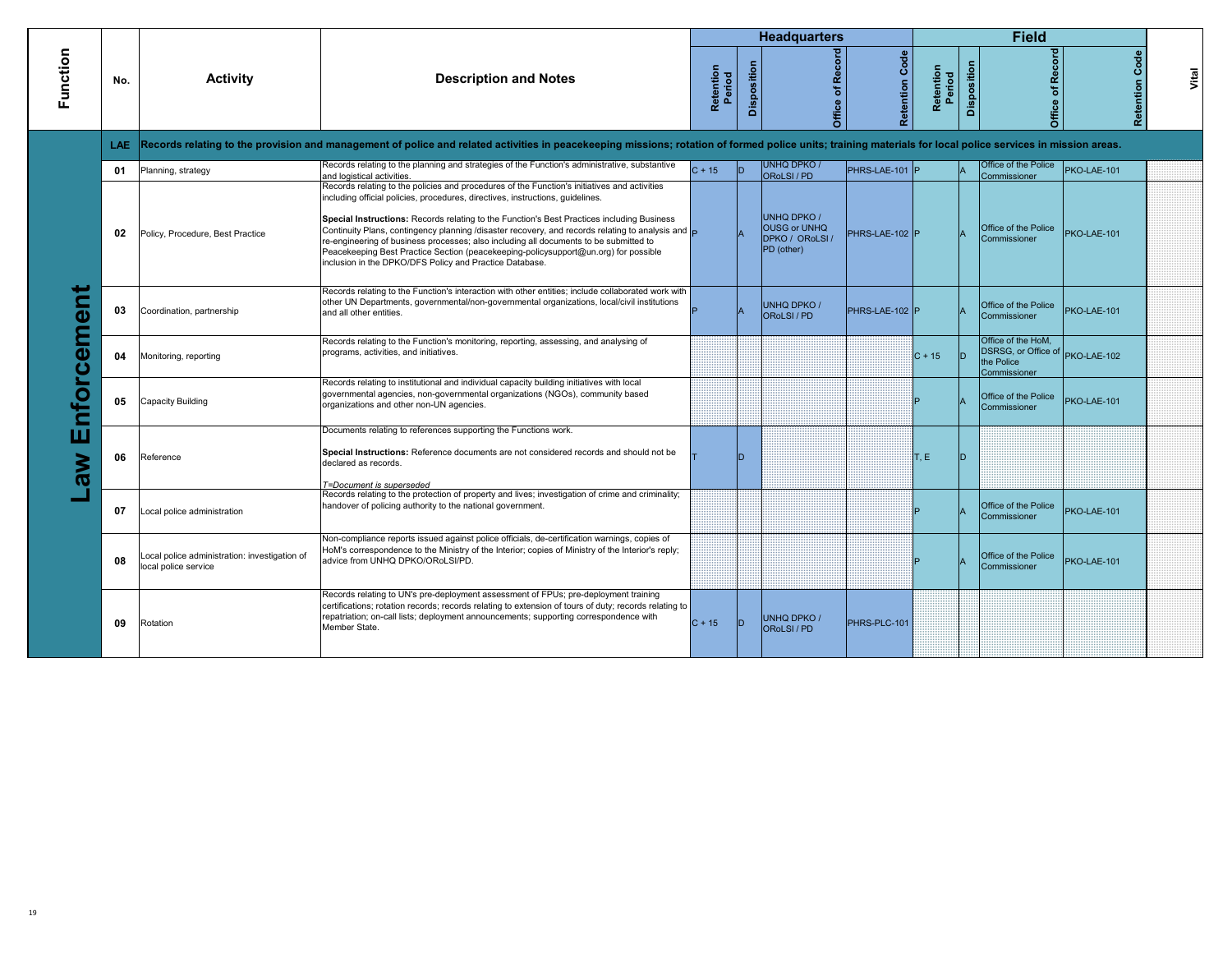|          |      |                                        |                                                                                                                                                                                                                                                                                                                                                                                                                                                                                                                                                                                                                              |                     |             | <b>Headquarters</b>                              |                   |                     |              | <b>Field</b>      |                   |       |
|----------|------|----------------------------------------|------------------------------------------------------------------------------------------------------------------------------------------------------------------------------------------------------------------------------------------------------------------------------------------------------------------------------------------------------------------------------------------------------------------------------------------------------------------------------------------------------------------------------------------------------------------------------------------------------------------------------|---------------------|-------------|--------------------------------------------------|-------------------|---------------------|--------------|-------------------|-------------------|-------|
| Function | No.  | <b>Activity</b>                        | <b>Description and Notes</b>                                                                                                                                                                                                                                                                                                                                                                                                                                                                                                                                                                                                 | Retention<br>Period | Disposition | Office of Record                                 | Code<br>Retention | Retention<br>Period | Disposition  | Office of Record  | Code<br>Retention | Vital |
|          | LEG. |                                        | Information relating to the legal advice and agreements relating to missions                                                                                                                                                                                                                                                                                                                                                                                                                                                                                                                                                 |                     |             |                                                  |                   |                     |              |                   |                   |       |
|          | 01   | Planning, strategy                     | Records relating to the planning and strategies of the Function's administrative, substantive<br>and logistical activities.                                                                                                                                                                                                                                                                                                                                                                                                                                                                                                  |                     |             | UNHQ DPKO /<br>lous <sub>G</sub>                 | PHRS-LEG-101 P    |                     |              | Office of the HoM | PKO-LEG-101       |       |
| ω        | 02   | Policy, Procedure, Best Practice       | Records relating to the policies and procedures of the Function's initiatives and activities<br>including official policies, procedures, directives, instructions, guidelines.<br>Special Instructions: Records relating to the Function's Best Practices including Business<br>Continuity Plans, contingency planning /disaster recovery, and records relating to analysis and P<br>re-engineering of business processes; also including all documents to be submitted to<br>Peacekeeping Best Practice Section (peacekeeping-policysupport@un.org) for possible<br>inclusion in the DPKO/DFS Policy and Practice Database. |                     |             | UNHQ DPKO /<br>lousg                             | PHRS-LEG-101 P    |                     | $\mathsf{A}$ | Office of the HoM | PKO-LEG-101       |       |
|          | 03   | Coordination, partnership              | Records relating to the Function's interaction with other entities; include collaborated work with<br>other UN Departments, governmental/non-governmental organizations, local/civil institutions<br>and all other entities.                                                                                                                                                                                                                                                                                                                                                                                                 |                     |             | <b>UNHQ DPKO/</b><br>lousg                       | PHRS-LEG-101 P    |                     | $\mathsf{A}$ | Office of the HoM | PKO-LEG-101       |       |
|          | 04   | Monitoring, reporting                  | Records relating to the Function's monitoring, reporting, assessing, and analysing of<br>programs, activities, and initiatives.                                                                                                                                                                                                                                                                                                                                                                                                                                                                                              |                     |             | UNHQ DPKO /<br>lousg                             | PHRS-LEG-101 P    |                     |              | Office of the HoM | PKO-LEG-101       |       |
|          | 05   | Capacity Building                      | Records relating to institutional and individual capacity building initiatives with local<br>governmental agencies, non-governmental organizations (NGOs), community based<br>organizations and other non-UN agencies.                                                                                                                                                                                                                                                                                                                                                                                                       |                     |             | <b>UNHQ DPKO/</b><br><b>OUSG</b>                 | PHRS-LEG-101 P    |                     |              | Office of the HoM | PKO-LEG-101       |       |
| σ        | 06   | Reference                              | Documents relating to references supporting the Functions work.<br>Special Instructions: Reference documents are not considered records and should not be<br>declared as records.<br>T=Document is superseded                                                                                                                                                                                                                                                                                                                                                                                                                |                     |             |                                                  |                   | T.E                 |              |                   |                   |       |
|          | 07   | egal Agreements development and review | Records relating to the Status of forces agreements (SOFAs), status of mission agreements<br>(SOMAs), letters of assist (LOAs), memoranda of understanding (MOUs), rules of<br>engagement.                                                                                                                                                                                                                                                                                                                                                                                                                                   |                     |             | Office signing the<br>agreement or<br>regulation | PHRS-LEG-101 P    |                     | $\mathbf{A}$ | Office of the HoM | PKO-LEG-101       |       |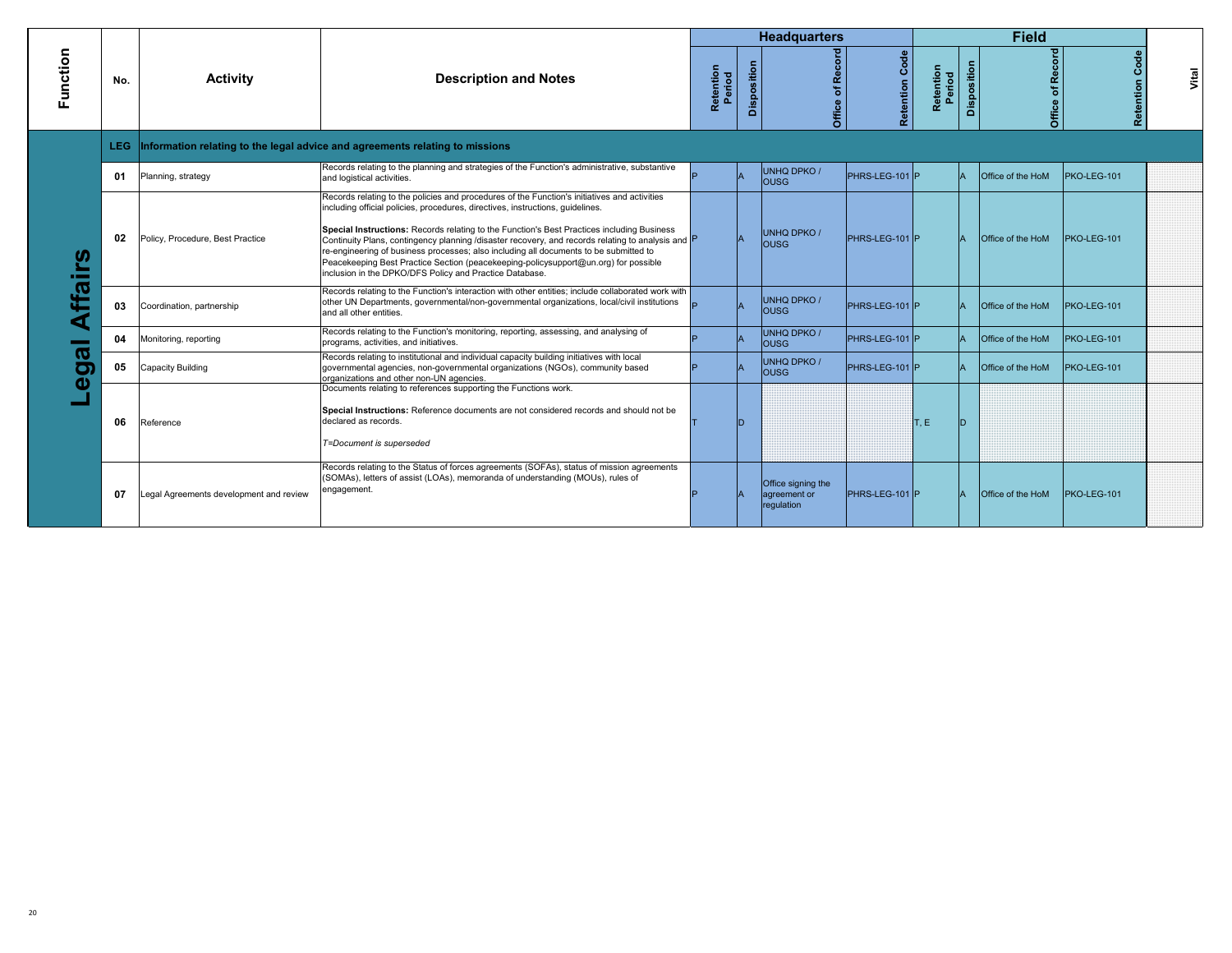|            |                                       |                                                                                                                                                                                                                                                                                                                                                                                                                                                                                                                                                                                                                                                                                                                                                                                                                                  |                     |             | <b>Headquarters</b>                                                                                              |                             |                     |             | <b>Field</b>                                                    |                    |
|------------|---------------------------------------|----------------------------------------------------------------------------------------------------------------------------------------------------------------------------------------------------------------------------------------------------------------------------------------------------------------------------------------------------------------------------------------------------------------------------------------------------------------------------------------------------------------------------------------------------------------------------------------------------------------------------------------------------------------------------------------------------------------------------------------------------------------------------------------------------------------------------------|---------------------|-------------|------------------------------------------------------------------------------------------------------------------|-----------------------------|---------------------|-------------|-----------------------------------------------------------------|--------------------|
| No.        | <b>Activity</b>                       | <b>Description and Notes</b>                                                                                                                                                                                                                                                                                                                                                                                                                                                                                                                                                                                                                                                                                                                                                                                                     | Retention<br>Period | Disposition | Office of Record                                                                                                 | <b>Retention Code</b>       | Retention<br>Period | Disposition | Record<br>Office of I                                           | Code<br>Retention  |
| <b>MAT</b> |                                       | Records having broad application across three or more UN business functions (e.g. administrative policies); records relating to the integration of three or more UN business functions (e.g. records relating to a<br>peacekeeping mission's Joint Operations Centre); records relating to the supervision of and responsibility for increasing the performance of others, allocating labour material and capital to produce a high return, and<br>decision-making; records that pertain to document, records, information, content and knowledge management in field missions; records relating to cartography and geography, including maps and geo-databases.                                                                                                                                                                 |                     |             |                                                                                                                  |                             |                     |             |                                                                 |                    |
| 01         | Planning, strategy                    | Records relating to the planning and strategies of the Function's administrative, substantive<br>and logistical activities.                                                                                                                                                                                                                                                                                                                                                                                                                                                                                                                                                                                                                                                                                                      |                     |             | <b>UNHQ DPA / OUSG</b><br>(or other department<br>taking the lead, as<br>designated by the<br>Secretary-General) | PHRS-MAT-101 P              |                     |             | Office of the HoM                                               | PKO-MAT-101        |
| 02         | Policy, Procedure, Best Practice      | Records relating to the policies and procedures of the Function's initiatives and activities<br>including official policies, procedures, directives, instructions, guidelines.<br>Special Instructions: Records relating to the Function's Best Practices including Business<br>Continuity Plans, contingency planning /disaster recovery, and records relating to analysis and P<br>re-engineering of business processes; also including all documents to be submitted to<br>Peacekeeping Best Practice Section (peacekeeping-policysupport@un.org) for possible<br>inclusion in the DPKO/DFS Policy and Practice Database.                                                                                                                                                                                                     |                     |             | <b>UNHQ DPKO /</b><br><b>OUSG</b>                                                                                | PHRS-MAT-101 P              |                     |             | Office of the HoM                                               | PKO-MAT-101        |
| 03         | Coordination, partnership             | Records relating to the Function's interaction with other entities; include collaborated work with<br>other UN Departments, governmental/non-governmental organizations, local/civil institutions<br>and all other entities.                                                                                                                                                                                                                                                                                                                                                                                                                                                                                                                                                                                                     |                     |             | <b>UNHQ DPKO /</b><br><b>OUSG</b>                                                                                | PHRS-MAT-101 P              |                     |             | Office of the HoM                                               | PKO-MAT-101        |
| 04         | Monitoring, reporting                 | Records relating to the Function's monitoring, reporting, assessing, and analysing of<br>programs, activities, and initiatives.                                                                                                                                                                                                                                                                                                                                                                                                                                                                                                                                                                                                                                                                                                  |                     |             | <b>UNHQ DPKO /</b><br><b>OUSG</b>                                                                                | PHRS-MAT-101 P              |                     |             | Office of the HoM                                               | PKO-MAT-101        |
| 05         | Capacity Building                     | Records relating to institutional and individual capacity building initiatives with local<br>governmental agencies, non-governmental organizations (NGOs), community based<br>organizations and other non-UN agencies.                                                                                                                                                                                                                                                                                                                                                                                                                                                                                                                                                                                                           |                     |             | <b>UNHQ DPKO /</b><br><b>OUSG</b>                                                                                | PHRS-MAT-101 P              |                     |             | Office of the HoM                                               | <b>PKO-MAT-101</b> |
| 06         | Reference                             | Documents relating to references supporting the Functions work.<br>Special Instructions: Reference documents are not considered records and should not be<br>declared as records.<br>T=Document is superseded                                                                                                                                                                                                                                                                                                                                                                                                                                                                                                                                                                                                                    |                     | ID          |                                                                                                                  |                             | T, E                | ID.         |                                                                 |                    |
| 07         | Planning                              | Integrated Strategic Assessment and Mission   Records related to integrated strategic assessment and mission planning for advance, start-<br>up, mandate implementation, transition and exit phases, both at strategic and operational<br>levels.<br>Records of HQ include those relating to the establishment and activities of an Integrated Task<br>Force; SG/USG's strategic planning directive; strategic assessment; periodic strategic review; p<br>Mission Concept; recommendations to the SG and the Security Council; strategic directive to<br>the HoM.<br>Records of the Field include those related to integrated strategic and operational planning,<br>implementation and evaluation activities in the field, such as HoM directive to Mission<br>componente integrated etrategic framework ioint transition plan |                     |             | The lead department<br>as designated by the<br>Secretary-General<br>and UNHQ DPKO /<br>loo                       | PHRS-MAT-101 P              |                     |             | Office of the HoM<br>and UNHQ DPKO / PKO-MAT-101<br><b>OUSG</b> |                    |
| 08         | <b>Business Continuity Management</b> | Information relating to Business Continuity measures.                                                                                                                                                                                                                                                                                                                                                                                                                                                                                                                                                                                                                                                                                                                                                                            | $C + 10$            | D.          | <b>UNHO DPKO</b><br><b>OUSG or UNHQ</b><br><b>DFS / OUSG</b>                                                     | PHRS-MAT-103 $C + 10$ , E D |                     |             | <b>Office of the HoM</b>                                        | PKO-MAT-103        |
| 09         | Business Process Improvement & Reform | Lean Six Sigma projects.                                                                                                                                                                                                                                                                                                                                                                                                                                                                                                                                                                                                                                                                                                                                                                                                         | $C + 10$            | ID.         | UNHQ DPKO /<br>OUSG or office<br>initiating the project.                                                         | PHRS-MAT-103 $C + 5$ , E    |                     | ID.         | Office of the HoM                                               | PKO-MAT-102        |
| 10         | Delegation of Authority               | Documents relating to the delegation of authority for a department, mission, or initiative;<br>controller's designation of officers approved and certified to make financial decisions regarding<br>peacekeeping missions; Comptroller's designation of signatories.<br>$T =$ liquidation of mission.                                                                                                                                                                                                                                                                                                                                                                                                                                                                                                                            | $T + 10$            | ID.         | <b>Various</b>                                                                                                   | PHRS-MAT-104 $E + 10$       |                     | ID.         | <b>Various</b>                                                  | PKO-MAT-104        |
| 11         | Knowledge management                  | Peacekeeper's discussion forum; communities of practice, regardless of topic.<br>Retention justification: Fora, etc., are not evidence of UN business transactions.                                                                                                                                                                                                                                                                                                                                                                                                                                                                                                                                                                                                                                                              | $C + 10$            | ID          | <b>UNHQ DPKO /</b><br><b>DPET</b>                                                                                | PHRS-MAT-103                |                     |             |                                                                 |                    |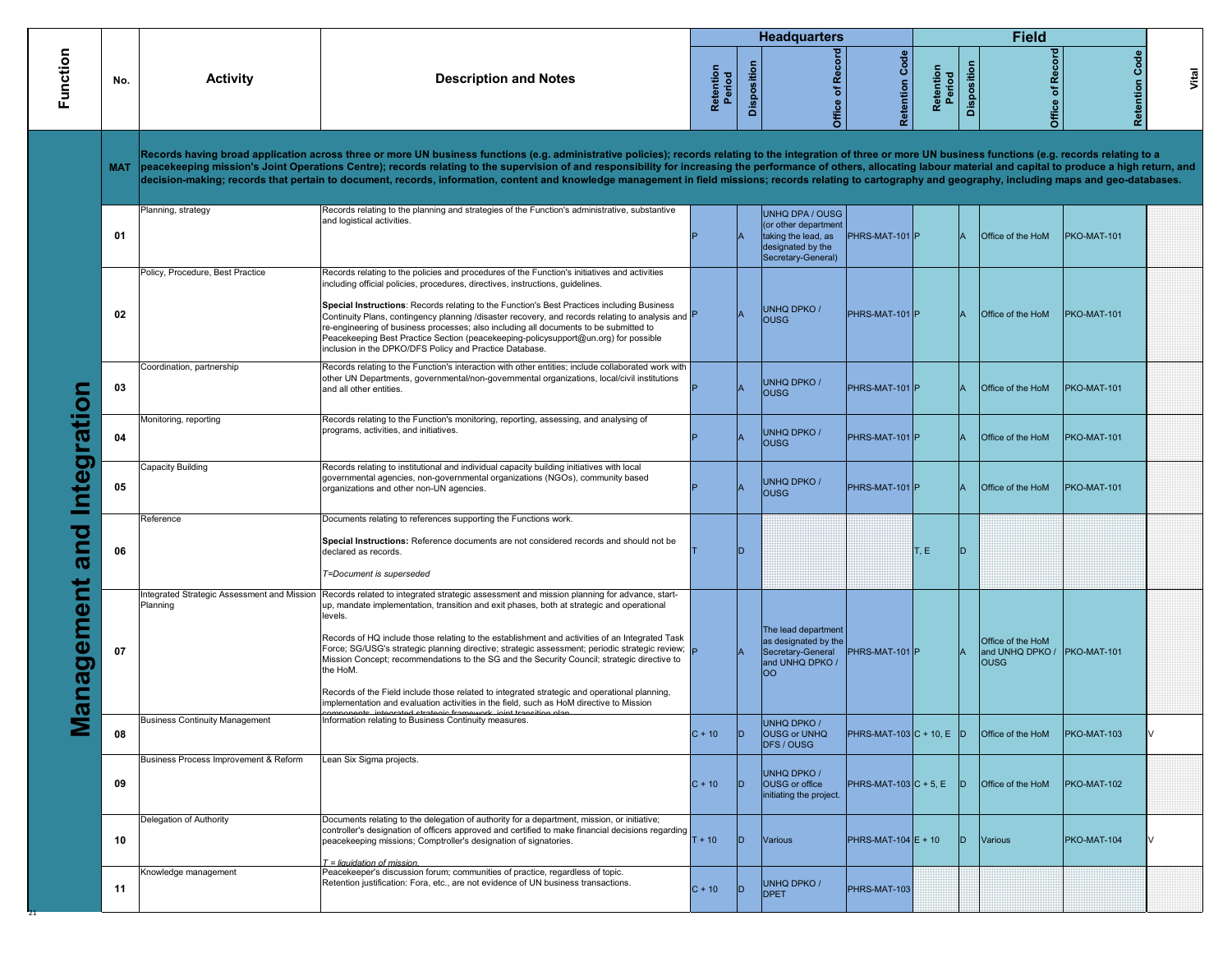|                                         |     |                                                                 |                                                                                                                                                                                                                                                                                                                                                                                                                                                                                                                                                                                                                                                                                                                                                                                                                                                                                                                                                                                                                                                                                                                                                                                                                                                                                                                                                                                                                                                                                                                         |                     |                | <b>Headquarters</b>                                                                                           |                      |                     |             | <b>Field</b>                                               |                   |       |
|-----------------------------------------|-----|-----------------------------------------------------------------|-------------------------------------------------------------------------------------------------------------------------------------------------------------------------------------------------------------------------------------------------------------------------------------------------------------------------------------------------------------------------------------------------------------------------------------------------------------------------------------------------------------------------------------------------------------------------------------------------------------------------------------------------------------------------------------------------------------------------------------------------------------------------------------------------------------------------------------------------------------------------------------------------------------------------------------------------------------------------------------------------------------------------------------------------------------------------------------------------------------------------------------------------------------------------------------------------------------------------------------------------------------------------------------------------------------------------------------------------------------------------------------------------------------------------------------------------------------------------------------------------------------------------|---------------------|----------------|---------------------------------------------------------------------------------------------------------------|----------------------|---------------------|-------------|------------------------------------------------------------|-------------------|-------|
| Function                                | No. | <b>Activity</b>                                                 | <b>Description and Notes</b>                                                                                                                                                                                                                                                                                                                                                                                                                                                                                                                                                                                                                                                                                                                                                                                                                                                                                                                                                                                                                                                                                                                                                                                                                                                                                                                                                                                                                                                                                            | Retention<br>Period | Disposition    | Office of Record                                                                                              | Code<br>Retention    | Retention<br>Period | Disposition | Office of Record                                           | Code<br>Retention | Vital |
|                                         | 12  | Information Management: Web publishing                          | Information published on internal websites/Intranets, collaboration spaces and workspaces of<br>short-term value for internal communications and collaboration                                                                                                                                                                                                                                                                                                                                                                                                                                                                                                                                                                                                                                                                                                                                                                                                                                                                                                                                                                                                                                                                                                                                                                                                                                                                                                                                                          | $C + 5$             | ID             | UNHQ DFS / PK-<br>IMU / OCOS                                                                                  | $PHRS-MAT-102$ C + 5 |                     | D.          | <b>OCOS</b>                                                | PKO-MAT-102       |       |
|                                         | 13  | nformation Management: Data aggregation<br>and visualization    | Records showing integrated multi-disciplinary aggregated data in maps, charts and graphs                                                                                                                                                                                                                                                                                                                                                                                                                                                                                                                                                                                                                                                                                                                                                                                                                                                                                                                                                                                                                                                                                                                                                                                                                                                                                                                                                                                                                                |                     |                | UNHQ DFS / PK-<br>IMU / OCOS                                                                                  | PHRS-MAT-101 P       |                     | IA.         | <b>OCOS</b>                                                | PKO-MAT-101       |       |
|                                         | 14  | nformation Management: Mail and pouch<br>management             | Records relating to correspondence distribution lists, damaged shipment reports.                                                                                                                                                                                                                                                                                                                                                                                                                                                                                                                                                                                                                                                                                                                                                                                                                                                                                                                                                                                                                                                                                                                                                                                                                                                                                                                                                                                                                                        |                     |                |                                                                                                               |                      | $C + 5, E$          |             | <b>Mission Records</b><br>Centre                           | PKO-MAT-102       |       |
|                                         | 15  | nformation Management: Access and<br>distribution               | Officially approved distribution lists and access matrixes                                                                                                                                                                                                                                                                                                                                                                                                                                                                                                                                                                                                                                                                                                                                                                                                                                                                                                                                                                                                                                                                                                                                                                                                                                                                                                                                                                                                                                                              | $C + 5$             | ID.            | O/COS                                                                                                         |                      | $ C + 5 $           | D           | O/COS                                                      | PKO-MAT-102       |       |
| $\bullet$<br>Integrati<br>and<br>gement | 16  | nformation Management: Records and<br>Correspondence management | Records relating to the vital records list; disaster recovery plan; disposal authorizations; intra-<br>mission file transfer requests with file lists; locally-amended, ARMS-approved file classification<br>schemes and retention schedules; researcher confidentiality agreements, section chief<br>permissions to use the registry.<br>Records relating to chronological file of incoming and outgoing code cables (crypto faxes).<br>Retention justification: This record series applies to non-record copies of code cables and<br>crypto faxes originating from the the Mission. The office of record for code cables is the<br>creator/collector of the record (i.e. the Office of the HoM). Both the creator and the recipient<br>should file these communications with other business records borne from the same activity<br>(e.g. staff travel), and dispose or archive based on the appropriate PORS schedule.<br>Special Instructions: UNHQ DM/OCSS/ITSD/CSS/VMS maintains a complete set of<br>incoming and outgoing secure communications for the EOSG.<br>Records relating to chronological file of incoming and outgoing faxes. File can be destroyed<br>after 5 years.<br>Retention justification: This record series applies only to non-record copies of faxes maintained<br>by the Mission Communications and Information Technology Section. The creator/collector of<br>the fax should file these communications with other business records borne from the same<br>activity (e.g. staff travel) |                     |                | O/COS                                                                                                         | PHRS-MAT-101 P       |                     |             | <b>Mission Records</b><br>Centre<br>O / SRSG               | PKO-MAT-101       |       |
|                                         | 17  | Cartography & Geospatial Information<br>Management              | Global geo-database; mission-specific geo-data; softcopy geo-database outputs such as<br>maps.<br>Special Instructions: A mission's Geospatial Information Unit/Section must regularly transfer<br>a back-up of its geospatial data and products to the UNLB/GSC Geospatial Information<br>Section. It must also centralize its standardized geo-database and softcopy outputs to the<br>GSC GIS cloud. UNLB/GSC provides full access to the up-to-date geo-data and maps to the<br>UNHQ DFS/ICTD/Cartographic Section for the purpose of UNHQ operations and support.<br>Special Instructions: All hardcopy outputs and reference materials may be destroyed when<br>reference value expires.                                                                                                                                                                                                                                                                                                                                                                                                                                                                                                                                                                                                                                                                                                                                                                                                                          |                     |                | <b>UNLB / GSC</b><br>Geospatial<br>Information<br>Section and UNHQ<br>DFS / ICTD /<br>Cartographic<br>Section | PHRS-MAT-101 P       |                     |             | <b>Mission Geospatial</b><br>Information Unit /<br>Section | PKO-MAT-101       |       |
|                                         | 18  | Translation and Interpretation                                  | Information relating to translation and interpretation services.<br>Documents relating to Service Provision should be destroyed after 3 years.                                                                                                                                                                                                                                                                                                                                                                                                                                                                                                                                                                                                                                                                                                                                                                                                                                                                                                                                                                                                                                                                                                                                                                                                                                                                                                                                                                          |                     |                |                                                                                                               |                      |                     |             | Office of the DMS /<br><b>CMS</b>                          | PKO-MAT-101       |       |
| ana                                     | 19  | Office of the DPKO USG: Records                                 | All records in the Office of the USG that relate to substantive programmes and operations of<br>the peacekeeping operation. This includes records for which the USG may not have daily<br>primary responsibility, such as human rights, disarmament, justice, etc. These substantive<br>records of the Office of the USG should be filed separately from those relating to the routine<br>administrative matters of the Office of the USG, such as time and attendance and travel for<br>staff or requisitions of services for the Office of the USG.<br>The Office's routine administrative files are subject to standard retention guidelines.                                                                                                                                                                                                                                                                                                                                                                                                                                                                                                                                                                                                                                                                                                                                                                                                                                                                        |                     |                | UNDP DPKO USG PHRS-MAT-101                                                                                    |                      |                     |             |                                                            |                   |       |
|                                         | 20  | Office of the DFS USG: Records                                  | All records in the Office of the USG that relate to substantive programmes and operations of<br>the peacekeeping operation. This includes records for which the USG may not have daily<br>primary responsibility, such as human rights, disarmament, justice, etc. These substantive<br>records of the Office of the USG should be filed separately from those relating to the routine<br>administrative matters of the Office of the USG, such as time and attendance and travel for<br>staff or requisitions of services for the Office of the USG.<br>The Office's routine administrative files are subject to standard retention guidelines.                                                                                                                                                                                                                                                                                                                                                                                                                                                                                                                                                                                                                                                                                                                                                                                                                                                                        |                     | $\overline{A}$ | UNDP DFS USG                                                                                                  | PHRS-MAT-101         |                     |             |                                                            |                   |       |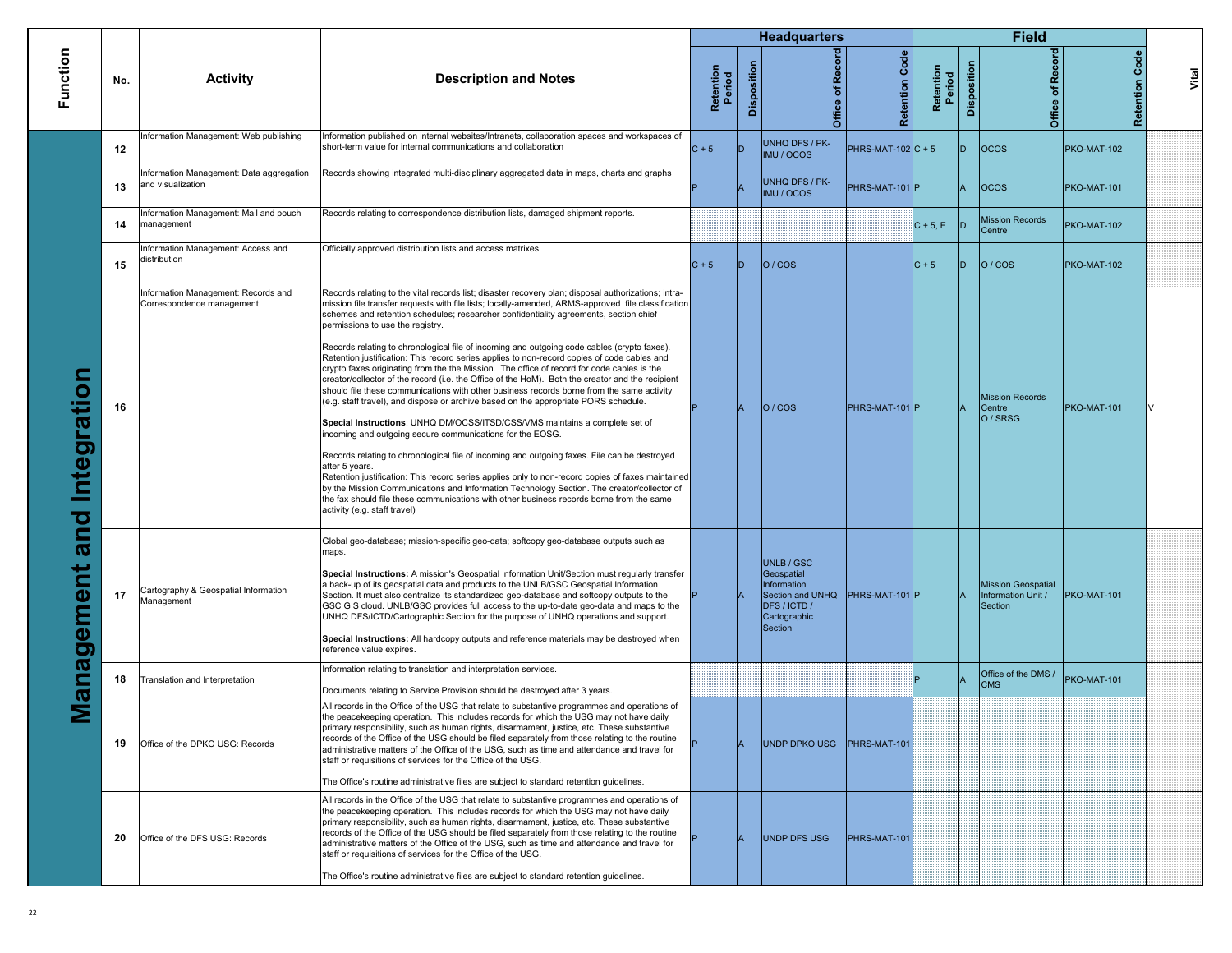|                                                                                                |     |                                        |                                                                                                                                                                                                                                                                                                                                                                                                                                                                                                                                                                                                                                                                                                                                                                                      |                     |             | <b>Headquarters</b> |                      |                     |                    | <b>Field</b>                      |                    |       |
|------------------------------------------------------------------------------------------------|-----|----------------------------------------|--------------------------------------------------------------------------------------------------------------------------------------------------------------------------------------------------------------------------------------------------------------------------------------------------------------------------------------------------------------------------------------------------------------------------------------------------------------------------------------------------------------------------------------------------------------------------------------------------------------------------------------------------------------------------------------------------------------------------------------------------------------------------------------|---------------------|-------------|---------------------|----------------------|---------------------|--------------------|-----------------------------------|--------------------|-------|
| <b>ction</b>                                                                                   | No. | <b>Activity</b>                        | <b>Description and Notes</b>                                                                                                                                                                                                                                                                                                                                                                                                                                                                                                                                                                                                                                                                                                                                                         | Retention<br>Period | Disposition |                     | မီ<br>stention<br>œ. | Retention<br>Period | <b>Disposition</b> | ਨ                                 |                    | Vital |
| O<br>ത<br>0<br>.<br>$\sim$<br>$\mathbf{D}$<br>æ<br>Ε                                           | 21  | Office of the Head of Mission: Records | All records in the Office of the HoM that relate to substantive programmes and operations of<br>the peacekeeping operation within the authority of the Office of the HoM must be transferred to<br>ARMS at UNHQ before or upon expiration of a mission mandate. This includes records for<br>which the HoM may not have daily primary responsibility, such as human rights, disarmament,<br>justice, etc. These substantive records of the Office of the HoM should be filed separately from<br>those relating to the routine administrative matters of the Office of the HoM, such as time and<br>attendance and travel for staff or requisitions of services for the Office of the HoM.<br>The Office's routine administrative files are subject to standard retention quidelines. |                     |             |                     |                      |                     |                    | <b>Office of the HoM</b>          | <b>PKO-MAT-105</b> |       |
| ●)<br>$\boldsymbol{\omega}$<br>ω<br><u>ත</u><br>$\boldsymbol{\sigma}$<br>$\boldsymbol{\omega}$ | 22  | Office of the DMS/CMS: Records         | All records in the Office of the Director/Chief of Mission Support that relate to programmes and<br>operations of the peacekeeping operation within the authority of the Office of the DMS/CMS<br>must be transferred to ARMS at UNHQ before or upon expiration of a mission mandate. This<br>includes records for which the DMS/CMS may not have daily primary responsibility, such as<br>facilities management, procurement, etc. These records should be filed separately from<br>records that relate to the routine administration of the Office of the DMS/CMS, such as time &<br>attendance and travel records, and requisitions of services for the Office of the DMS/CMS.<br>The Office's routine administrative files are subject to standard retention guidelines.         |                     |             |                     |                      |                     |                    | Office of the DMS /<br><b>CMS</b> | PKO-MAT-106        |       |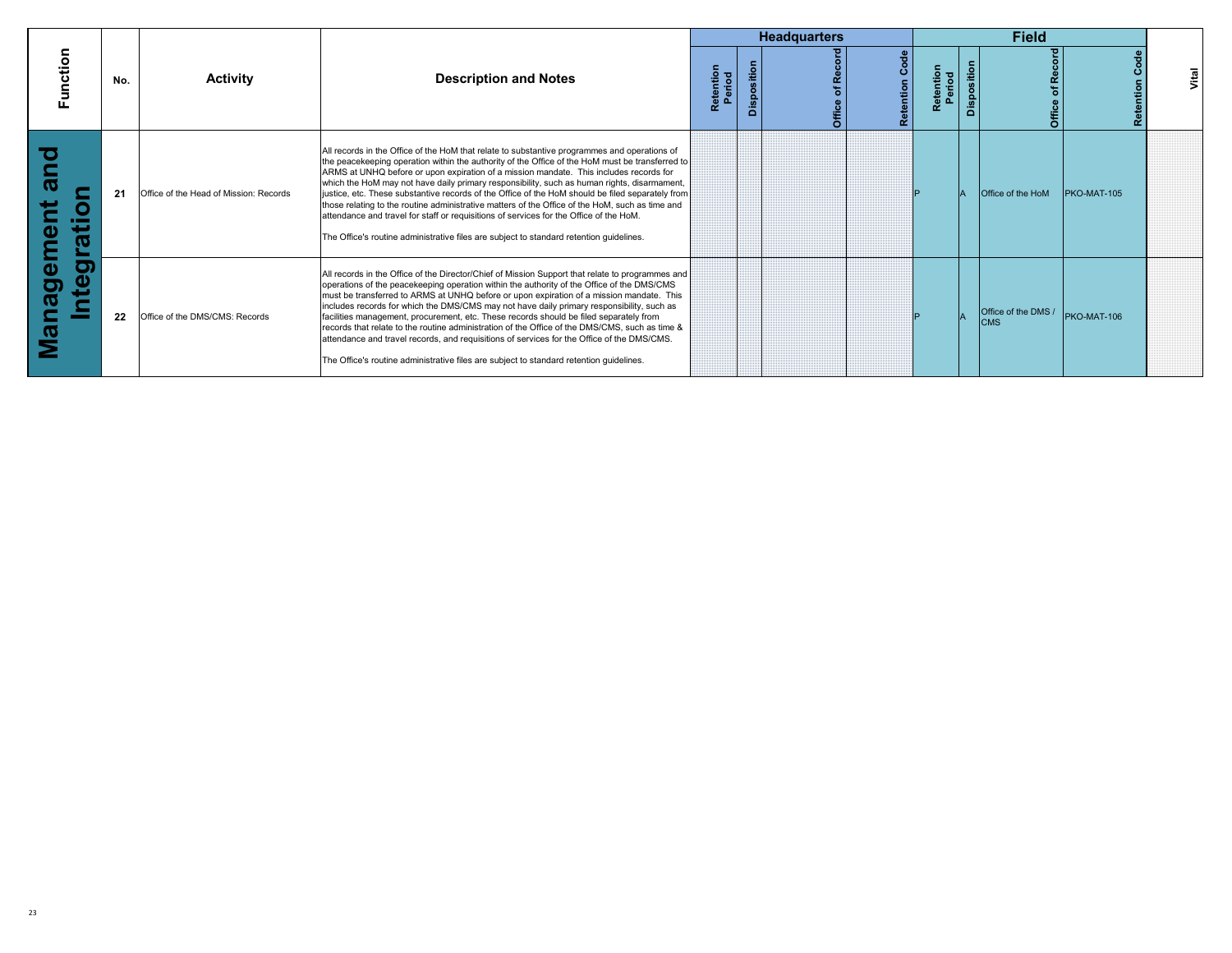|                 |            |                                              |                                                                                                                                                                                                                                                                                                                                                                                                                                                                                                                                                                                                                                                                                                                                                                                                                                                                                                                                                                                                                                                                                                                                                                                                                               |                     |             | <b>Headquarters</b>                                                                                                                                              |                       |                     |             | <b>Field</b>                         |                       |       |
|-----------------|------------|----------------------------------------------|-------------------------------------------------------------------------------------------------------------------------------------------------------------------------------------------------------------------------------------------------------------------------------------------------------------------------------------------------------------------------------------------------------------------------------------------------------------------------------------------------------------------------------------------------------------------------------------------------------------------------------------------------------------------------------------------------------------------------------------------------------------------------------------------------------------------------------------------------------------------------------------------------------------------------------------------------------------------------------------------------------------------------------------------------------------------------------------------------------------------------------------------------------------------------------------------------------------------------------|---------------------|-------------|------------------------------------------------------------------------------------------------------------------------------------------------------------------|-----------------------|---------------------|-------------|--------------------------------------|-----------------------|-------|
| Function        | No.        | <b>Activity</b>                              | <b>Description and Notes</b>                                                                                                                                                                                                                                                                                                                                                                                                                                                                                                                                                                                                                                                                                                                                                                                                                                                                                                                                                                                                                                                                                                                                                                                                  | Retention<br>Period | Disposition | Office of Record                                                                                                                                                 | <b>Retention Code</b> | Retention<br>Period | Disposition | Office of Record                     | <b>Retention Code</b> | Vital |
|                 | <b>MIL</b> |                                              | Records relating to the provision and management of military and related activities in peacekeeping missions; rotation of military contingents; military-civil coordination.                                                                                                                                                                                                                                                                                                                                                                                                                                                                                                                                                                                                                                                                                                                                                                                                                                                                                                                                                                                                                                                  |                     |             |                                                                                                                                                                  |                       |                     |             |                                      |                       |       |
|                 | 01         | Planning, strategy                           | Records relating to the planning and strategies of the Function's administrative, substantive<br>and logistical activities. Strategic Military Concept of Operations (CONOPS), Statement of<br>Force and Unit Requirements (SFR/SUR); Rules of Engagement (ROE); Contingency Plan<br>(CONPLAN) records relating to the provision of an immediate establishment capacity to newly-<br>authorized missions in the perspective of the military; Strategic estimate, operational estimate;<br>records relating to the adjustment of deployed military capacity. Mission Military Force Plans,<br>to include OPSORDERS, FRAGOS, Contingency Plans, QRF Plans, Security Plans.<br>Strategic Military Concept of Operations (CONOPS), Statement of Force and Unit<br>Requirements (SFR/SUR); Rules of Engagement (ROE); Contingency Plan (CONPLAN)<br>records relating to the provision of an immediate establishment capacity to newly-authorized<br>missions in the perspective of the military components of the mandate's implementation, and<br>promoting and assisting in the co-ordination of such activities; Strategic estimate, operational<br>estimate; records relating to the adjustment of deployed military capacity. |                     |             | UNHQ DPKO / OMA PHRS-MIL-101<br>/ MPS                                                                                                                            |                       |                     |             | <b>Mission Military</b><br>Component | PKO-MIL-101           |       |
| <b>Ailitary</b> | 02         | Policy, Procedure, Best Practice             | Records relating to the policies and procedures of the Function's initiatives and activities<br>including official policies, procedures, directives, instructions, guidelines. Records relating to<br>protection mandates, Human Rights, Humanitarian Crisis Management, planning quidance,<br>performance standards, Command and Control, Gender, various manuals, Rule of Law.<br>Special Instructions: Records relating to the Function's Best Practices including Business<br>Continuity Plans, contingency planning /disaster recovery, and records relating to analysis and<br>re-engineering of business processes; also including all documents to be submitted to<br>Peacekeeping Best Practice Section (peacekeeping-policysupport@un.org) for possible<br>inclusion in the DPKO/DFS Policy and Practice Database.                                                                                                                                                                                                                                                                                                                                                                                                  |                     |             | <b>UNHQ DPKO /</b><br><b>OUSG or UNHQ</b><br>DPKO / OMA /<br>Office of the Military PHRS-MIL-101<br>Adviser / Policy &<br>Doctrine Team<br>(other)               |                       |                     |             | <b>Mission Military</b><br>Component | PKO-MIL-101           |       |
|                 | 03         | Coordination, partnership                    | Records relating to the Function's interaction with other entities; include collaborated work with<br>other UN Departments, governmental/non-governmental organizations, local/civil institutions<br>and all other entities.                                                                                                                                                                                                                                                                                                                                                                                                                                                                                                                                                                                                                                                                                                                                                                                                                                                                                                                                                                                                  | $C + 15$            | lD.         | UNHQ DPKO / OMA PHRS-MIL-102 $ C + 15 $                                                                                                                          |                       |                     | ID.         | <b>Mission Military</b><br>Component | PKO-MIL-102           |       |
|                 | 04         | Monitoring, reporting                        | Records relating to Force Commander's end of assignment report, 6-month reports. Reports<br>and briefings from field missions including end of duty reports to DPKO-DFS HQ and related<br>commentary; briefings for senior military appointees; significant operations after action reports.<br>Records relating to daily and monthly monitoring reports, patrol reports, reports incorporated<br>into DMS/CMS monthly reports. Monitoring of the military situation in mission areas and<br>results of analysis, including relevant reference documents such as geography; daily military<br>situation reports and situation updates for the OMA Office of the Military Adviser. Statistical<br>data on military in UN peace operations (e.g. contributions by TCCs); NOTICAS statistics.                                                                                                                                                                                                                                                                                                                                                                                                                                    | $C + 15$            | In          |                                                                                                                                                                  | PHRS-MIL-102 F        |                     |             | Office of the HoMC PKO-MIL-101       |                       |       |
|                 | 05         | Capacity Building                            | Records relating to institutional and individual capacity building initiatives with local<br>governmental agencies, non-governmental organizations (NGOs), community based<br>organizations and other non-UN agencies.                                                                                                                                                                                                                                                                                                                                                                                                                                                                                                                                                                                                                                                                                                                                                                                                                                                                                                                                                                                                        | $C + 15$            | ID.         | <b>UNHQ DPKO/</b><br><b>OUSG or UNHQ</b><br>DPKO / OMA /<br>Office of the Military PHRS-MIL-102 $\vert$ C + 15<br>Adviser / Policy &<br>Doctrine Team<br>(other) |                       |                     | ID.         | <b>Mission Military</b><br>Component | PKO-MIL-102           |       |
|                 | 06         | Reference                                    | Documents relating to references supporting the Functions work.<br>Special Instructions: Reference documents are not considered records and should not be<br>declared as records.                                                                                                                                                                                                                                                                                                                                                                                                                                                                                                                                                                                                                                                                                                                                                                                                                                                                                                                                                                                                                                             |                     | lD.         |                                                                                                                                                                  |                       | T.E                 | ID.         |                                      |                       |       |
|                 | 07         | Military Information Analysis and Assessment | T=Document is superseded<br>Records relating to threat assessments (as part of Military Capability Studies/Concept of<br>Operations/Mandate review); Intelligence Reports (INTREPS); Mission briefings.                                                                                                                                                                                                                                                                                                                                                                                                                                                                                                                                                                                                                                                                                                                                                                                                                                                                                                                                                                                                                       |                     |             | <b>UNHQ DPKO / OMA</b><br>Assessment<br><b>Teams</b>                                                                                                             | PHRS-MIL-101 P        |                     |             | Office of the HoMC   PKO-MIL-101     |                       |       |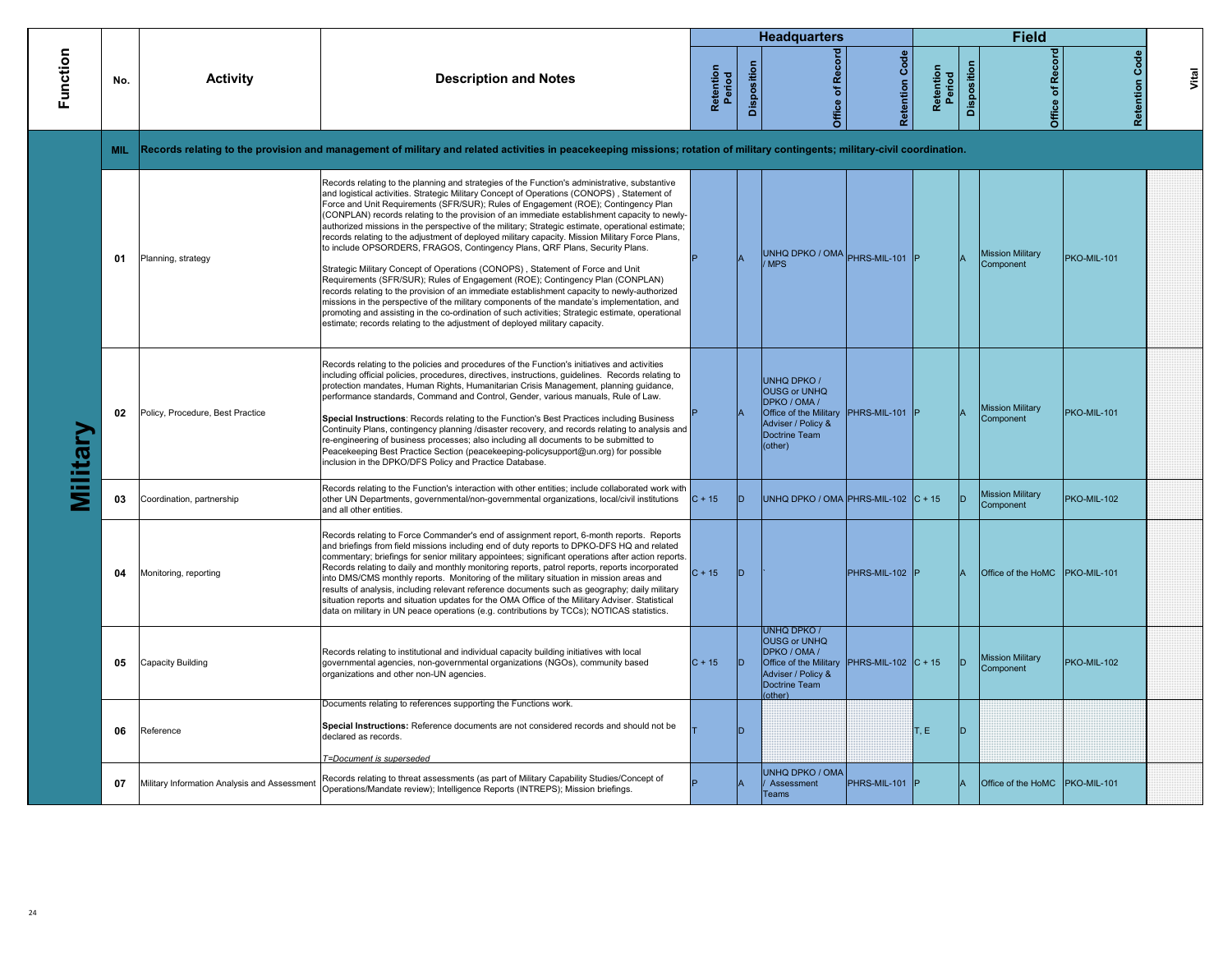|                               |            |                                                             |                                                                                                                                                                                                                                                                                                                                                                                                                                                                                                                                                                                                                            |                     |             | <b>Headquarters</b>                                                                   |                       |                     |             | <b>Field</b>                    |                       |       |
|-------------------------------|------------|-------------------------------------------------------------|----------------------------------------------------------------------------------------------------------------------------------------------------------------------------------------------------------------------------------------------------------------------------------------------------------------------------------------------------------------------------------------------------------------------------------------------------------------------------------------------------------------------------------------------------------------------------------------------------------------------------|---------------------|-------------|---------------------------------------------------------------------------------------|-----------------------|---------------------|-------------|---------------------------------|-----------------------|-------|
| Function                      | No.        | <b>Activity</b>                                             | <b>Description and Notes</b>                                                                                                                                                                                                                                                                                                                                                                                                                                                                                                                                                                                               | Retention<br>Period | Disposition | Office of Record                                                                      | <b>Retention Code</b> | Retention<br>Period | Disposition | Office of Record                | <b>Retention Code</b> | Vital |
|                               | <b>MIN</b> |                                                             | Records that deal with the administration and coordination of mine action activities.                                                                                                                                                                                                                                                                                                                                                                                                                                                                                                                                      |                     |             |                                                                                       |                       |                     |             |                                 |                       |       |
|                               | 01         | Planning, strategy                                          | Records relating to the planning and strategies of the Function's administrative, substantive<br>and logistical activities.                                                                                                                                                                                                                                                                                                                                                                                                                                                                                                |                     |             | UNHQ DPKO /<br><b>ORoLSI / MAS</b>                                                    | PHRS-MIN-101 P        |                     |             | <b>UNMAS Field</b><br>Programme | PKO-MIN-101           |       |
|                               | 02         | Policy, Procedure, Best Practice                            | Records relating to the policies and procedures of the Function's initiatives and activities<br>including official policies, procedures, directives, instructions, quidelines.<br>Special Instructions: Records relating to the Function's Best Practices including Business<br>Continuity Plans, contingency planning /disaster recovery, and records relating to analysis and<br>re-engineering of business processes; also including all documents to be submitted to<br>Peacekeeping Best Practice Section (peacekeeping-policysupport@un.org) for possible<br>inclusion in the DPKO/DFS Policy and Practice Database. |                     |             | UNHQ DPKO /<br><b>OUSG or UNHQ</b><br>DPKO / ORoLSI /<br>MAS (other)                  | PHRS-MIN-101 P        |                     |             | <b>UNMAS Field</b><br>Programme | <b>PKO-MIN-101</b>    |       |
|                               | 03         | Coordination, partnership                                   | Records relating to the Function's interaction with other entities (i.e. Member States), include<br>collaborated work with other UN Departments, governmental/non-governmental organisations,<br>local/civil institutions and all other entities. Documents include (but not limited to local<br>initiatives, confidence building, extension of state authority etc.)                                                                                                                                                                                                                                                      |                     |             | <b>UNHQ DPKO/</b><br>ORoLSI / MAS                                                     | PHRS-MIN-101 P        |                     |             | <b>UNMAS Field</b><br>Programme | <b>PKO-MIN-101</b>    |       |
| S<br>$\overline{c}$<br>e<br>Ē | 04         | Monitoring, reporting                                       | Records relating to the Function's monitoring, reporting, assessing, and analysing of<br>programs, activities, and initiatives.                                                                                                                                                                                                                                                                                                                                                                                                                                                                                            | $C + 15$            |             | Mine Action<br><b>Coordination Centre</b><br><b>UNHQ DPKO/</b><br><b>ORoLSI / MAS</b> | PHRS-MIN-101 P        |                     |             | <b>UNMAS Field</b><br>Programme | PKO-MIN-101           |       |
|                               | 05         | Capacity Building                                           | Records relating to institutional and individual capacity building initiatives with local<br>governmental agencies, non-governmental organizations (NGOs), community based<br>organizations and other non-UN agencies.                                                                                                                                                                                                                                                                                                                                                                                                     |                     |             |                                                                                       |                       |                     |             | <b>UNMAS Field</b><br>Programme | <b>PKO-MIN-101</b>    |       |
|                               | 06         | Reference                                                   | Documents relating to references supporting the Functions work.<br>Special Instructions: Reference documents are not considered records and should not be<br>declared as records.<br>T=Document is superseded                                                                                                                                                                                                                                                                                                                                                                                                              |                     |             |                                                                                       |                       | T, E                |             |                                 |                       |       |
|                               | 07         | Monitoring, verification                                    | Records relating to assurance that mine-action operations meet international standards for<br>quality and safety.                                                                                                                                                                                                                                                                                                                                                                                                                                                                                                          | $C + 5$             |             | UNHQ DPKO /<br>ORoLSI / MAS                                                           | PHRS-MIN-102          |                     |             |                                 |                       |       |
|                               | 08         | <b>Emergency Response</b>                                   | Records relating to the emergency, rapid response activities; emergency humanitarian mine<br>action response, implementation of operational capabilities under the rapid response plan for<br>Mine Action; emergency support to Mine Action Centre.                                                                                                                                                                                                                                                                                                                                                                        | $C + 5$             |             | UNHQ DPKO /<br>ORoLSI / MAS                                                           | PHRS-MIN-102          |                     |             |                                 |                       |       |
|                               | 09         | Mine survey, marking, and clearance                         | Records relating to Mine surveying, marking and clearing.<br>Special Instructions: To facilitate continuity of mine action activities, certain records may be<br>transferred to a support agency (e.g. UNDP) upon mission closure.                                                                                                                                                                                                                                                                                                                                                                                         |                     |             |                                                                                       |                       |                     |             | <b>UNMAS Field</b><br>Programme | <b>PKO-MIN-101</b>    |       |
|                               | 10         | Mine Victim Assistance                                      | Records relating to the assistance provided to mine victims.<br>Special Instructions: To facilitate continuity of mine action activities, certain records may be<br>transferred to a support agency (e.g. UNDP) upon mission closure.                                                                                                                                                                                                                                                                                                                                                                                      |                     |             |                                                                                       |                       |                     |             | <b>UNMAS Field</b><br>Programme | <b>PKO-MIN-101</b>    |       |
|                               | 11         | Stockpile destruction, Weapons and<br>Ammunition Management | Records relating to stockpile destruction, weapons and ammunition management.<br>Special Instructions: To facilitate continuity of mine action activities, certain records may be<br>transferred to a support agency (e.g. UNDP) upon mission closure.                                                                                                                                                                                                                                                                                                                                                                     |                     |             |                                                                                       |                       |                     |             | <b>UNMAS Field</b><br>Programme | <b>PKO-MIN-101</b>    |       |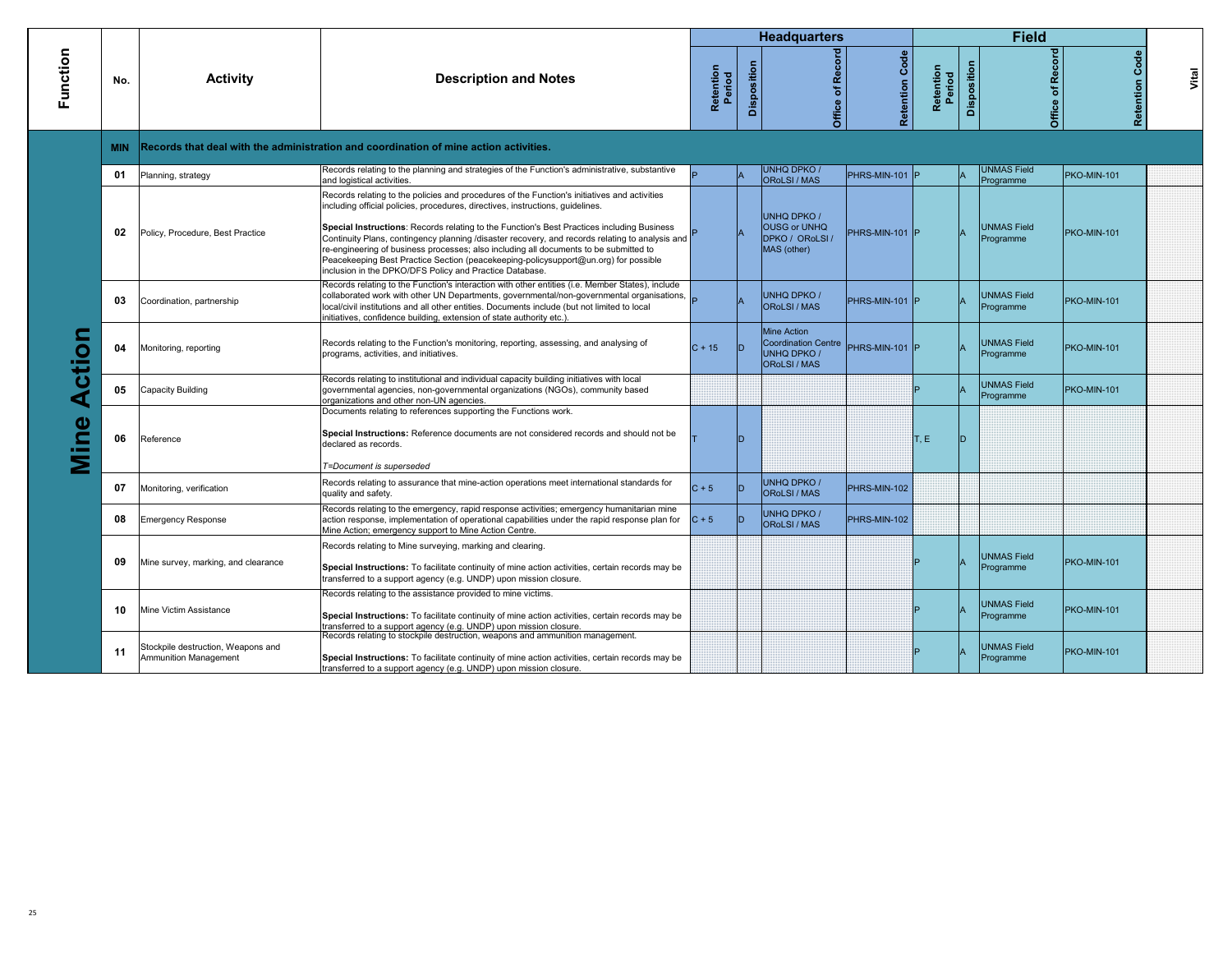|                            |            |                                                                  |                                                                                                                                                                                                                                                                                                                                                                                                                                                                                                                                                                                                                            |                     |             | <b>Headquarters</b>                                                                 |                         |                     |             | <b>Field</b>                                                                           |                    |       |
|----------------------------|------------|------------------------------------------------------------------|----------------------------------------------------------------------------------------------------------------------------------------------------------------------------------------------------------------------------------------------------------------------------------------------------------------------------------------------------------------------------------------------------------------------------------------------------------------------------------------------------------------------------------------------------------------------------------------------------------------------------|---------------------|-------------|-------------------------------------------------------------------------------------|-------------------------|---------------------|-------------|----------------------------------------------------------------------------------------|--------------------|-------|
| Function                   | No.        | <b>Activity</b>                                                  | <b>Description and Notes</b>                                                                                                                                                                                                                                                                                                                                                                                                                                                                                                                                                                                               | Retention<br>Period | Disposition | Record<br>Office of I                                                               | Code<br>Retention       | Retention<br>Period | Disposition | Record<br>Office of                                                                    | Code<br>Retention  | Vital |
|                            | <b>MOV</b> | area.                                                            | Records relating to movement of equipment, military contingents, and formed police units within and to/from peacekeeping missions; records relating to the movement of all personnel and equipment inside a mission                                                                                                                                                                                                                                                                                                                                                                                                        |                     |             |                                                                                     |                         |                     |             |                                                                                        |                    |       |
|                            | 01         | Planning, strategy                                               | Records relating to the planning and strategies of the Function's administrative, substantive<br>and logistical activities.                                                                                                                                                                                                                                                                                                                                                                                                                                                                                                |                     |             | <b>UNHQ DFS / LSD</b>                                                               | PHRS-MOV-<br>101        |                     |             | <b>Mission Ground</b><br><b>Transport Section</b>                                      | <b>PKO-MOV-101</b> |       |
|                            | 02         | Policy, Procedure, Best Practice                                 | Records relating to the policies and procedures of the Function's initiatives and activities<br>including official policies, procedures, directives, instructions, guidelines.<br>Special Instructions: Records relating to the Function's Best Practices including Business<br>Continuity Plans, contingency planning /disaster recovery, and records relating to analysis and<br>re-engineering of business processes; also including all documents to be submitted to<br>Peacekeeping Best Practice Section (peacekeeping-policysupport@un.org) for possible<br>inclusion in the DPKO/DFS Policy and Practice Database. |                     |             | UNHQ DFS / OUSG<br>or UNHQ DFS / LSD PHRS-MOV-<br>Office of the<br>Director (other) | 101                     |                     |             | Mission Integrated<br><b>Support Services</b>                                          | <b>PKO-MOV-101</b> |       |
|                            | 03         | Coordination, partnership                                        | Records relating to the Function's interaction with other entities; include collaborated work with<br>other UN Departments, governmental/non-governmental organizations, local/civil institutions<br>and all other entities.                                                                                                                                                                                                                                                                                                                                                                                               | $C + 10$            | ID          | <b>UNHQ DFS / LSD</b>                                                               | PHRS-MOV-<br>102        | $C + 10$            | ID          | <b>Mission Ground</b><br><b>Transport Section</b>                                      | <b>PKO-MOV-102</b> |       |
|                            | 04         | Monitoring, reporting                                            | Records relating to the Function's monitoring, reporting, assessing, and analysing of<br>programs, activities, and initiatives.                                                                                                                                                                                                                                                                                                                                                                                                                                                                                            |                     | ID          | JNHQ DFS / LSD /<br><b>Self Accounting</b><br><b>Units</b>                          | PHRS-MOV-<br>101        |                     |             | Mission Integrated<br>Support Services or<br>Office of the DMS /<br><b>CMS</b>         | <b>PKO-MOV-101</b> |       |
| <u>ලි</u><br>0<br><u>က</u> | 05         | <b>Capacity Building</b>                                         | Records relating to institutional and individual capacity building initiatives with local<br>governmental agencies, non-governmental organizations (NGOs), community based<br>organizations and other non-UN agencies.                                                                                                                                                                                                                                                                                                                                                                                                     |                     |             |                                                                                     |                         |                     |             |                                                                                        |                    |       |
| $\overline{\bm{v}}$        | 06         | Reference                                                        | Documents relating to references supporting the Functions work.<br>Special Instructions: Reference documents are not considered records and should not be<br>declared as records.                                                                                                                                                                                                                                                                                                                                                                                                                                          |                     | חו          |                                                                                     |                         | T, E                |             |                                                                                        |                    |       |
| and                        | 07         | Movement control/shipping                                        | T=Document is superseded<br>Transport schedules, bills of lading, customs records, shipping notifications, container tracking<br>records; records relating to shipment of COE, UNOE, etc. to/from field missions; movement<br>records relating to contingent/FPU deployment and repatriation.<br>T = Completion of movement                                                                                                                                                                                                                                                                                                | $T + 5$             | ID          | UNHQ DFS / LSD /<br>TMS / MCU                                                       | <b>PHRS-MOV-</b><br>103 | $T + 5$ , E         | ID.         | <b>Mission Movement</b><br>Control, Aviation,<br><b>Traffic or Shipping</b><br>Section | <b>PKO-MOV-103</b> |       |
|                            | 08         | Air transport: aircraft inspection                               | Inspection reports; maintenance records supplied by air operators.<br>$T =$ Completion of activity                                                                                                                                                                                                                                                                                                                                                                                                                                                                                                                         |                     |             |                                                                                     |                         | $T + 5, E$          |             | dission Air<br><b>Transport Section</b>                                                | <b>PKO-MOV-103</b> |       |
| ovement                    | 09         | Air transport: flight operation: monthly                         | Manifests, landing clearance records, monthly flight schedules, actual daily flight schedules.<br>$T =$ Completion of activity                                                                                                                                                                                                                                                                                                                                                                                                                                                                                             |                     |             |                                                                                     |                         | $T + 5$ , E         | ID          | <b>Mission Air</b><br><b>Transport Section</b>                                         | <b>PKO-MOV-103</b> |       |
|                            | 10         | Air transport: flight operation: non-scheduled                   | Non-scheduled (i.e. special) flight requests.                                                                                                                                                                                                                                                                                                                                                                                                                                                                                                                                                                              |                     |             |                                                                                     |                         | $E + 5$             |             | <b>Mission Air</b><br><b>Transport Section</b>                                         | PKO-MOV-104        |       |
|                            | 11         | Air transport: aircraft use                                      | Aircraft use reports.<br>Special Instructions: originals maintained by UNHQ Air Transport Section for processing of<br>payment to air operators/contractors.                                                                                                                                                                                                                                                                                                                                                                                                                                                               |                     |             |                                                                                     |                         | $T + 5$ , E         | ID.         | DFS / LSD / TMS /<br><b>ATS</b>                                                        | PKO-MOV-103        |       |
|                            | 12         | Surface transport: vehicle maintenance                           | $T =$ Completion of payment to air operators<br>Vehicle maintenance history records.<br>Special Instructions: File closure: Close file annually on 31 December.                                                                                                                                                                                                                                                                                                                                                                                                                                                            |                     |             |                                                                                     |                         | $T + 5, E$          | D           | Mission Ground<br><b>Transport Section</b>                                             | PKO-MOV-103        |       |
|                            | 13         | Surface transport: surface operations                            | $T =$ Completion of activity<br>Vehicle allocation records, vehicle inventory records, vehicle logs, vehicle daily dispatch<br>records, mileage reports, trip tickets, vehicle statistics, meeting minutes of the Vehicle<br>Establishment Committee, records of the Force Vehicle Inventory Unit (FVIU).<br>Special Instructions: File closure: Close file annually on 31 December.<br>$T =$ Completion of activity                                                                                                                                                                                                       |                     |             |                                                                                     |                         | $T + 5, E$          | ID.         | <b>Mission Ground</b><br><b>Transport Section</b>                                      | PKO-MOV-103        |       |
|                            | 14         | Surface transport: licencing of drivers                          | Drivers' files (containing driver examination, photocopy of driver's licence, etc.).<br>$T =$ staff separation from mission or mission closure.                                                                                                                                                                                                                                                                                                                                                                                                                                                                            |                     |             |                                                                                     |                         | $T + 5$             |             | <b>Mission Ground</b><br><b>Transport Section</b>                                      | PKO-MOV-103        |       |
|                            | 15         | Surface transport: Procurement and vehicle<br>purchase documents | Requisition notes, correspondence, technical details, and purchasing history for all vehicle and<br>equipment purchases.                                                                                                                                                                                                                                                                                                                                                                                                                                                                                                   | $T + 10$            | ID          | UNHQ DFS / LSD /<br>SSS / STS                                                       |                         |                     |             |                                                                                        |                    |       |
|                            |            |                                                                  | $T =$ Life of vehicle                                                                                                                                                                                                                                                                                                                                                                                                                                                                                                                                                                                                      |                     |             |                                                                                     |                         |                     |             |                                                                                        |                    |       |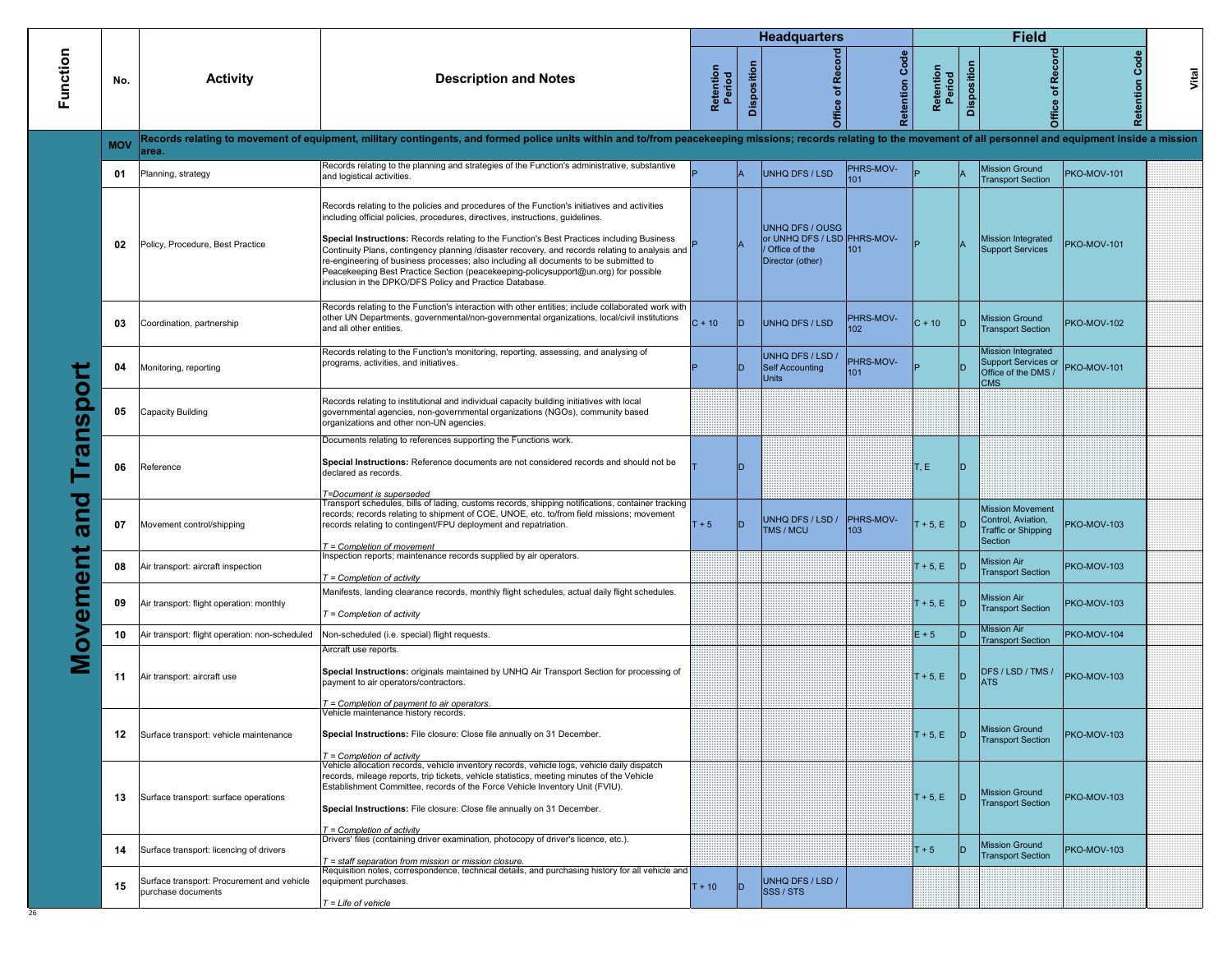|          |      |                                                                                             |                                                                                                                                                                                                                                                                                                                                                                                                                                                                                                                                                                                                                                                 |                     |                | <b>Headquarters</b>                                                 |                   |                     |             | <b>Field</b>                                                                              |             |                    |
|----------|------|---------------------------------------------------------------------------------------------|-------------------------------------------------------------------------------------------------------------------------------------------------------------------------------------------------------------------------------------------------------------------------------------------------------------------------------------------------------------------------------------------------------------------------------------------------------------------------------------------------------------------------------------------------------------------------------------------------------------------------------------------------|---------------------|----------------|---------------------------------------------------------------------|-------------------|---------------------|-------------|-------------------------------------------------------------------------------------------|-------------|--------------------|
| Function | No.  | <b>Activity</b>                                                                             | <b>Description and Notes</b>                                                                                                                                                                                                                                                                                                                                                                                                                                                                                                                                                                                                                    | Retention<br>Period | Disposition    | Record<br>Office of                                                 | Code<br>Retention | Retention<br>Period | Disposition | Office of Record                                                                          | Code        | Vital<br>Retention |
|          | OVE. |                                                                                             | Information dealing with reviewing the administrative and substantive work of field missions only. Activities include Board of Inquiry case work, OIOS investigation, and internal and external auditing.                                                                                                                                                                                                                                                                                                                                                                                                                                       |                     |                |                                                                     |                   |                     |             |                                                                                           |             |                    |
|          | 01   | Planning, strategy                                                                          | Records relating to the planning and strategies of the Function's administrative, substantive<br>and logistical activities.                                                                                                                                                                                                                                                                                                                                                                                                                                                                                                                     |                     |                | UNHQ DFS / OUSG PHRS-OVE-101 P                                      |                   |                     |             | Office of the DMS /<br><b>CMS</b>                                                         | PKO-OVE-101 |                    |
|          | 02   | Policy, Procedure, Best Practice                                                            | Records relating to the policies and procedures of the Function's initiatives and activities<br>including official policies, procedures, directives, instructions, guidelines.<br>Special Instructions: Records relating to the Function's Best Practices including Business<br>Continuity Plans, contingency planning /disaster recovery, and records relating to analysis and $\vert_{\mathsf{P}}$<br>re-engineering of business processes; also including all documents to be submitted to<br>Peacekeeping Best Practice Section (peacekeeping-policysupport@un.org) for possible<br>inclusion in the DPKO/DFS Policy and Practice Database. |                     |                | UNHQ DFS / OUSG PHRS-OVE-101 P                                      |                   |                     |             | Office of the DMS /<br><b>CMS</b>                                                         | PKO-OVE-101 |                    |
|          | 03   | Coordination, partnership                                                                   | Records relating to the Function's interaction with other entities; include collaborated work with<br>other UN Departments, governmental/non-governmental organizations, local/civil institutions<br>and all other entities.                                                                                                                                                                                                                                                                                                                                                                                                                    |                     |                |                                                                     |                   |                     |             |                                                                                           |             |                    |
|          | 04   | Monitoring, reporting                                                                       | Records relating to the Function's monitoring, reporting, assessing, and analysing of<br>programs, activities, and initiatives.<br>$T = resolution of matter$ .                                                                                                                                                                                                                                                                                                                                                                                                                                                                                 | $F + 15$            |                | Office of the DMS /<br><b>CMS</b>                                   | PHRS-OVE-102 P    |                     |             | Office of the DMS /<br><b>CMS</b>                                                         | PKO-OVE-101 |                    |
| versight | 05   | Capacity Building                                                                           | Records relating to institutional and individual capacity building initiatives with local<br>governmental agencies, non-governmental organizations (NGOs), community based<br>organizations and other non-UN agencies.<br>Documents relating to references supporting the Functions work.                                                                                                                                                                                                                                                                                                                                                       |                     |                |                                                                     |                   |                     |             |                                                                                           |             |                    |
|          | 06   | Reference                                                                                   | Special Instructions: Reference documents are not considered records and should not be<br>declared as records.<br>T=Document is superseded                                                                                                                                                                                                                                                                                                                                                                                                                                                                                                      |                     | ID             |                                                                     |                   | T, E                | D           |                                                                                           |             |                    |
|          | 07   | Aviation Safety Assessment Visits (ASAV) to<br>field missions and UN registered air vendors | <b>ASAV</b> reports                                                                                                                                                                                                                                                                                                                                                                                                                                                                                                                                                                                                                             |                     | $\overline{A}$ | UNHQ DFS / LSD /<br><b>ASS</b>                                      | PHRS-OVE-101 P    |                     |             | DMS / CMS                                                                                 | PKO-OVE-101 |                    |
|          | 08   | BOI technical investigation and case<br>management                                          | Military, police, and mission HQ BOI case files and final reports with supporting documentation<br>such as: witness statements, medical reports, damage/discrepancy reports, technical<br>inspection reports, incident scene sketches, maps, photographs, notifications of casualties<br>(NOTICAS), shooting reports (SHOOTREP), significant incident reports (SINCREP).<br>Special Instructions: originals of investigation reports, such as Aviation Safety Technical<br>Investigation Reports and State Investigation Reports, are placed on the BOI file.                                                                                   |                     |                | UNHQ DFS / Office<br>of the ASG / BOI<br>Team                       | PHRS-OVE-101 E    |                     |             | <b>Mission BOI Unit</b><br>(DMS / CMS / CoS)                                              | PKO-OVE-102 |                    |
|          | 09   | <b>BOI</b> technical investigation                                                          | Evidentiary and other supporting records used in the development of technical inspection<br>reports; copies of final reports.<br>Special Instructions: originals of final reports, such as Aviation Safety Technical<br>Investigation Reports and Authority Investigation Reports, are placed on the BOI file.                                                                                                                                                                                                                                                                                                                                  | $T + 5$             | lD             | Office varies<br>according to the<br>nature of the<br>investigation | PHRS-OVE-103 E    |                     | D           | UNHQ DFS / OASG PKO-OVE-102<br><b>BOI Unit</b>                                            |             |                    |
|          | 10   | Audit: external audit                                                                       | $T = resolution$ of issues raised in audit.<br>Records include: administrative files relating to the work of the Board of Auditors.<br>$T =$ resolution of issues raised in audit.                                                                                                                                                                                                                                                                                                                                                                                                                                                              |                     |                |                                                                     |                   | $T + 5$             | ID          | Office of the DMS /<br>CMS and<br>Secretariat of the<br>Board of Auditors,<br><b>UNHQ</b> | PKO-OVE-103 |                    |
|          | 11   | Audit: internal audit                                                                       | Records include: case files.<br>$T =$ resolution of issues raised in audit.                                                                                                                                                                                                                                                                                                                                                                                                                                                                                                                                                                     |                     |                |                                                                     |                   | $T + 15$            | ID.         | <b>UNHQ OIOS</b>                                                                          | PKO-OVE-104 |                    |
|          | 12   | Evaluation                                                                                  | Programme and mission monitoring evaluation records, including mandatory internal<br>evaluations (self-assessments) and discretionary internal evaluations (self-evaluation).                                                                                                                                                                                                                                                                                                                                                                                                                                                                   |                     |                |                                                                     |                   | $T + 15$            | ID.         | <b>UNHQ OIOS</b>                                                                          | PKO-OVE-104 |                    |
|          | 13   | nvestigation: case management, evidence<br>gathering                                        | Hard copies of case files (including print-outs from OIOS' ICMS database) relating to the<br>administrative investigation of violations of UN rules and regulations. Records relating to<br>forensic evidence relating to the administrative investigation of violations of UN rules and<br>regulations.<br>$T =$ resolution of issues raised in audit.                                                                                                                                                                                                                                                                                         | $r + 5$             |                | Office varies<br>according to the<br>ature of the<br>investigation  | PHRS-OVE-104 P    |                     |             | Mission Office of the<br>Resident<br>Investigator                                         | PKO-OVE-101 |                    |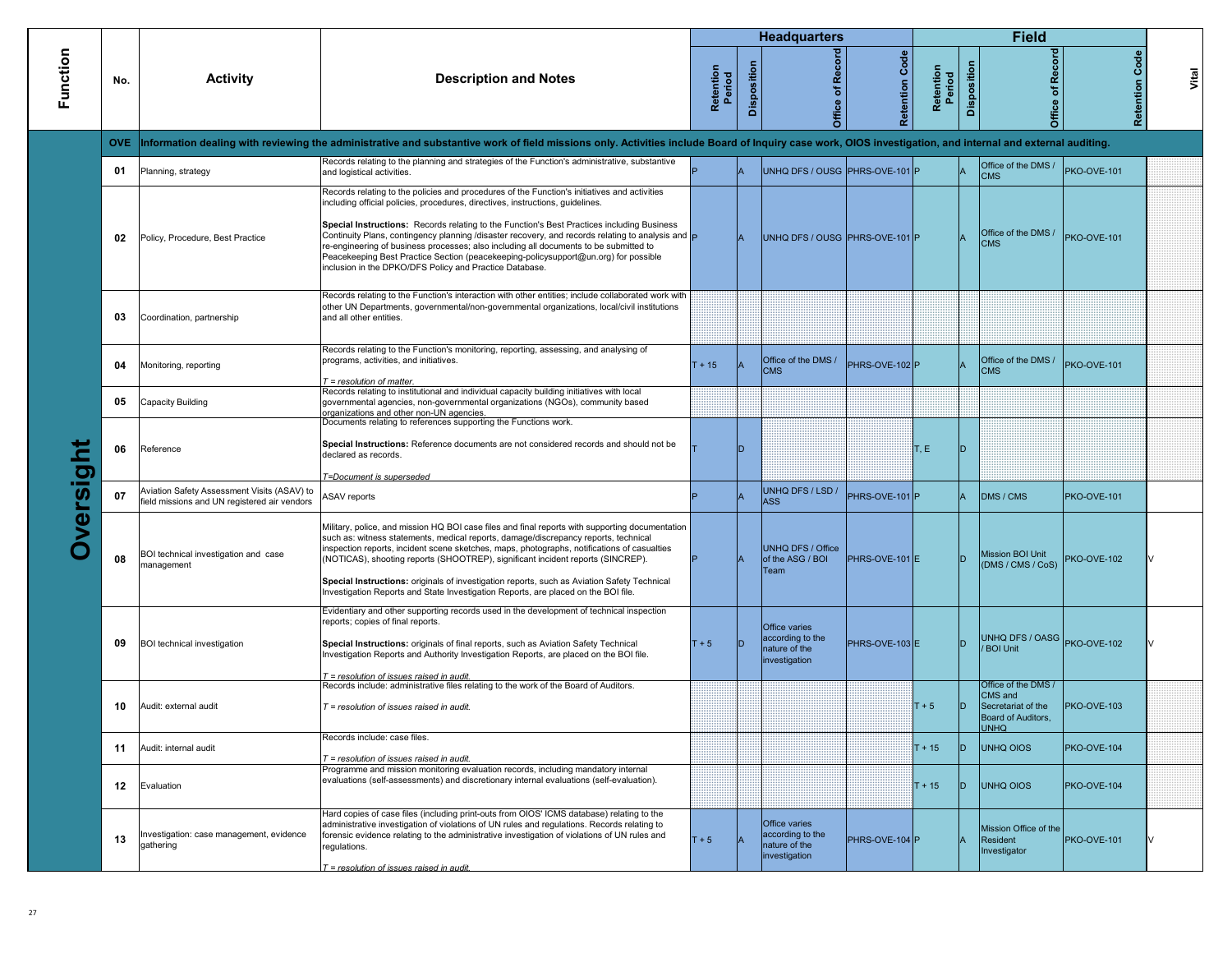|                             |     |                                          |                                                                                                                                                                                                                                                                                                                                                                                                                                                                                                                                                                                                                                                                                                                                                                                                                                                                                                                                                                                                                 |                     |             | <b>Headquarters</b>                                                                         |                       |                     |             | <b>Field</b>                                                           |                   |       |
|-----------------------------|-----|------------------------------------------|-----------------------------------------------------------------------------------------------------------------------------------------------------------------------------------------------------------------------------------------------------------------------------------------------------------------------------------------------------------------------------------------------------------------------------------------------------------------------------------------------------------------------------------------------------------------------------------------------------------------------------------------------------------------------------------------------------------------------------------------------------------------------------------------------------------------------------------------------------------------------------------------------------------------------------------------------------------------------------------------------------------------|---------------------|-------------|---------------------------------------------------------------------------------------------|-----------------------|---------------------|-------------|------------------------------------------------------------------------|-------------------|-------|
| Function                    | No. | <b>Activity</b>                          | <b>Description and Notes</b>                                                                                                                                                                                                                                                                                                                                                                                                                                                                                                                                                                                                                                                                                                                                                                                                                                                                                                                                                                                    | Retention<br>Period | Disposition | Office of Record                                                                            | <b>Retention Code</b> | Retention<br>Period | Disposition | Office of Record                                                       | Code<br>Retention | Vital |
|                             |     |                                          | POL Records that deal with the dynamics of armed conflict, including activities to help resolve them through peaceful processes, such as negotiation processes and good offices.                                                                                                                                                                                                                                                                                                                                                                                                                                                                                                                                                                                                                                                                                                                                                                                                                                |                     |             |                                                                                             |                       |                     |             |                                                                        |                   |       |
|                             | 01  | Planning, strategy                       | Records relating to the planning and strategies of the Function's administrative, substantive<br>and logistical activities.<br>Records of HQ include HQ-authored strategy; strategic planning, implementation and<br>evaluation documents; directives and instructions to the field, in all aspects of political affairs.<br>Records of the Field include Mission-authored strategy; strategic planning, implementation<br>and evaluation documents, in all aspects of political affairs.                                                                                                                                                                                                                                                                                                                                                                                                                                                                                                                       |                     |             | UNHQ DPKO / OO PHRS-POL-101 P                                                               |                       |                     |             | Office of the HoM or<br><b>Political Affairs</b><br>Component          | PKO-POL-101       |       |
|                             | 02  | Policy, Procedure, Best Practice         | Records relating to the policies and procedures of the Function's initiatives and activities<br>including official policies, procedures, and guidelines.<br>Special Instructions: Records relating to the Function's Best Practices including Business<br>Continuity Plans, contingency planning /disaster recovery, and records relating to analysis and<br>re-engineering of business processes; also including all documents to be submitted to<br>Peacekeeping Best Practice Section (peacekeeping-policysupport@un.org) for possible<br>inclusion in the DPKO/DFS Policy and Practice Database.                                                                                                                                                                                                                                                                                                                                                                                                            |                     |             | UNHQ DPKO / OO<br>and DPET                                                                  | PHRS-POL-101 P        |                     |             | Office of the HoM                                                      | PKO-POL-101       |       |
| Affairs<br><b>Political</b> | 03  | Coordination, partnership                | Records relating to the Function's interaction with other entities; include collaborated work with<br>other UN Departments, governmental/non-governmental organizations, local/civil institutions<br>and all other entities.<br>Records of HQ include those related to the engagement and coordination between HQ and<br>Member States (both Permanent Missions in NY and Capitals), UN entities, regional and sub-<br>regional organizations, as well as civil society organisations, such as, but not limited to,<br>meeting notes of USG/ASG meetings with those partners.<br>Records of the Field include those related to the engagement and coordination in the field<br>between Mission and the host Government, other Member States, UN entities, regional and<br>sub-regional organizations, as well as civil society organisations, such as, but not limited to,<br>meeting notes of USG/ASG meetings with those partners, in all aspects of political affairs,<br>such as peace talks and elections. |                     |             | UNHQ DPKO / OO<br>and UNHQ DPKO /<br><b>OUSG</b>                                            | PHRS-POL-101 P        |                     |             | Office of the HoM.<br>Political and Civil<br>Affairs Components        | PKO-POL-101       |       |
|                             | 04  | Monitoring, reporting                    | Records relating to the Function's monitoring, reporting, assessing, and analysing of<br>programs, activities, and initiatives.<br>Records of HQ include records related to analysis of political process, dynamics and activities<br>and early warning. This include reports submitted to the SG and USG as well as the Security<br>Council. Records also include SitCen's internal and external reports and briefings.<br>Records of the Field include records related to analysis of political process, dynamics and<br>activities and early warning, including analysis of political actors and socio-economic<br>conditions; and periodic and ad hoc reports submitted to HQ in all aspects of political affairs.                                                                                                                                                                                                                                                                                          |                     |             | UNHQ DPKO /<br><b>OUSG. UNHQ</b><br>DPKO / OO and<br>UNHQ DPKO /<br><b>Situation Centre</b> | PHRS-POL-101 P        |                     |             | Office of the HoM.<br>Political and Civil<br><b>Affairs Components</b> | PKO-POL-101       |       |
|                             | 05  | Capacity Building                        | Records relating to institutional and individual capacity building initiatives with local<br>governmental agencies, non-governmental organizations (NGOs), community based<br>organizations and other non-UN agencies.<br>Documents relating to references supporting the Functions work.                                                                                                                                                                                                                                                                                                                                                                                                                                                                                                                                                                                                                                                                                                                       |                     |             |                                                                                             |                       |                     |             | Political and Civil<br><b>Affairs Components</b>                       | PKO-POL-101       |       |
|                             | 06  | Reference                                | Special Instructions: Reference documents are not considered records and should not be<br>declared as records.<br>T=Document is superseded                                                                                                                                                                                                                                                                                                                                                                                                                                                                                                                                                                                                                                                                                                                                                                                                                                                                      |                     |             |                                                                                             |                       | T, E                | D           |                                                                        |                   |       |
|                             | 07  | Good office, peace support and sanctions | Records related to the negotiations with political parties, host governments, insurgent force.<br>Cease fire agreements. Support to constitutional processes and demarcation efforts.                                                                                                                                                                                                                                                                                                                                                                                                                                                                                                                                                                                                                                                                                                                                                                                                                           |                     |             | <b>UNHQ/OUSG</b><br>DPKO/DPA                                                                | PHRS-POL-101          |                     |             |                                                                        |                   |       |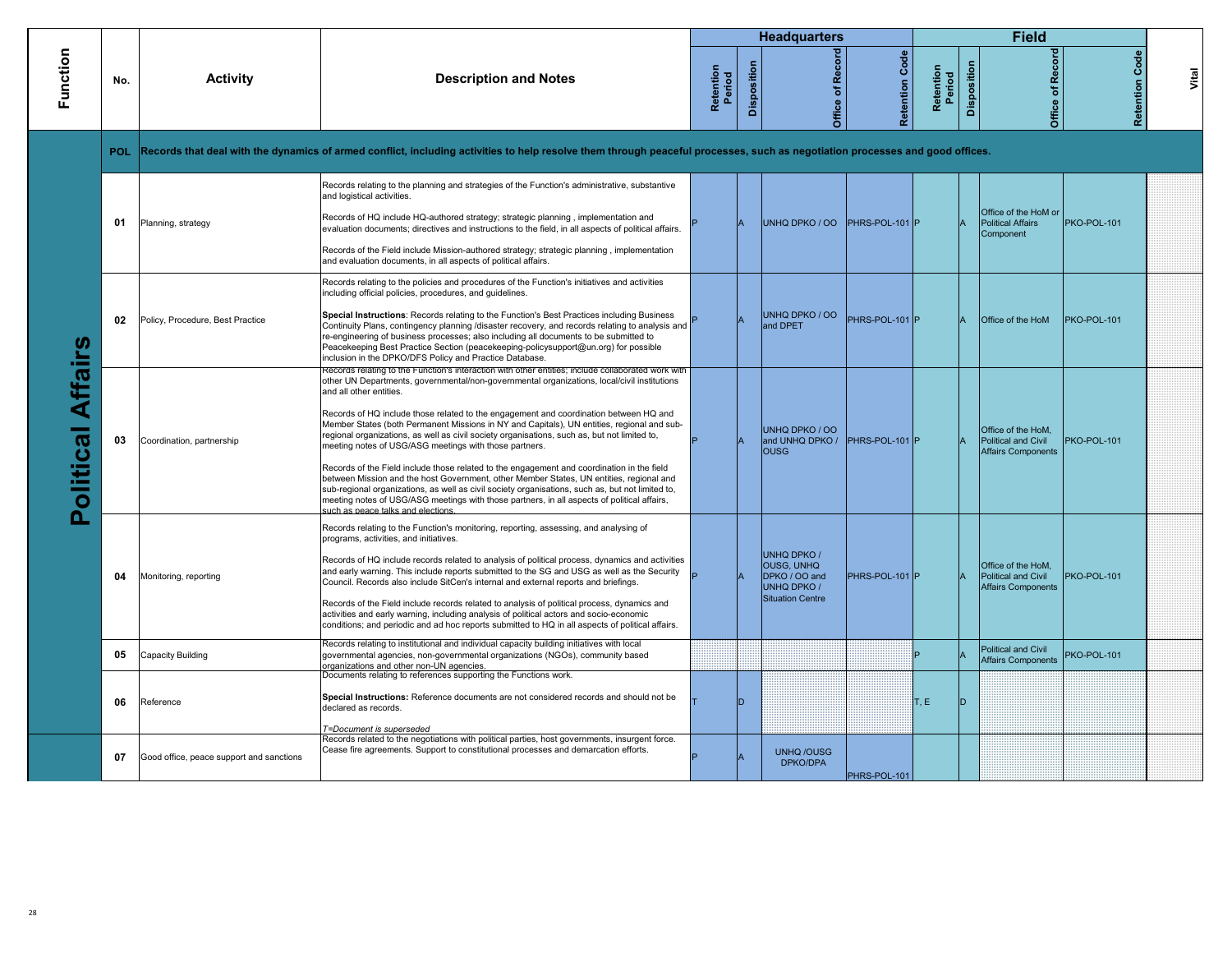|            |            |                                                                         |                                                                                                                                                                                                                                                                                                                                                                                                                                                                                                                                                           |                     |             | <b>Headquarters</b>                                |                                      |                     |             | <b>Field</b>                                                                |                       |       |
|------------|------------|-------------------------------------------------------------------------|-----------------------------------------------------------------------------------------------------------------------------------------------------------------------------------------------------------------------------------------------------------------------------------------------------------------------------------------------------------------------------------------------------------------------------------------------------------------------------------------------------------------------------------------------------------|---------------------|-------------|----------------------------------------------------|--------------------------------------|---------------------|-------------|-----------------------------------------------------------------------------|-----------------------|-------|
| Function   | No.        | <b>Activity</b>                                                         | <b>Description and Notes</b>                                                                                                                                                                                                                                                                                                                                                                                                                                                                                                                              | Retention<br>Period | Disposition | Record<br>Office of                                | Code<br>Retention                    | Retention<br>Period | Disposition | Record<br>Office of                                                         | <b>Retention Code</b> | Vital |
|            | <b>PRO</b> |                                                                         | Procurement cases originating from field mission procurement sections only, including contracts, purchase orders, requests for proposals, and vendor registration files.                                                                                                                                                                                                                                                                                                                                                                                  |                     |             |                                                    |                                      |                     |             |                                                                             |                       |       |
|            | 01         | Planning, strategy                                                      | Records relating to the planning and strategies of the Function's administrative, substantive<br>and logistical activities.                                                                                                                                                                                                                                                                                                                                                                                                                               | $C + 10$            | <b>ID</b>   | UNHQ DFS / OASG PHRS-PRO-<br>/ FPLT                | 101                                  | $C + 5$ , E $ D $   |             | Mission<br>Procurement<br>Section                                           | PKO-PRO-101           |       |
|            |            |                                                                         | Records relating to the policies and procedures of the Function's initiatives and activities<br>including official policies, procedures, directives, instructions, guidelines.                                                                                                                                                                                                                                                                                                                                                                            |                     |             |                                                    |                                      |                     |             |                                                                             |                       |       |
| Management | 02         | Policy, Procedure, Best Practice                                        | Special Instructions: Records relating to the Function's Best Practices including Business<br>Continuity Plans, contingency planning /disaster recovery, and records relating to analysis and<br>re-engineering of business processes; also including all documents to be submitted to<br>Peacekeeping Best Practice Section (peacekeeping-policysupport@un.org) for possible<br>inclusion in the DPKO/DFS Policy and Practice Database.<br>T=Document is superseded                                                                                      |                     |             | UNHQ DFS /<br>OASG / FPLT                          | <b>PHRS-PRO-</b><br>102 <sub>2</sub> |                     |             |                                                                             |                       |       |
|            |            |                                                                         | Records relating to policies, procedures, and best practices of UNHQ DM/OCSS/PD are<br>transferred to them and not maintained by UNHQ DFS/OASG.                                                                                                                                                                                                                                                                                                                                                                                                           |                     |             |                                                    |                                      |                     |             |                                                                             |                       |       |
| ontracts   | 03         | Coordination, partnership                                               | Records relating to the Function's interaction with other entities; include collaborated work with<br>other UN Departments, governmental/non-governmental organizations, local/civil institutions<br>and all other entities.<br>$T =$ Completion of contract                                                                                                                                                                                                                                                                                              | $T + 10$            | ID.         | UNHQ DFS / OASG PHRS-PRO-<br><b>FPLT</b>           | 103                                  | $T + 10$            | חו          | <b>Mission</b><br>Procurement or<br>Contract<br>Management<br>Section       | PKO-PRO-102           |       |
|            | 04         | Monitoring, reporting                                                   | Records relating to the Function's monitoring, reporting, assessing, and analysing of<br>programs, activities, and initiatives.                                                                                                                                                                                                                                                                                                                                                                                                                           | $C + 5$             |             | UNHQ DFS / OASG PHRS-PRO-<br><b>FPLT</b>           | 104                                  | $C + 5$ , E D       |             | <b>Mission</b><br>Procurement<br>Section                                    | PKO-PRO-101           |       |
| ی          | 05         | Capacity Building                                                       | Records relating to institutional and individual capacity building initiatives with local<br>governmental agencies, non-governmental organizations (NGOs), community based<br>organizations and other non-UN agencies.                                                                                                                                                                                                                                                                                                                                    |                     |             |                                                    |                                      |                     |             |                                                                             |                       |       |
| and        |            |                                                                         | Documents relating to references supporting the Functions work.                                                                                                                                                                                                                                                                                                                                                                                                                                                                                           |                     |             |                                                    |                                      |                     |             |                                                                             |                       |       |
|            | 06         | Reference                                                               | Special Instructions: Reference documents are not considered records and should not be<br>declared as records.                                                                                                                                                                                                                                                                                                                                                                                                                                            |                     |             |                                                    |                                      | T, E.               | חו          |                                                                             |                       |       |
|            |            |                                                                         | T=Document is superseded<br>All successful and unsuccessful bids, proposals and quotations and supporting documentation<br>received for a specific procurement.                                                                                                                                                                                                                                                                                                                                                                                           |                     |             |                                                    |                                      |                     |             |                                                                             |                       |       |
| rocurement | 07         | Bids, Proposals, Quotations                                             | Special Instructions: Original tender opening records are filed separately. Copies of relevant<br>tender opening records are collocated with contract/purchase order.                                                                                                                                                                                                                                                                                                                                                                                     | $T + 10$            | ID          | UNHQ DM / OCSS / PHRS-PRO-<br>PD.                  | 103                                  | $T + 10$            | ID.         | <b>Mission</b><br>Procurement<br>Section                                    | PKO-PRO-102           |       |
|            |            |                                                                         | Special Instructions: A list of vendors who have submitted unsuccessful bids, proposals or<br>quotations at the time of cancellation should be kept in the relevant procurement case file.<br>T = Conclusion of bid process, bidder chosen or procurement                                                                                                                                                                                                                                                                                                 |                     |             |                                                    |                                      |                     |             |                                                                             |                       |       |
|            | 08         | Headquarters /Local Committee on Contracts<br>Minutes and presentations | Records relating to Headquarters /Local Committee on Contracts meeting minutes and<br>presentations.<br>Special Instructions: This disposal class corresponds to LCC / HCC meeting minutes not<br>filed in contract/purchase order case files.                                                                                                                                                                                                                                                                                                            | $T + 10$            |             | Secretariat of the<br>Headquarters<br>Committee on | <b>PHRS-PRO-</b><br>105              | $T + 10$            |             | Mission Office of the<br>DMS/CMS<br>(Secretary of the<br>Local Committee on | PKO-PRO-103           |       |
|            |            |                                                                         |                                                                                                                                                                                                                                                                                                                                                                                                                                                                                                                                                           |                     |             | Contracts, UNHQ                                    |                                      |                     |             | Contracts)                                                                  |                       |       |
|            | 09         | Contracts and Leases                                                    | T = completion/cancellation of procurement.<br>Contracts and Leases which result from successful procurements. Key procurement file<br>containing the purchase orders; signed contract (contracts, leases, institutional and corporate<br>agreements); approved requisitions; ITB, RFP or RFQ; offers or bids; procurement abstracts<br>or analysis; technical evaluations; vendor performance evaluations; HCC/LCC presentations<br>and minutes; ASG/OCSS approval; Statement of Award and procurement correspondence.<br>Vendor Performance Evaluation. | $T + 10$            | ID.         | DM / OCSS / PD                                     | PHRS-PRO-<br>106                     | $T + 10$            | ID.         | Mission<br>Procurement<br>Section                                           | PKO-PRO-104           |       |
|            |            |                                                                         | T = Contract/Lease completed/cancelled and all charges, issues, claims settled.                                                                                                                                                                                                                                                                                                                                                                                                                                                                           |                     |             |                                                    |                                      |                     |             |                                                                             |                       |       |
|            | 10         | Vendor registration: vendor files                                       | Records relating to mission's successful and unsuccessful vendor files.<br>$T =$ Completion of review and notification to vendor or vendor dropped and no longer active                                                                                                                                                                                                                                                                                                                                                                                   | $T + 5$             | ID          | UNHQ DM / OCSS / PHRS-PRO-<br><b>PD</b>            | 107                                  |                     |             |                                                                             |                       |       |
|            | 11         | Delegations of procurement authority                                    | Records relating to the delegation of procurement authority and designation.<br>$T =$ Staff member is no longer active in function requiring delegation of procurement authority<br>or has received a new delegation of authority.                                                                                                                                                                                                                                                                                                                        | $+5$                |             | UNHQ DFS / OASG PHRS-PRO-<br><b>FPLT</b>           | 108                                  | $+5$                | ID          | <b>Mission</b><br>Procurement<br>Section                                    | PKO-PRO-105           |       |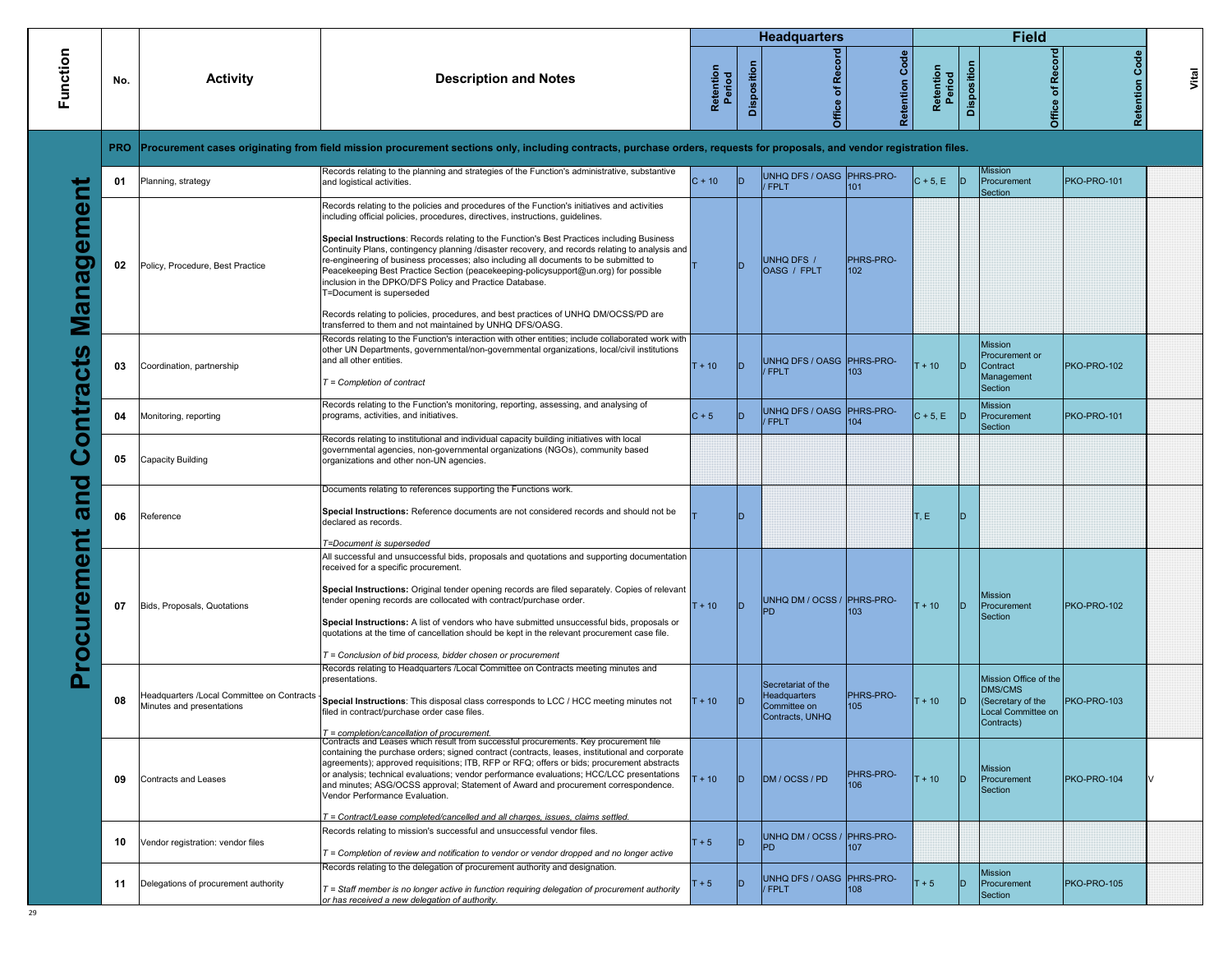|            |            |                                                     |                                                                                                                                                                                                                                                                                                                                                                                                                                                                                                                                                                                                                              |                     |             | <b>Headquarters</b>                                                             |                       |                     |             | <b>Field</b>                                                    |                       |       |
|------------|------------|-----------------------------------------------------|------------------------------------------------------------------------------------------------------------------------------------------------------------------------------------------------------------------------------------------------------------------------------------------------------------------------------------------------------------------------------------------------------------------------------------------------------------------------------------------------------------------------------------------------------------------------------------------------------------------------------|---------------------|-------------|---------------------------------------------------------------------------------|-----------------------|---------------------|-------------|-----------------------------------------------------------------|-----------------------|-------|
| Function   | No.        | <b>Activity</b>                                     | <b>Description and Notes</b>                                                                                                                                                                                                                                                                                                                                                                                                                                                                                                                                                                                                 | Retention<br>Period | Disposition | <b>Office of Record</b>                                                         | Code<br>Retention     | Retention<br>Period | Disposition | Office of Record                                                | <b>Retention Code</b> | Vital |
|            | <b>PRP</b> |                                                     | Records relating to the deployment, rotation, replenishment, inventory, write-off, and transfer of UN-owned and contingent-owned equipment in peacekeeping missions.                                                                                                                                                                                                                                                                                                                                                                                                                                                         |                     |             |                                                                                 |                       |                     |             |                                                                 |                       |       |
|            | 01         | Planning, strategy                                  | Records relating to the planning and strategies of the Function's administrative, substantive<br>and logistical activities.                                                                                                                                                                                                                                                                                                                                                                                                                                                                                                  |                     |             | UNHQ DFS / LSD /<br>Office of the Director                                      | PHRS-PRP-101          |                     |             |                                                                 |                       |       |
|            | 02         | Policy, Procedure, Best Practice                    | Records relating to the policies and procedures of the Function's initiatives and activities<br>including official policies, procedures, directives, instructions, guidelines.<br>Special Instructions: Records relating to the Function's Best Practices including Business<br>Continuity Plans, contingency planning /disaster recovery, and records relating to analysis and P<br>re-engineering of business processes; also including all documents to be submitted to<br>Peacekeeping Best Practice Section (peacekeeping-policysupport@un.org) for possible<br>inclusion in the DPKO/DFS Policy and Practice Database. |                     |             | <b>UNHQ DFS / OUSG</b><br>or UNHQ DFS / LSD<br>Office of the<br><b>Director</b> | PHRS-PRP-101 P        |                     |             | Office of the DMS /<br><b>CMS</b>                               | PKO-PRP-101           |       |
|            | 03         | Coordination, partnership                           | Records relating to the Function's interaction with other entities; include collaborated work with<br>other UN Departments, governmental/non-governmental organizations, local/civil institutions<br>and all other entities.                                                                                                                                                                                                                                                                                                                                                                                                 | $C + 10$            | <b>D</b>    | DFS / LSD / Office<br>of the Director                                           | PHRS-PRP-102 $C + 10$ |                     | ID.         | Office of the DMS /<br><b>CMS</b>                               | PKO-PRP-102           |       |
|            | 04         | Monitoring, reporting                               | Records relating to the Function's monitoring, reporting, assessing, and analysing of<br>programs, activities, and initiatives.                                                                                                                                                                                                                                                                                                                                                                                                                                                                                              |                     |             | UNHQ DFS / LSD /<br>Office of the Director                                      | PHRS-PRP-101 P        |                     |             | Office of the DMS /<br><b>CMS</b>                               | PKO-PRP-101           |       |
|            | 05         | Capacity Building                                   | Records relating to institutional and individual capacity building initiatives with local<br>governmental agencies, non-governmental organizations (NGOs), community based<br>organizations and other non-UN agencies.<br>Documents relating to references supporting the Functions work.                                                                                                                                                                                                                                                                                                                                    |                     |             |                                                                                 |                       |                     |             |                                                                 |                       |       |
| Management | 06         | Reference                                           | Special Instructions: Reference documents are not considered records and should not be<br>declared as records.                                                                                                                                                                                                                                                                                                                                                                                                                                                                                                               |                     |             |                                                                                 |                       | T, E                | D           |                                                                 |                       |       |
|            | 07         | Stock management: request for stock                 | T=Document is superseded<br>Mission requests for stock; signed approvals of requests.                                                                                                                                                                                                                                                                                                                                                                                                                                                                                                                                        | $C + 5$             | ID          | UNHQ DFS / LSD /<br>Self-Accounting<br><b>Units</b>                             | PHRS-PRP-103          |                     |             |                                                                 |                       |       |
|            | 08         | Stock management: issuance of stock                 | Material Release Orders (MRO) issued to UNLB by UNHQ SAUs.                                                                                                                                                                                                                                                                                                                                                                                                                                                                                                                                                                   |                     |             | UNHQ DFS / LSD /<br>Office of the Director                                      | PHRS-PRP-104          |                     |             |                                                                 |                       |       |
| roperty    | 09         | Stock management: review of stock                   | SDS composition table and other database outputs relating to the annual review of the<br>composition of SDS.                                                                                                                                                                                                                                                                                                                                                                                                                                                                                                                 | $C + 15$            | ID          | UNHQ DFS / LSD /<br>Office of the Director                                      | PHRS-PRP-105          |                     |             |                                                                 |                       |       |
| Δ          | 10         | Stock management: rotation of stock                 | SDS rotation indicators and related database outputs.                                                                                                                                                                                                                                                                                                                                                                                                                                                                                                                                                                        | $C + 15$            | ID          | UNHQ DFS / LSD /<br>Office of the Director                                      | PHRS-PRP-105          |                     |             |                                                                 |                       |       |
|            | 11         | Stock management: Equipment maintenance             | Documents include information relating to the service and maintenance of office property and                                                                                                                                                                                                                                                                                                                                                                                                                                                                                                                                 |                     |             |                                                                                 |                       | $C + 5, E$          | D           | <b>Mission Technical</b><br>Section                             | PKO-PRP-103           |       |
|            | 12         | Stock management: warehousing                       | equipment.<br>Records relating to the warehousing of mission supplies, care and storage of materiel.                                                                                                                                                                                                                                                                                                                                                                                                                                                                                                                         |                     |             |                                                                                 |                       | $C + 5, E$          | D           | <b>Mission</b><br>Warehousing<br>Section                        | PKO-PRP-103           |       |
|            | 13         | Property control: annual inventory                  | Annual inventories of field missions                                                                                                                                                                                                                                                                                                                                                                                                                                                                                                                                                                                         | $E + 5$             | D           | UNHQ DFS / FPD /<br>LSD and UNHQ DM   PHRS-PRP-106 $E + 5$<br>OPPBA             |                       |                     | ID.         | Office of the DMS /<br><b>CMS</b>                               | PKO-PRP-104           |       |
|            | 14         | Property control: Issue of property                 | Records relating to mission issue vouchers, authority to release vouchers.                                                                                                                                                                                                                                                                                                                                                                                                                                                                                                                                                   |                     |             |                                                                                 |                       | $E + 5$             | ID.         | <b>Mission Technical</b><br>Section                             | PKO-PRP-104           |       |
|            | 15         | Property control: handover of property:<br>general  | Records relating to internal mission handover vouchers (UN equipment, vehicles, IT<br>equipment, radios, etc.).<br>T = completion of handover                                                                                                                                                                                                                                                                                                                                                                                                                                                                                |                     |             |                                                                                 |                       | $T + 5$             | ID.         | <b>Mission Technical</b><br>Section                             | PKO-PRP-105           |       |
|            | 16         | Property control: handover of property:<br>donation | Records relating to mission donation handover vouchers.                                                                                                                                                                                                                                                                                                                                                                                                                                                                                                                                                                      |                     |             |                                                                                 |                       | $E + 10$            | ID.         | <b>Mission Property</b><br>Control and<br><b>Inventory Unit</b> | PKO-PRP-106           |       |
|            | 17         | Property control: return of property                | Records relating to mission return stores vouchers.                                                                                                                                                                                                                                                                                                                                                                                                                                                                                                                                                                          |                     |             |                                                                                 |                       | $E + 5$             | ID.         | <b>Mission Technical</b><br>Section                             | PKO-PRP-104           |       |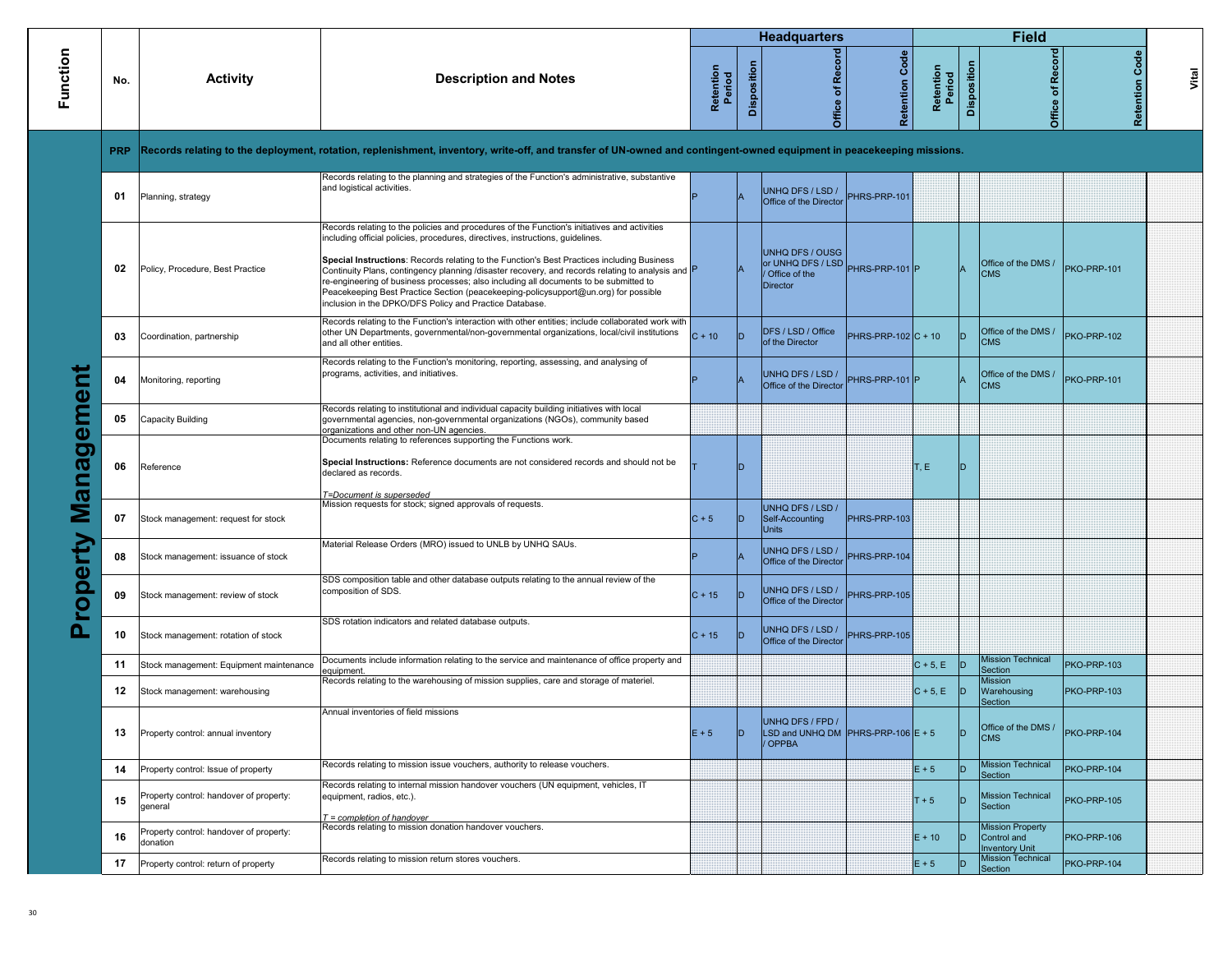|                                                               |     |                                                                |                                                                                                                                                                                                                                                                                                                                                                                                                                                                                                                                                                                                                               |                     |             | <b>Headquarters</b>                |                      |                     |             | <b>Field</b>                                                                                                                    |             |       |
|---------------------------------------------------------------|-----|----------------------------------------------------------------|-------------------------------------------------------------------------------------------------------------------------------------------------------------------------------------------------------------------------------------------------------------------------------------------------------------------------------------------------------------------------------------------------------------------------------------------------------------------------------------------------------------------------------------------------------------------------------------------------------------------------------|---------------------|-------------|------------------------------------|----------------------|---------------------|-------------|---------------------------------------------------------------------------------------------------------------------------------|-------------|-------|
| Function                                                      | No. | <b>Activity</b>                                                | <b>Description and Notes</b>                                                                                                                                                                                                                                                                                                                                                                                                                                                                                                                                                                                                  | Retention<br>Period | Disposition | cord<br>۵ě<br>৳<br>Office          | Code<br>Retention    | Retention<br>Period | Disposition | Office of Record                                                                                                                | Cod         | Vital |
|                                                               | 18  | Property survey: rejected write-off requests<br>rejected       | Records relating to mission Survey Team's Physical Verification records; Asset Managers'<br>write-off requests and asset lists.<br>Special Instructions: A new request must be submitted upon rejection; appeal based on<br>request at hand is not permitted.                                                                                                                                                                                                                                                                                                                                                                 |                     |             |                                    |                      | $C + 5$ . E D       |             | <b>Mission Technical</b><br>Section, Mission<br><b>General Services</b><br>Section, Claims Unit<br>(Property Survey<br>Officer) | PKO-PRP-107 |       |
| Φ<br>$\boldsymbol{\omega}$<br>0<br>ത<br>ത<br>ω<br>Ο<br>O<br>n | 19  | Property survey: processing of accepted write-<br>off requests | Records relating to mission property survey AW case records (DMS/CMS decision); LPSB<br>meeting minutes with attached A case records.<br>$T = physical$ disposal of assets and after asset records have been deleted from mission<br>inventory.                                                                                                                                                                                                                                                                                                                                                                               |                     |             |                                    |                      | $T + 5$             | lD.         | Office of the DMS /<br>CMS or Mission<br><b>LPSB</b>                                                                            | PKO-PRP-108 |       |
|                                                               | 20  | Property survey: solicitation of HPSB<br>recommendation        | Records relating to SB case files.<br>Special Instructions: Office of record changes from Mission LPSB to UNHQ HPSB upon the<br>latter's receipt of SB case files; LPSB retains non-record copies of SB case files<br>$T =$ physical disposal of assets and after asset records have been deleted from mission<br>inventory.                                                                                                                                                                                                                                                                                                  | $T + 5$             | D.          | <b>UNHQ HPSB</b>                   | $PHRS-PRP-108$ T + 5 |                     | In i        | Mission LPSB                                                                                                                    | PKO-PRP-108 |       |
|                                                               | 21  | Receiving and inspection: mission                              | Records relating to field mission receiving and inspection reports, damage discrepancy reports<br>(DDR).<br>Special Instructions: receiving and inspection reports maintained by the Mission Finance<br>Section are attached to the corresponding voucher and thus adopt the voucher's retention<br>requirements.<br>Special Instructions: The Office of Record is the Mission Receiving and Inspection Unit<br>where no payment is involved, such as inter-mission transactions; and the Mission Finance<br>Section where payment is involved, such as procurement of goods<br>$T =$ annoual of mission self-accounting unit |                     |             |                                    |                      | $T + 5$             | In.         | Mission Receiving<br>and Inspection Unit<br><b>Mission Finance</b><br>Section                                                   | PKO-PRP-109 |       |
|                                                               | 22  | Receiving and inspection: UNLB                                 | Records relating to SDS receiving and inspection reports, damage discrepancy reports (DDR).<br>T = approval of UNHQ DFS/LSD SAU.                                                                                                                                                                                                                                                                                                                                                                                                                                                                                              | $T + 5$             | D.          | UNHQ DM / OPPBA PHRS-PRP-108 T + 5 |                      |                     | ID.         | UNHQ DM / OPPBA PKO-PRP-110                                                                                                     |             |       |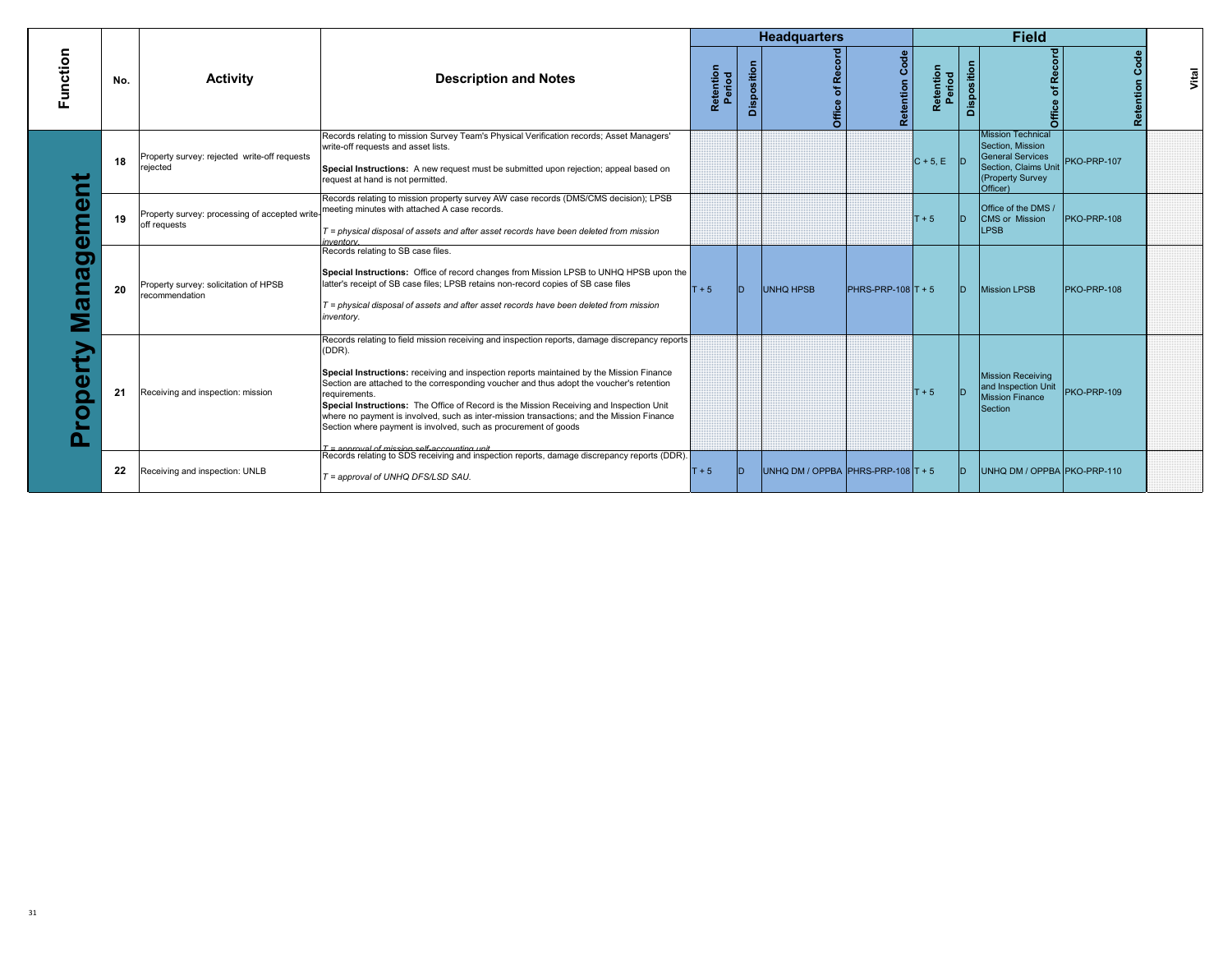|                 |            |                                         |                                                                                                                                                                                                                                                                                                                                                                                                                                                                                                                                                                                                                            |                     |             | <b>Headquarters</b>               |                   |                     |             | <b>Field</b>                    |                   |       |
|-----------------|------------|-----------------------------------------|----------------------------------------------------------------------------------------------------------------------------------------------------------------------------------------------------------------------------------------------------------------------------------------------------------------------------------------------------------------------------------------------------------------------------------------------------------------------------------------------------------------------------------------------------------------------------------------------------------------------------|---------------------|-------------|-----------------------------------|-------------------|---------------------|-------------|---------------------------------|-------------------|-------|
| Function        | No.        | <b>Activity</b>                         | <b>Description and Notes</b>                                                                                                                                                                                                                                                                                                                                                                                                                                                                                                                                                                                               | Retention<br>Period | Disposition | Office of Record                  | Code<br>Retention | Retention<br>Period | Disposition | Office of Record                | Code<br>Retention | Vital |
|                 | <b>PRT</b> |                                         | Records relating to the administration and coordination of protection activities.                                                                                                                                                                                                                                                                                                                                                                                                                                                                                                                                          |                     |             |                                   |                   |                     |             |                                 |                   |       |
|                 | 01         | Planning, strategy                      | Records relating to the planning and strategies of the Function's administrative, substantive<br>and logistical activities.                                                                                                                                                                                                                                                                                                                                                                                                                                                                                                |                     |             | <b>UNHQ DPKO /</b><br><b>DPET</b> | PHRS-PRT-101 P    |                     |             | Mission Component   PKO-PRT-101 |                   |       |
| rotection<br>n. | 02         | Policy, Procedure, Best Practice        | Records relating to the policies and procedures of the Function's initiatives and activities<br>including official policies, procedures, directives, instructions, guidelines.<br>Special Instructions: Records relating to the Function's Best Practices including Business<br>Continuity Plans, contingency planning /disaster recovery, and records relating to analysis and<br>re-engineering of business processes; also including all documents to be submitted to<br>Peacekeeping Best Practice Section (peacekeeping-policysupport@un.org) for possible<br>inclusion in the DPKO/DFS Policy and Practice Database. |                     |             | <b>UNHQ DPKO /</b><br><b>DPET</b> | PHRS-PRT-101 P    |                     |             | Mission Component   PKO-PRT-101 |                   |       |
|                 | 03         | Coordination, partnership               | Records relating to the Function's interaction with other entities; include collaborated work with<br>other UN Departments, governmental/non-governmental organizations, local/civil institutions<br>and all other entities.                                                                                                                                                                                                                                                                                                                                                                                               |                     |             | <b>UNHQ DPKO /</b><br><b>DPET</b> | PHRS-PRT-101 P    |                     |             | Mission Component   PKO-PRT-101 |                   |       |
|                 | 04         | Monitoring, reporting                   | Records relating to the Function's monitoring, reporting, assessing, and analysing of<br>programs, activities, and initiatives.                                                                                                                                                                                                                                                                                                                                                                                                                                                                                            |                     |             | <b>UNHQ DPKO/</b><br><b>DPET</b>  | PHRS-PRT-101 P    |                     |             | Mission Component PKO-PRT-101   |                   |       |
|                 | 05         | Capacity Building                       | Records relating to institutional and individual capacity building initiatives with local<br>governmental agencies, non-governmental organizations (NGOs), community based<br>organizations and other non-UN agencies.                                                                                                                                                                                                                                                                                                                                                                                                     |                     |             | <b>UNHQ DPKO /</b><br><b>DPET</b> | PHRS-PRT-101 P    |                     |             | Mission Component   PKO-PRT-101 |                   |       |
|                 | 06         | Reference                               | Documents relating to references supporting the Functions work.<br>Special Instructions: Reference documents are not considered records and should not be<br>declared as records.<br>T=Document is superseded                                                                                                                                                                                                                                                                                                                                                                                                              |                     | D.          |                                   |                   | T, E                | חו          |                                 |                   |       |
|                 | 07         | Protection of Civilians                 | Information relating to the protection of civilians.                                                                                                                                                                                                                                                                                                                                                                                                                                                                                                                                                                       |                     |             | <b>UNHQ DPKO/</b><br><b>DPET</b>  | PHRS-PRT-101 P    |                     |             | Mission Component   PKO-PRT-101 |                   |       |
|                 | 08         | Protection of Children                  | Information relating to the protection of children.                                                                                                                                                                                                                                                                                                                                                                                                                                                                                                                                                                        |                     |             | <b>UNHQ DPKO /</b><br><b>DPET</b> | PHRS-PRT-101 P    |                     |             | Mission Component PKO-PRT-101   |                   |       |
|                 | 09         | <b>Conflict Related Sexual Violence</b> | Records relating to the sexual violence in conflict situation                                                                                                                                                                                                                                                                                                                                                                                                                                                                                                                                                              |                     |             | <b>UNHQ DPKO /</b><br><b>DPET</b> | PHRS-PRT-101 P    |                     |             | Mission Component   PKO-PRT-101 |                   |       |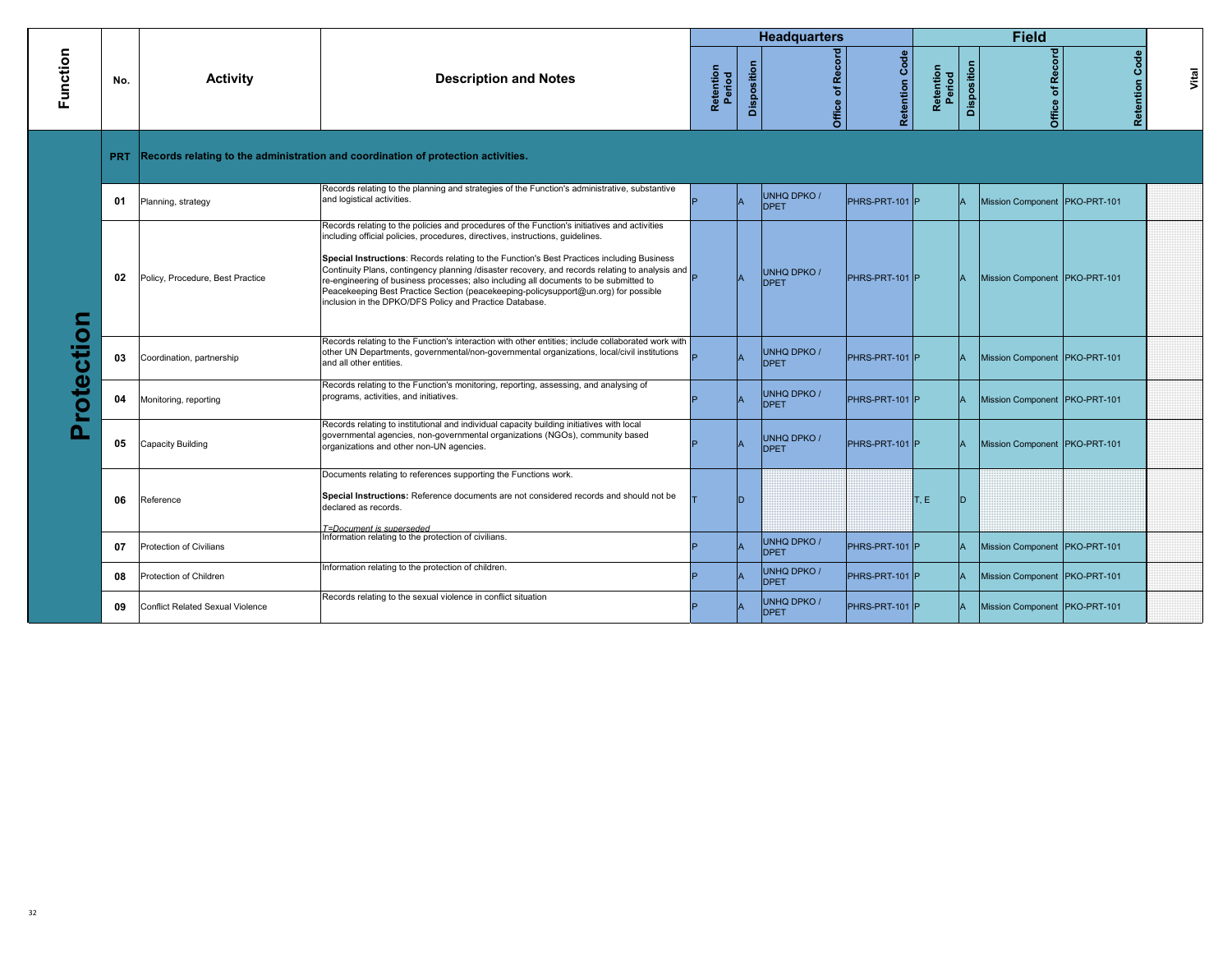|                    |     |                                  |                                                                                                                                                                                                                                                                                                                                                                                                                                                                                                                                                                                                                                                 |                     |             | <b>Headquarters</b>                                    |                       |                     |                    | <b>Field</b>                                                           |                       |       |
|--------------------|-----|----------------------------------|-------------------------------------------------------------------------------------------------------------------------------------------------------------------------------------------------------------------------------------------------------------------------------------------------------------------------------------------------------------------------------------------------------------------------------------------------------------------------------------------------------------------------------------------------------------------------------------------------------------------------------------------------|---------------------|-------------|--------------------------------------------------------|-----------------------|---------------------|--------------------|------------------------------------------------------------------------|-----------------------|-------|
| Function           | No. | Activity                         | <b>Description and Notes</b>                                                                                                                                                                                                                                                                                                                                                                                                                                                                                                                                                                                                                    | Retention<br>Period | Disposition | Office of Record                                       | <b>Retention Code</b> | Retention<br>Period | <b>Disposition</b> | Recor<br>đ<br>Office                                                   | <b>Retention Code</b> | Vital |
|                    |     |                                  | PUC Records relating to the creation, management, and dissemination of DPKO and DFS materials that document, describe, and promote the departments' work.                                                                                                                                                                                                                                                                                                                                                                                                                                                                                       |                     |             |                                                        |                       |                     |                    |                                                                        |                       |       |
|                    | 01  | Planning, strategy               | Records relating to the planning and strategies of the Function's administrative, substantive<br>and logistical activities.                                                                                                                                                                                                                                                                                                                                                                                                                                                                                                                     |                     |             | UNHQ DPKO /<br><b>OUSG</b>                             | PHRS-PUC-101 P        |                     |                    | <b>Mission Public</b><br>Information<br>Component                      | PKO-PUC-101           |       |
| ommunication       | 02  | Policy, Procedure, Best Practice | Records relating to the policies and procedures of the Function's initiatives and activities<br>including official policies, procedures, directives, instructions, guidelines.<br>Special Instructions: Records relating to the Function's Best Practices including Business<br>Continuity Plans, contingency planning /disaster recovery, and records relating to analysis and $\vert_{\mathsf{D}}$<br>re-engineering of business processes; also including all documents to be submitted to<br>Peacekeeping Best Practice Section (peacekeeping-policysupport@un.org) for possible<br>inclusion in the DPKO/DFS Policy and Practice Database. |                     |             | <b>UNHQ DPKO /</b><br><b>OUSG</b>                      | PHRS-PUC-101 P        |                     |                    | <b>Mission Public</b><br>Information<br>Component                      | PKO-PUC-101           |       |
|                    | 03  | Coordination, partnership        | Records relating to the Function's interaction with other entities; include collaborated work with<br>other UN Departments, governmental/non-governmental organizations, local/civil institutions<br>and all other entities.                                                                                                                                                                                                                                                                                                                                                                                                                    | $C + 5$             | lD.         | <b>UNHQ DPKO /</b><br><b>OUSG</b>                      | $PHRS-PUC-102$ C + 5  |                     | In                 | <b>Mission Public</b><br>Information<br>Component                      | PKO-PUC-102           |       |
|                    | 04  | Monitoring, reporting            | Records relating to the Function's monitoring, reporting, assessing, and analysing of<br>programs, activities, and initiatives.                                                                                                                                                                                                                                                                                                                                                                                                                                                                                                                 |                     |             |                                                        |                       |                     |                    | Office of the HoM<br><b>Mission Public</b><br>Information<br>Component | PKO-PUC-101           |       |
| Ŏ                  | 05  | Capacity Building                | Records relating to institutional and individual capacity building initiatives with local<br>governmental agencies, non-governmental organizations (NGOs), community based<br>organizations and other non-UN agencies.                                                                                                                                                                                                                                                                                                                                                                                                                          |                     |             |                                                        |                       |                     |                    | <b>Mission Public</b><br>Information<br>Component                      | PKO-PUC-101           |       |
| and                | 06  | Reference                        | Documents relating to references supporting the Functions work.<br>Special Instructions: Reference documents are not considered records and should not be<br>declared as records.                                                                                                                                                                                                                                                                                                                                                                                                                                                               | $C + 5$             |             | <b>UNHQ DPKO /</b><br><b>OUSG</b>                      | PHRS-PUC-101 T, E     |                     |                    | <b>Mission Public</b><br>Information<br>Component                      |                       |       |
|                    | 07  | Education                        | Public information in the fields of voter education programmes; mine-risk education and<br>advocacy programmes.<br>Special Instructions: Transfer mine action records to a support agency (e.g. UNDP) upon<br>mission closure; do not transfer to ARMS.                                                                                                                                                                                                                                                                                                                                                                                         |                     |             |                                                        |                       |                     |                    | <b>Mission Public</b><br>Information<br>Component or<br><b>MACC</b>    | PKO-PUC-101           |       |
|                    | 08  | <b>External Relations</b>        | All DPKO/DFS press releases; all external speeches and statements from DPKO/DFS USGs<br>regardless of topic; statistics relating to representational invitations; mission fact sheets;<br>exhibition-related Web and print publications; educational outreach materials; mine risk<br>advocacy records.<br>Special Instructions: Representational invitations should only be kept for 2 years.                                                                                                                                                                                                                                                  |                     |             | <b>UNHQ DPKO /</b><br><b>OUSG, UNHQ</b><br>UNMAS, etc. | PHRS-PUC-101 P        |                     |                    | <b>Mission Public</b><br>Information<br>Component                      | PKO-PUC-101           |       |
|                    | 09  | nternal Relations                | DPKO/DFS USG messages to all staff regardless of topic; DPKO Intranet profiles; edited field<br>mission press releases and Web stories; Web casts.                                                                                                                                                                                                                                                                                                                                                                                                                                                                                              |                     |             | <b>UNHQ DPKO /</b><br><b>OUSG</b>                      | PHRS-PUC-101 P        |                     |                    | <b>Mission Public</b><br>Information<br>Component                      | PKO-PUC-101           |       |
| Public Information | 10  | <b>Media Relations</b>           | Statistics and statistical analysis relating to media interaction; records relating to the<br>preparation of press encounters, including cover notes, prep sheets, and supporting materials;<br>interview transcripts; transcripts of Spokesman's press briefings, press releases, interview<br>transcripts, video and audio recordings of the broadcasted content.<br>Special Instructions: For transfer of audio and video materials, please refer to the Policy<br>and Guidance for Public Information on the Policy and Practice Database.                                                                                                  |                     |             | <b>UNHQ DPKO/</b><br><b>OUSG</b>                       | PHRS-PUC-101 P        |                     |                    | <b>Mission Public</b><br><b>Information</b><br>Component               | PKO-PUC-101           |       |
|                    | 11  | Protocol                         | Records relating to the hosting of visitors at UNHQ; congratulatory and thank you letters.                                                                                                                                                                                                                                                                                                                                                                                                                                                                                                                                                      | $C + 5$             | D           | Various                                                | $PHRS-PUC-102 C+5, E$ |                     |                    | <b>Mission General</b><br><b>Services Section</b>                      | PKO-PUC-102           |       |
|                    | 12  | Publishing and Broadcasting      | Records relating to radio programme scripts, television programme scripts, video and audio<br>recordings of the broadcasted content, print information products.<br>Special Instructions: For transfer of audio and video materials, please refer to the Policy<br>and Guidance for Public Information on the Policy and Practice Database.                                                                                                                                                                                                                                                                                                     | $C + 5$             | In          | Various                                                | PHRS-PUC-102 P        |                     |                    | <b>Mission Public</b><br>Information<br>Component                      | PKO-PUC-101           |       |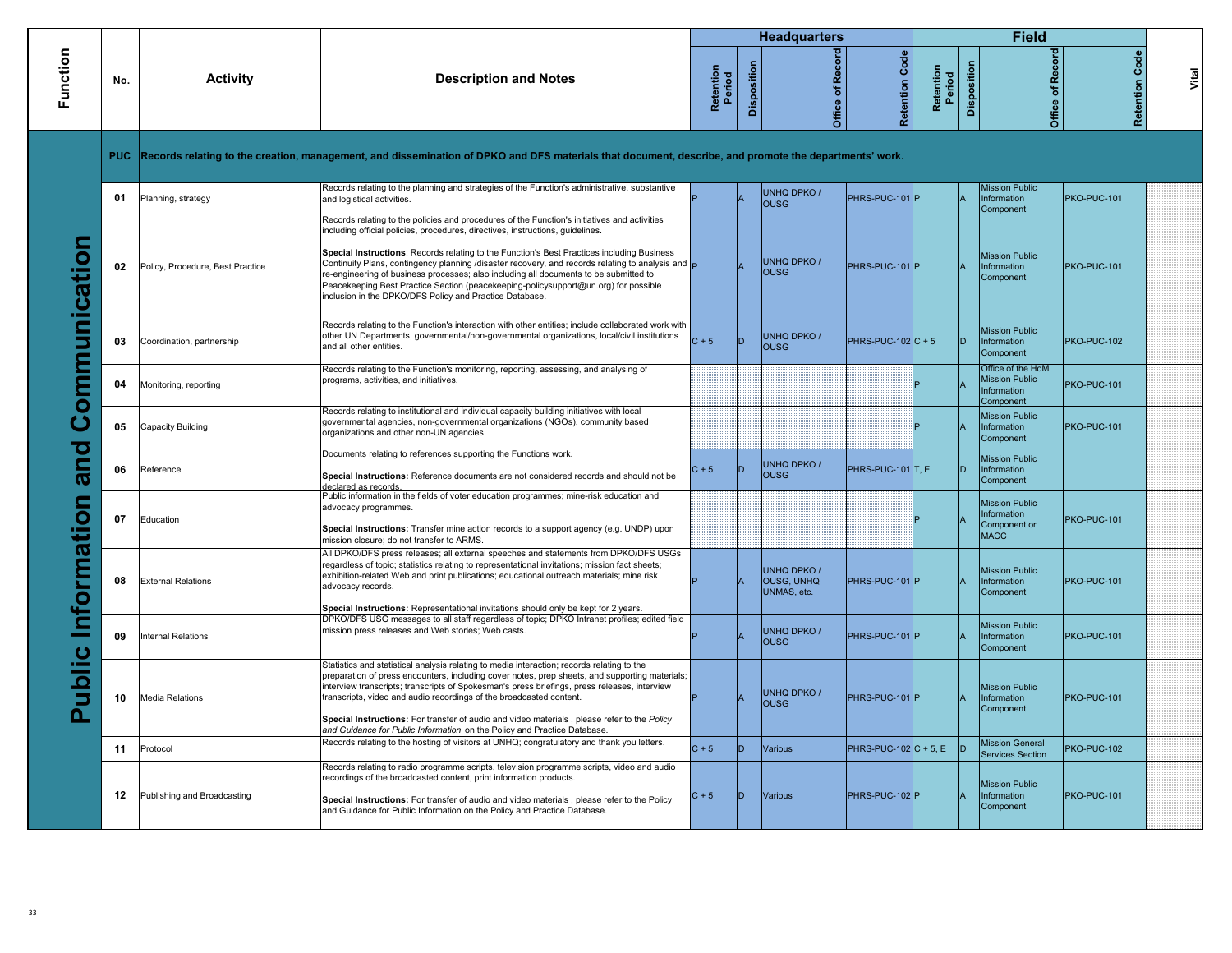|                    |            |                                                                                                         |                                                                                                                                                                                                                                                                                                                                                                                                                                                                                                                                                                                                                                                                                                                                                                                                                                                                                                                                                                |                     |             | <b>Headquarters</b>                                                                                                                             |                   |                     |             | Field                                                                                                       |                    |       |
|--------------------|------------|---------------------------------------------------------------------------------------------------------|----------------------------------------------------------------------------------------------------------------------------------------------------------------------------------------------------------------------------------------------------------------------------------------------------------------------------------------------------------------------------------------------------------------------------------------------------------------------------------------------------------------------------------------------------------------------------------------------------------------------------------------------------------------------------------------------------------------------------------------------------------------------------------------------------------------------------------------------------------------------------------------------------------------------------------------------------------------|---------------------|-------------|-------------------------------------------------------------------------------------------------------------------------------------------------|-------------------|---------------------|-------------|-------------------------------------------------------------------------------------------------------------|--------------------|-------|
| Function           | No.        | <b>Activity</b>                                                                                         | <b>Description and Notes</b>                                                                                                                                                                                                                                                                                                                                                                                                                                                                                                                                                                                                                                                                                                                                                                                                                                                                                                                                   | Retention<br>Period | Disposition | Record<br>Office of                                                                                                                             | Code<br>Retention | Retention<br>Period | Disposition | <b>Record</b><br>$\overline{\mathbf{o}}$<br>Office                                                          | Code<br>Retention  | Vital |
|                    | <b>SSM</b> |                                                                                                         | Records relating to peacekeeping and political mission safety and security programmes and practices, including physical, personnel and travel safety and security; investigations of safety and security incidents.                                                                                                                                                                                                                                                                                                                                                                                                                                                                                                                                                                                                                                                                                                                                            |                     |             |                                                                                                                                                 |                   |                     |             |                                                                                                             |                    |       |
|                    | 01         | Planning, strategy                                                                                      | Records relating to the planning and strategies of the Function's administrative, substantive<br>and logistical activities.<br>Records include: Aviation Safety Support Plans for new missions; DFS and Mission Aviation<br>Safety Programmes; Aviation Safety Work Plans.<br>Special Instructions: Custody Triggers: Archive after Date Closed; Interim Archive 3 Years<br>after Date Closed<br>$T =$ document is superseded, or upon closure of mission.                                                                                                                                                                                                                                                                                                                                                                                                                                                                                                     |                     |             | <b>UNHQ DFS/OUSG</b><br><b>UNHQ</b><br>DFS/LSD/ASU or<br><b>ASS</b><br><b>UNHQ</b><br><b>DSS/DRO/POSS</b><br><b>UNHQ</b><br><b>DPKO/DFS/FPS</b> | PHRS-SSM-101 P    |                     |             | Office of the<br>DMS/CMS<br>Mission Office of the PKO-SSM-101<br>Chief/Principal<br><b>Security Adviser</b> |                    |       |
| gement<br>ana<br>Σ | 02         | Policy, Procedure, Best Practice                                                                        | Records relating to the UNHQ policies, guidelines and procedures of the Function's initiatives<br>and activities including official policies, procedures, directives, instructions; safety programmes<br>and activities in the field relating to Safety and Security.<br>Special Instructions: Records relating to the Function's Best Practices including Business<br>Continuity Plans, contingency planning /disaster recovery, and records relating to analysis and<br>re-engineering of business processes; also including all documents to be submitted to<br>Peacekeeping Best Practice Section (peacekeeping-policysupport@un.org) for possible<br>inclusion in the DPKO/DFS Policy and Practice Database.<br>Special Instructions: Security policy and procedure is authored by UNHQ DSS/DRO/POSS.<br>Special Instructions: Custody Triggers: Local Archive after Date Closed Permanent Archive<br>1 Month after End of Mission Mandate (User Defined) |                     |             | <b>UNHQ DFS/OUSG</b><br><b>UNHQ</b><br>DFS/LSD/ASU or<br><b>ASS</b><br><b>UNHQ</b><br><b>DSS/DRO/POSS</b><br><b>UNHQ</b><br><b>DPKO/DFS/FPS</b> | PHRS-SSM-101 P    |                     |             | Office of the<br>DMS/CMS<br>Mission Office of the PKO-SSM-101<br>Chief/Principal<br><b>Security Adviser</b> |                    |       |
| ecurity            | 03         | Coordination, partnership                                                                               | Records relating to the Function's interaction with other entities; include collaborated work with<br>other UN Departments, governmental/non-governmental organizations, local/civil institutions<br>and all other entities.                                                                                                                                                                                                                                                                                                                                                                                                                                                                                                                                                                                                                                                                                                                                   |                     |             | <b>UNHQ</b><br><b>DFS/LSD/ASS</b><br><b>UNHQ</b><br><b>DSS/DRO/POSS</b>                                                                         | PHRS-SSM-101 P    |                     |             | Office of the<br>DMS/CMS                                                                                    | <b>PKO-SSM-101</b> |       |
| pa                 | 04         | Monitoring, reporting                                                                                   | Records relating to the Function's monitoring, reporting, assessing, and analysing of<br>programs, activities, and initiatives.<br>Records include: aircraft occurrence reports (OR), hazard reports (HR), risk assessment/<br>safety indicators, Aviation Safety Council agenda and minutes, monthly and annual reports.<br>Special Instructions: Custody Triggers: Local Archive after Date Closed                                                                                                                                                                                                                                                                                                                                                                                                                                                                                                                                                           |                     |             | <b>UNHQ</b><br><b>DFS/LSD/ASS</b><br><b>UNDSS</b><br><b>UNHQ</b><br><b>DSS/DRO/POSS</b>                                                         | PHRS-SSM-101 P    |                     |             | Office of the<br>DMS/CMS<br><b>CSA</b>                                                                      | <b>PKO-SSM-101</b> |       |
| ത<br>afety         | 05         | Capacity Building                                                                                       | Records relating to institutional and individual capacity building initiatives with local<br>governmental agencies, non-governmental organizations (NGOs), community based<br>organizations and other non-UN agencies.                                                                                                                                                                                                                                                                                                                                                                                                                                                                                                                                                                                                                                                                                                                                         |                     |             | <b>UNHQ DFS/OUSG</b><br><b>UNHQ</b><br>DFS/LSD/ASU or<br><b>ASS</b><br><b>UNHQ</b><br><b>DSS/DRO/POSS</b>                                       | PHRS-SSM-101 P    |                     |             | Office of the<br><b>DMS/CMS</b><br>Mission Office of the PKO-SSM-101<br>Chief/Principal<br>Security Adviser |                    |       |
| ഗ                  | 06         | Reference                                                                                               | Documents relating to references supporting the Functions work (industry standards,<br>recommended practices, instructions, manuals, etc.).<br>Special Instructions: Reference documents are not considered records and should not be<br>declared as records.<br>T=Document is superseded                                                                                                                                                                                                                                                                                                                                                                                                                                                                                                                                                                                                                                                                      |                     |             | <b>UNHQ</b><br><b>DFS/LSD/ASS</b><br><b>UNHQ OUSG</b><br>DPKO/COS-FPS,<br><b>LSD AS, UNDSS</b><br><b>UNHQ</b><br><b>DSS/DRO/POSS</b>            |                   | T, E                | ID.         | Office of the<br>DMS/CMS                                                                                    |                    |       |
|                    | 07         | UN contracted aircraft accident investigation;<br>DFS aviation safety technical investigation<br>(ASTI) | State investigation report and DFS/ASTI reports                                                                                                                                                                                                                                                                                                                                                                                                                                                                                                                                                                                                                                                                                                                                                                                                                                                                                                                |                     |             | <b>UNHQ</b><br><b>DFS/LSD/ASS</b>                                                                                                               | PHRS-SSM-101 P    |                     |             | Office of the<br><b>DMS/CMS</b>                                                                             | <b>PKO-SSM-101</b> |       |
|                    | 08         | Crisis management                                                                                       | Mission Aviation Emergency Response Plan                                                                                                                                                                                                                                                                                                                                                                                                                                                                                                                                                                                                                                                                                                                                                                                                                                                                                                                       |                     |             | <b>UNHQ</b><br><b>DFS/LSD/ASS</b><br><b>UNHQ DPKO</b><br>SitCen<br><b>UNHQ</b><br>UNDSS/POSS                                                    | PHRS-SSM-101 P    |                     |             | Office of the<br>DMS/CMS<br><b>Joint Operations</b><br>Centre, CSO                                          | <b>PKO-SSM-101</b> |       |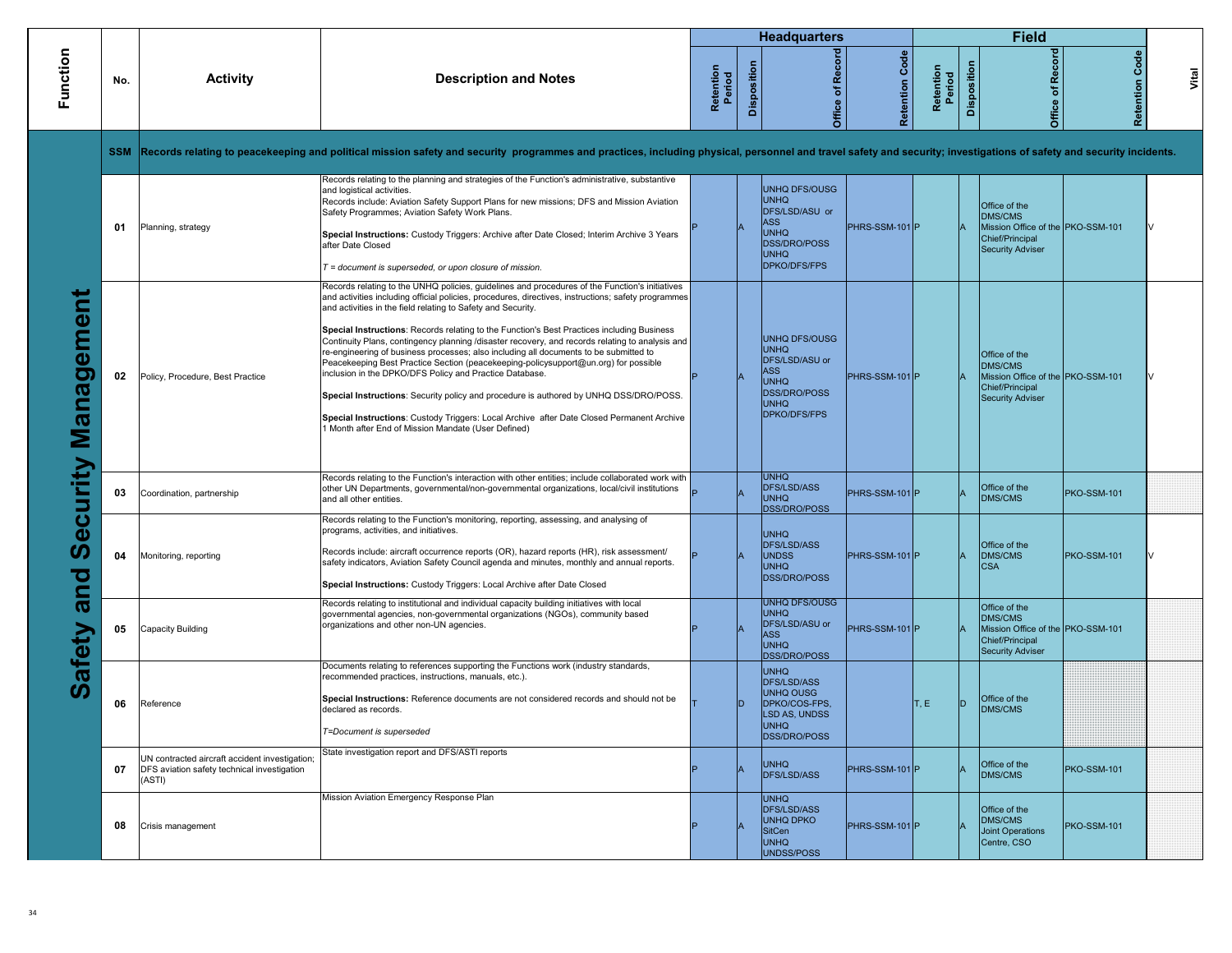|                               |     |                                                                         |                                                                                                                                                                                                                                                                |                     |             | <b>Headquarters</b>                                                                                    |                          |                     |             | <b>Field</b>                                                                                                                 |                    |       |
|-------------------------------|-----|-------------------------------------------------------------------------|----------------------------------------------------------------------------------------------------------------------------------------------------------------------------------------------------------------------------------------------------------------|---------------------|-------------|--------------------------------------------------------------------------------------------------------|--------------------------|---------------------|-------------|------------------------------------------------------------------------------------------------------------------------------|--------------------|-------|
| Function                      | No. | <b>Activity</b>                                                         | <b>Description and Notes</b>                                                                                                                                                                                                                                   | Retention<br>Period | Disposition | Office of Record                                                                                       | Code<br>Retention        | Retention<br>Period | Disposition | Record<br>đ<br><b>Office</b>                                                                                                 | Code<br>Retention  | Vital |
|                               | 09  | Investigation: incidents resulting in minor<br>damage/loss: general     | Non-Board of Inquiry case files documenting minor (as defined by the DPKO Field<br>Administration Manual) damage/loss to the following: 1.) UN-owned property (excluding<br>vehicles) 2.) contingent-owned equipment (COE) 3.) mission staff personal effects. | $C + 5$             | ID          | <b>OUSG DPKO-FPS,</b><br><b>UNDSS - SSIRS,</b><br><b>DFS-LSD</b><br><b>UNHQ</b><br><b>DSS/DRO/POSS</b> | $PHRS-SSM-102 C+5; E$    |                     | ID.         | Office of the<br>DMS/CMS. CSO<br>Office of the<br>Chief/Principal<br>Security Adviser or<br>Office of the Force<br>Commander | <b>PKO-SSM-102</b> |       |
|                               | 10  | Investigation: incidents resulting in minor<br>damage/loss: UN vehicles | Non-Board of Inquiry case files documenting minor (as defined by the DPKO Field<br>Administration Manual) damage/loss to UN vehicles.                                                                                                                          | $C + 5$             |             | <b>OUSG DPKO-FPS,</b><br><b>UNDSS - SSIRS,</b><br><b>DFS-LSD</b><br><b>UNHQ</b><br><b>DSS/DRO/POSS</b> | $PHRS-SSM-102 C+5; E$    |                     |             | Office of the<br>DMS/CMS, CSO<br>Office of the<br>Chief/Principal<br>Security Adviser or<br>Office of the Force              | <b>PKO-SSM-102</b> |       |
| <b>eme</b><br>0<br>ര          | 11  | Investigation: incidents resulting in no<br>damage/loss of property     | Attempted theft reports; reports of traffic offences resulting in no injury or damage.                                                                                                                                                                         | $C + 5$             | ID          | <b>OUSG DPKO-FPS,</b><br><b>UNDSS - SSIRS.</b><br><b>DFS-LSD</b><br><b>UNHQ</b><br><b>DSS/DRO/POSS</b> | $PHRS-SSM-102 C+5; E$    |                     | חו          | Office of the<br>DMS/CMS. CSO<br>Office of the<br>Chief/Principal<br>Security Adviser or<br>Office of the Force              | <b>PKO-SSM-102</b> |       |
|                               | 12  | Surface transport safety                                                | File here: policy and procedure on the surface transport of hazardous materials.                                                                                                                                                                               |                     |             | <b>DFS-LSD Surface</b><br>Trp Section +<br>UNDSS/POSS                                                  | PHRS-SSM-101 P           |                     |             | D/CMS/ Trp Section   PKO-SSM-101                                                                                             |                    |       |
| ൪                             | 13  | Air transport safety                                                    | File here: preliminary aircraft occurrence reports (PAORs), aircraft observed hazard reports,<br>aircraft risk assessment/safety indicators, Aviation Safety Council minutes and agenda.                                                                       |                     |             | DFS-LSD-AS+<br><b>UNDSS/POSS</b>                                                                       | PHRS-SSM-101 P           |                     |             | D/CMS, Transp<br>Section, AS Section   PKO-SSM-101<br>CSA/CSO                                                                |                    |       |
|                               | 14  | Fire safety                                                             | File here: records relating to fire prevention, fire escape routes, and fire warden designation.                                                                                                                                                               |                     |             | <b>UNDSS/POSS</b>                                                                                      | PHRS-SSM-101 P           |                     |             | <b>CSA/CSO</b>                                                                                                               | <b>PKO-SSM-101</b> |       |
| ಕ                             | 15  | Occupational safety                                                     | File here: policies and practices intended to prevent and reduce occupational accidents and<br>diseases by means of training, regulations, etc.                                                                                                                |                     |             | <b>OUSG</b><br>DPKO/OCOS-FPS                                                                           | PHRS-SSM-101 P           |                     |             | $D/CMS +$<br>OSO/FOSFP                                                                                                       | PKO-SSM-101        |       |
| ه                             | 16  | Crisis management                                                       | Individual crisis case file folders, such as abductions, attacks, evacuations.                                                                                                                                                                                 |                     |             | <b>UNHQ HQ POSS</b><br>and UNOCC<br><b>UNHQ</b><br><b>DPKO/DFS/FPS</b>                                 | PHRS-SSM-101 P           |                     |             | <b>Joint Operations</b><br>Centre<br>Office of the CoS                                                                       | <b>PKO-SSM-101</b> |       |
| O<br>$\overline{\phantom{a}}$ | 17  | Inventory of personal effects                                           | Staff personal effects inventories.<br>$T =$ staff member's separation from mission or mission closure                                                                                                                                                         |                     | חו          | <b>UNHQ</b><br><b>DSS/DRO/POSS</b>                                                                     | PHRS-SSM-103 T           |                     | ID.         | Office of the<br>DMS/CMS                                                                                                     | <b>PKO-SSM-103</b> |       |
| Ø                             | 18  | Staff identification                                                    | Identification cards (including temporary cards for visitors), border crossing passes, entry<br>passes for UN contractors.                                                                                                                                     |                     |             | <b>UNHQ</b><br><b>DSS/DRO/POSS</b>                                                                     | PHRS-SSM-101 P           |                     |             | Office of the<br>DMS/CMS                                                                                                     | <b>PKO-SSM-101</b> |       |
| llet∨<br>Ø                    | 19  | Staff tracking                                                          | Staff tracking data.                                                                                                                                                                                                                                           | $C + 5$             | ID          | UNHQ<br><b>DSS/DRO/POSS</b>                                                                            | PHRS-SSM-102 $C + 5$ ; E |                     | ID.         | <b>Mission Security</b><br><b>Operations Centre</b><br>(SOC) or Equivalent                                                   | <b>PKO-SSM-102</b> |       |
| UD                            | 20  | Security clearance                                                      | TRIP (external or internal travel); MOPs; special cases i.e. travel to locations classified as<br>"very high" risk area                                                                                                                                        | $C + 5$             | ID          | <b>UNHQ</b><br><b>DSS/DRO/POSS</b>                                                                     | PHRS-SSM-102 $C + 5$ , E |                     | ID.         | <b>CSA/CSO</b>                                                                                                               | <b>PKO-SSM-102</b> |       |
|                               | 21  | Surveillance                                                            | Surveillance camera logs.                                                                                                                                                                                                                                      |                     |             | UNHQ<br><b>DSS/DRO/POSS</b>                                                                            | PHRS-SSM-101 P           |                     |             | Office of the<br>Chief/Principal<br><b>Security Adviser</b>                                                                  | PKO-SSM-101        |       |
|                               | 22  | Security broadcasts                                                     | Staff security broadcasts.                                                                                                                                                                                                                                     |                     |             | UNHQ<br><b>DSS/DRO/POSS</b>                                                                            | PHRS-SSM-101 P           |                     |             | Office of the<br>Chief/Principal<br><b>Security Adviser</b>                                                                  | <b>PKO-SSM-101</b> |       |